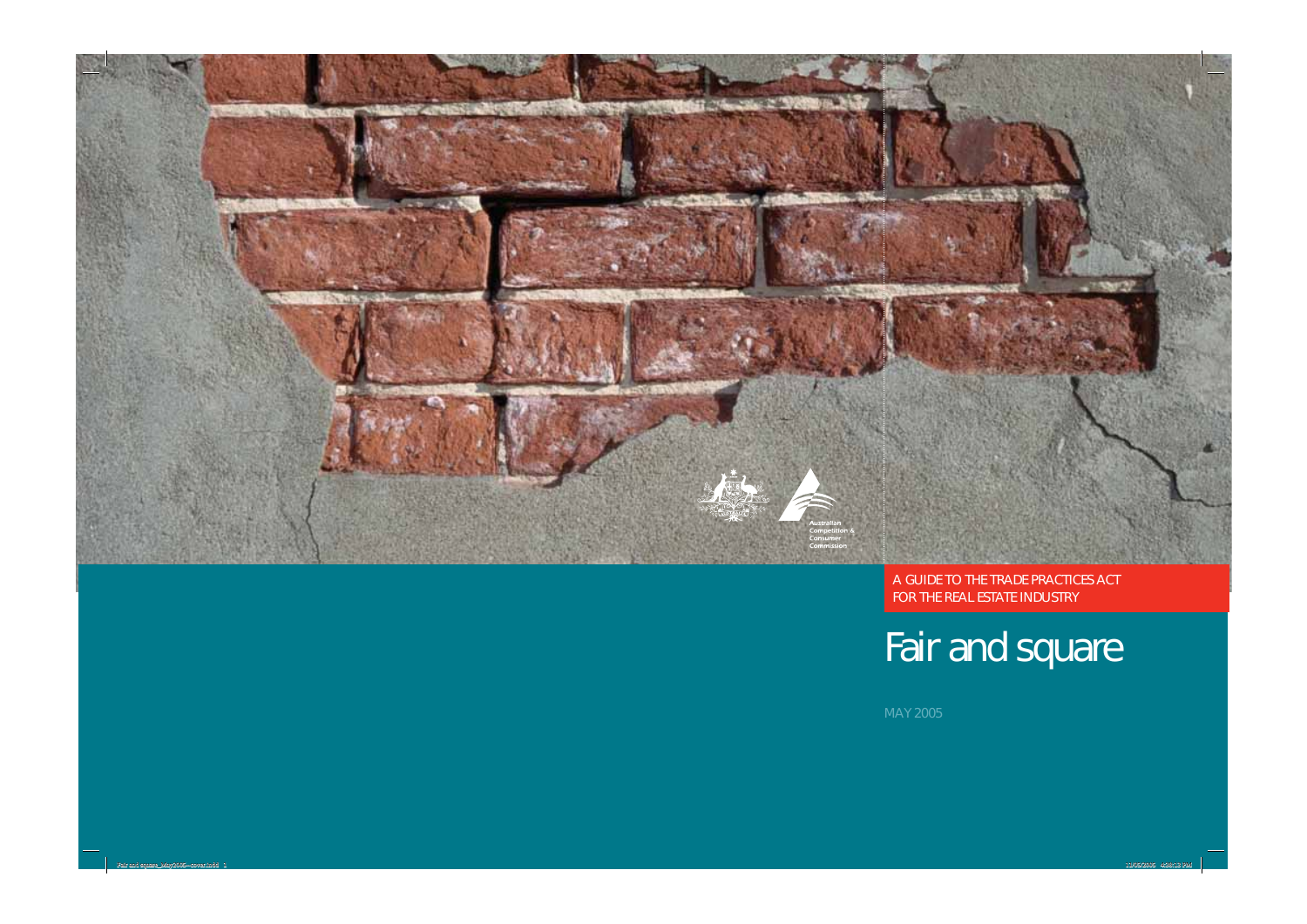

A GUIDE TO THE TRADE PRACTICES ACT FOR THE REAL ESTATE INDUSTRY

# Fair and square

MAY 2005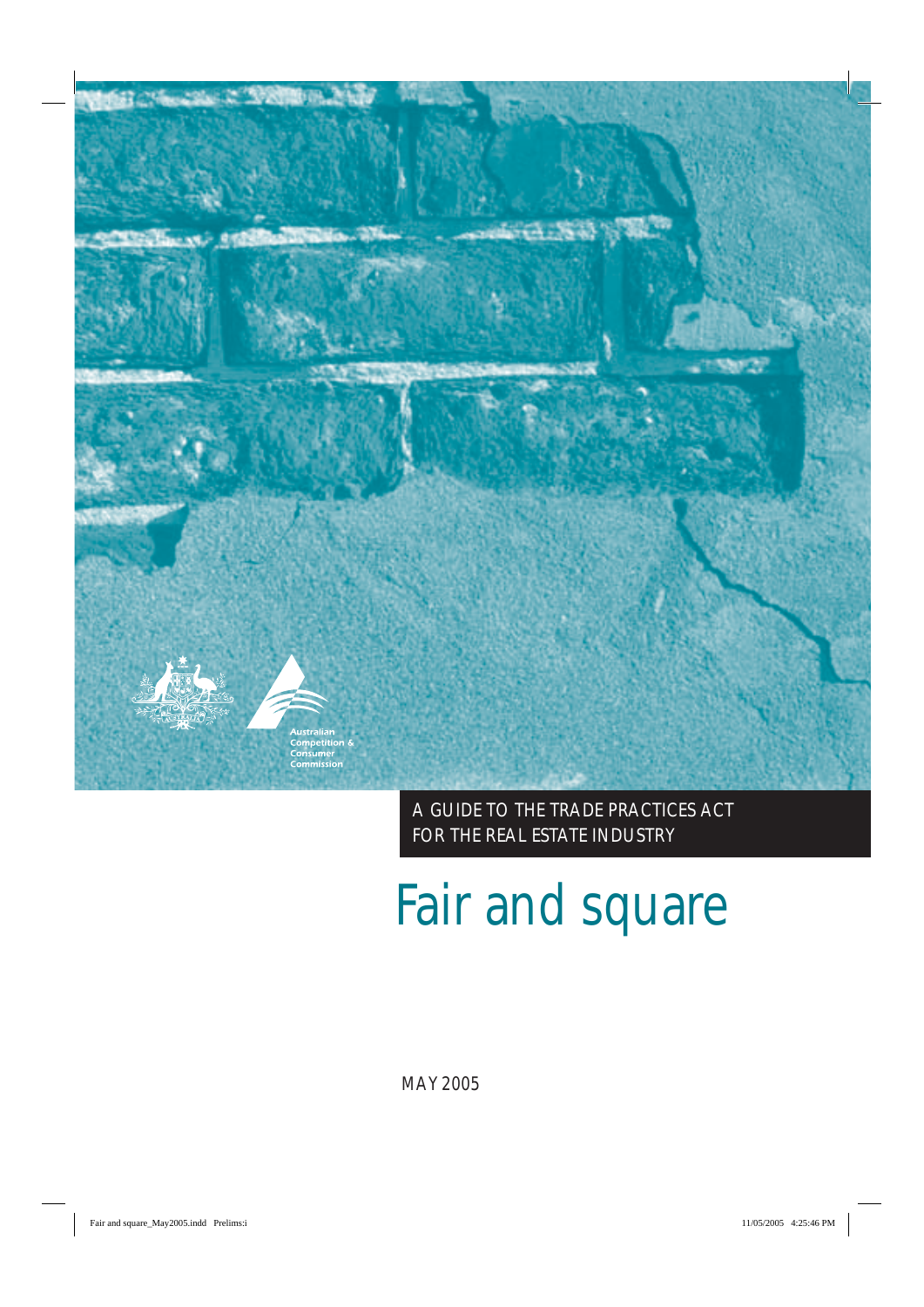© Commonwealth of Australia 2005

ISBN 1 920702 69 5

This work is copyright. Apart from any use as permitted under the *Copyright Act 1968* no part may be reproduced by any process without permission from the Australian Competition and Consumer Commission. Requests and inquiries concerning reproduction and rights should be addressed to the Director Publishing, Australian Competition and Consumer Commission, PO Box 1199, Dickson ACT 2602.

#### **Important notice**

This guideline is designed to give you basic information; it does not cover the whole of the Trade Practices Act and is not a substitute for professional advice.

Moreover, because it avoids legal language wherever possible, there may be generalisations about the application of the Act. Some of the provisions referred to have exceptions or important qualifications. In most cases the particular circumstances of the conduct need to be taken into account when determining how the Act applies to that conduct.

Produced by the ACCC Publishing Unit 05/05.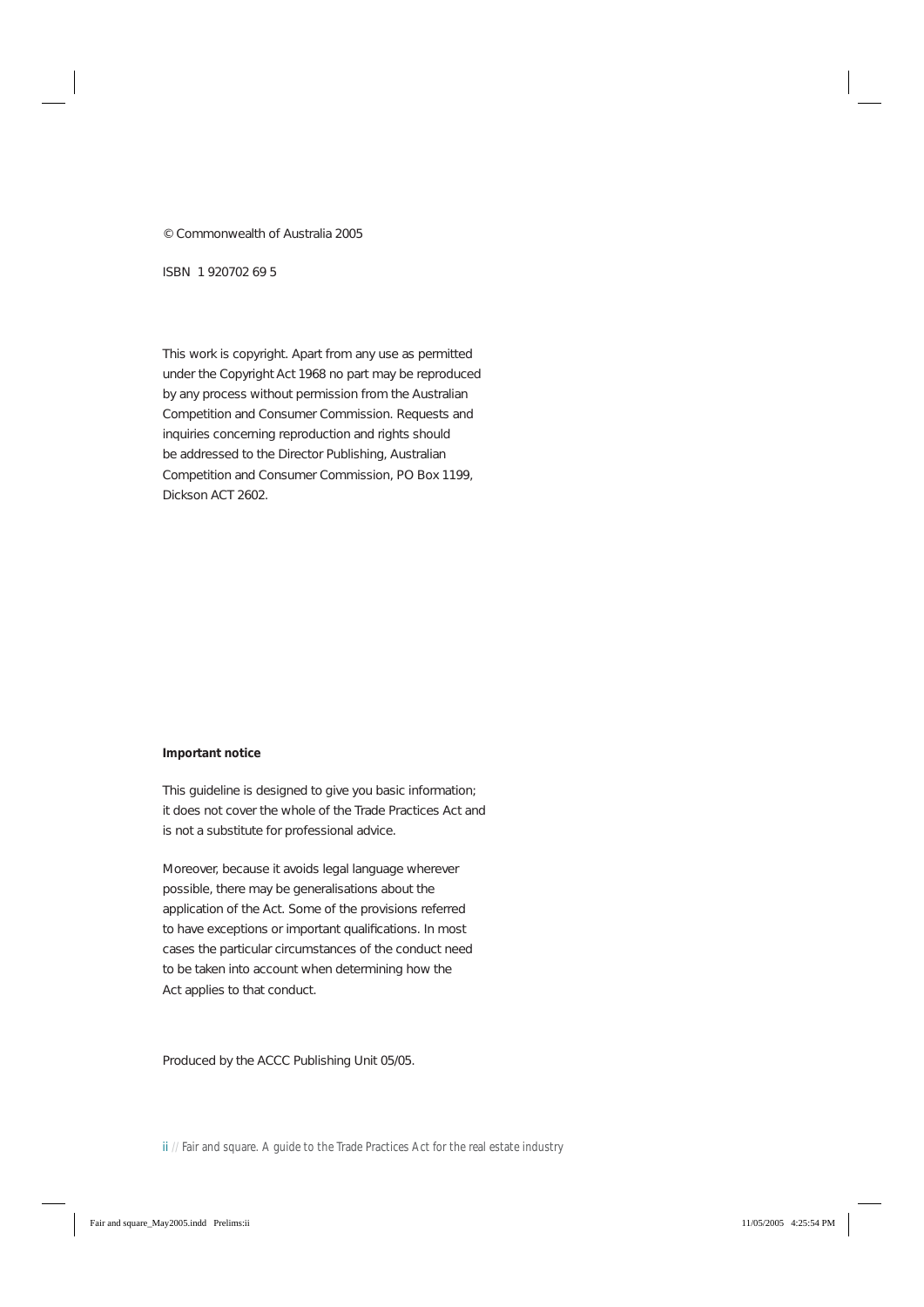## // Foreword

One of the priorities of the Australian Competition and Consumer Commission (ACCC) is helping small businesses understand the benefits and responsibilities associated with the *Trade Practices Act 1974*.

It is important for the entire community that businesses and consumers know their rights and responsibilities in the marketplace. Fair business practices ensure that genuine competition occurs, leading to greater trust by consumers and better relationships between consumers and business.

The ACCC has an important role in promoting fair trade to bring about greater competition and informed markets. It achieves this through education, information and, where necessary, enforcement action.

Real estate agents operate in a highly competitive marketplace. The Trade Practices Act encourages vigorous competition in all markets including the property market, but also protects consumers dealing with the real estate industry.

Industry participants must ensure they give prospective homeowners, vendors and tenants the full picture, enabling them to make informed decisions when buying, selling or leasing property.

Anti-competitive conduct is detrimental to the interests of both businesses and consumers and can give one business an unfair advantage over its competitors.

The Act prohibits all businesses, large or small, from engaging in misleading or deceptive conduct and anti-competitive behaviour such as price fixing, market sharing, exclusive dealing and third line forcing.

The Act has provisions covering unconscionable conduct, recognising that small businesses may be at a disadvantage when dealing with larger businesses. Real estate agencies operating within a franchise system are also protected under the Franchising Code of Conduct.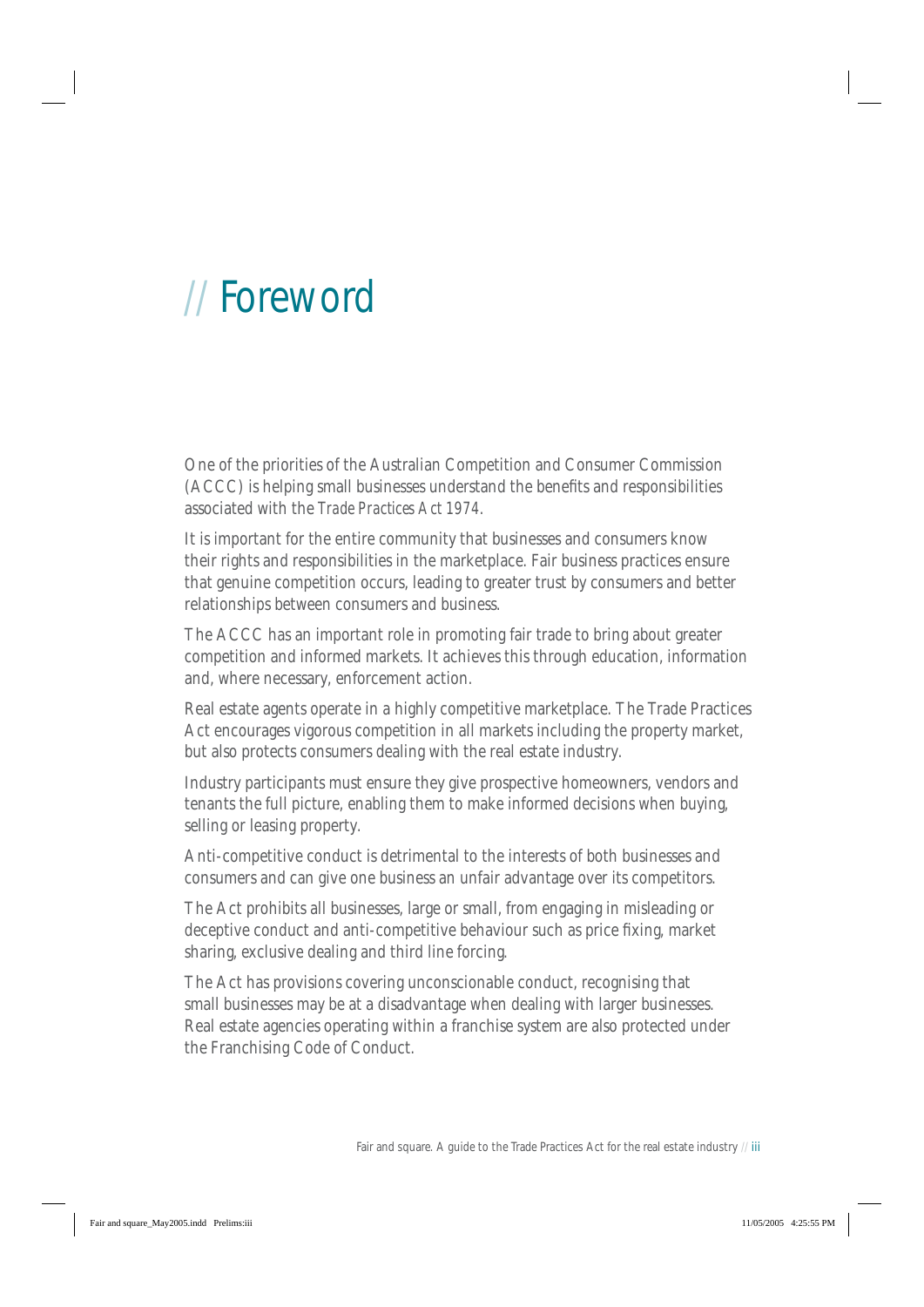The ACCC encourages the real estate industry to think of the Act as an important management tool. Compliance with the Act is good business practice and can mean increased success and profitability.

Knowing their rights and obligations under the Act will help small businesses to be professional in their dealings with other businesses and avoid problems.

The ACCC cooperates with business associations and other small business advisers to disseminate information and obtain feedback. These networks also encourage the development of industry codes of conduct. Such codes can provide a framework in some sectors for pro-competitive and fair practices between larger enterprises and their small business suppliers and customers.

As part of the small business program, regional outreach managers in each state and territory provide support for, and promote understanding of the Act to, small business in rural and regional areas.

The ACCC Infocentre can also give advice on the Act and how it applies to small businesses. For further information on any of the topics covered in this publication, contact the Infocentre on 1300 302 502.

This guide has been written for owners, managers and advisers to the real estate industry and provides examples relevant to the industry. At the back of this guide is a list of other ACCC small business publications that may be helpful.

**John Martin** *ACCC Small Business Commissioner*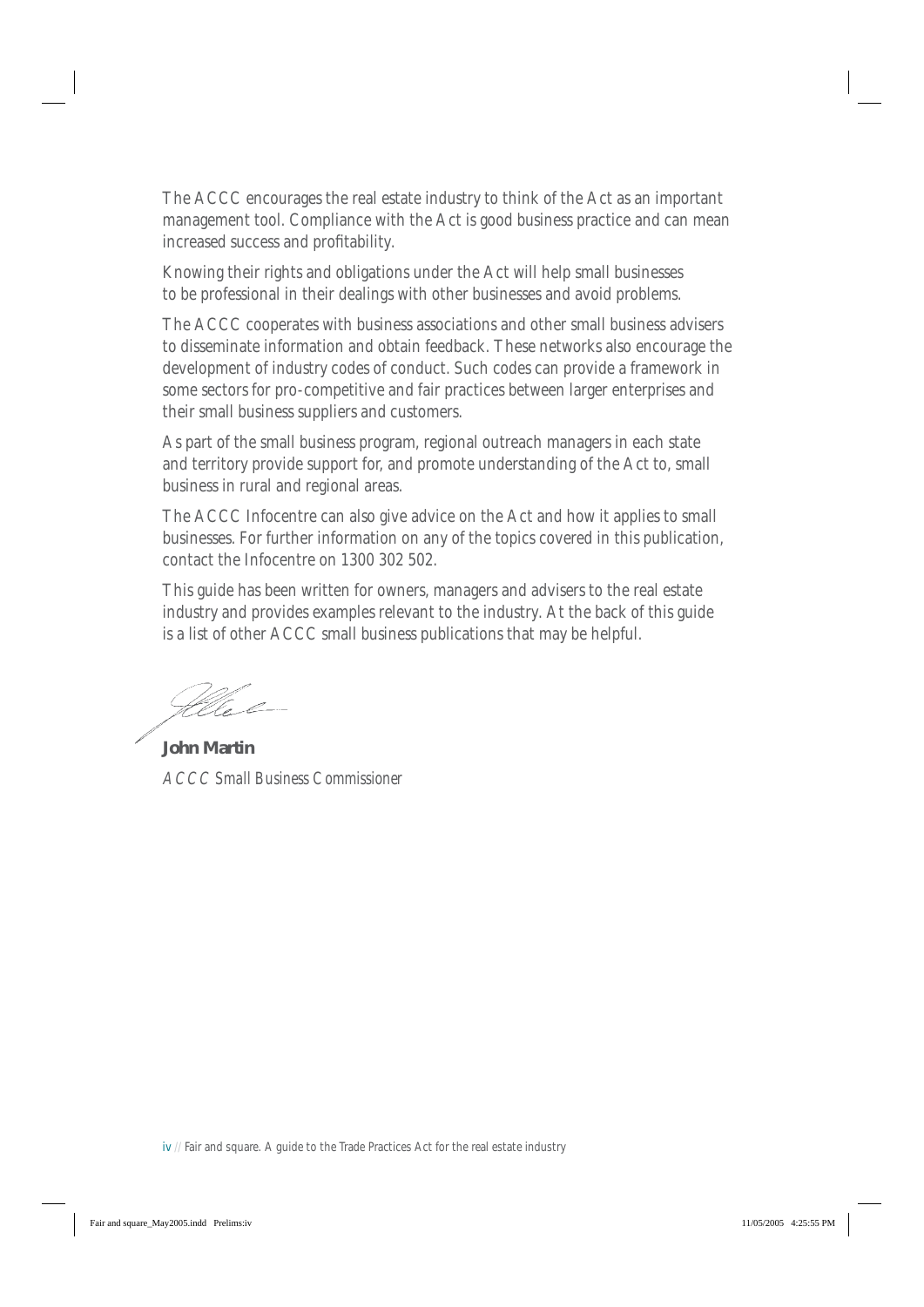## Introduction

All businesses involved in real estate should be fully informed about their rights and responsibilities under theTrade Practices Act. *Fair and square* has been written in consultation with the real estate sector for the real estate sector. The Act encourages a fair and competitive environment for efficient and innovative small businesses. It prohibits anti-competitive mergers, cartels, the misuse of market power, market sharing and price fixing, unconscionable conduct, and misleading and deceptive conduct. The mandatory Franchising Code of Conduct obtains its legal force through the Trade Practices Act. *Fair and square* is part of the ACCC's commitment to the development and sustainability of small business.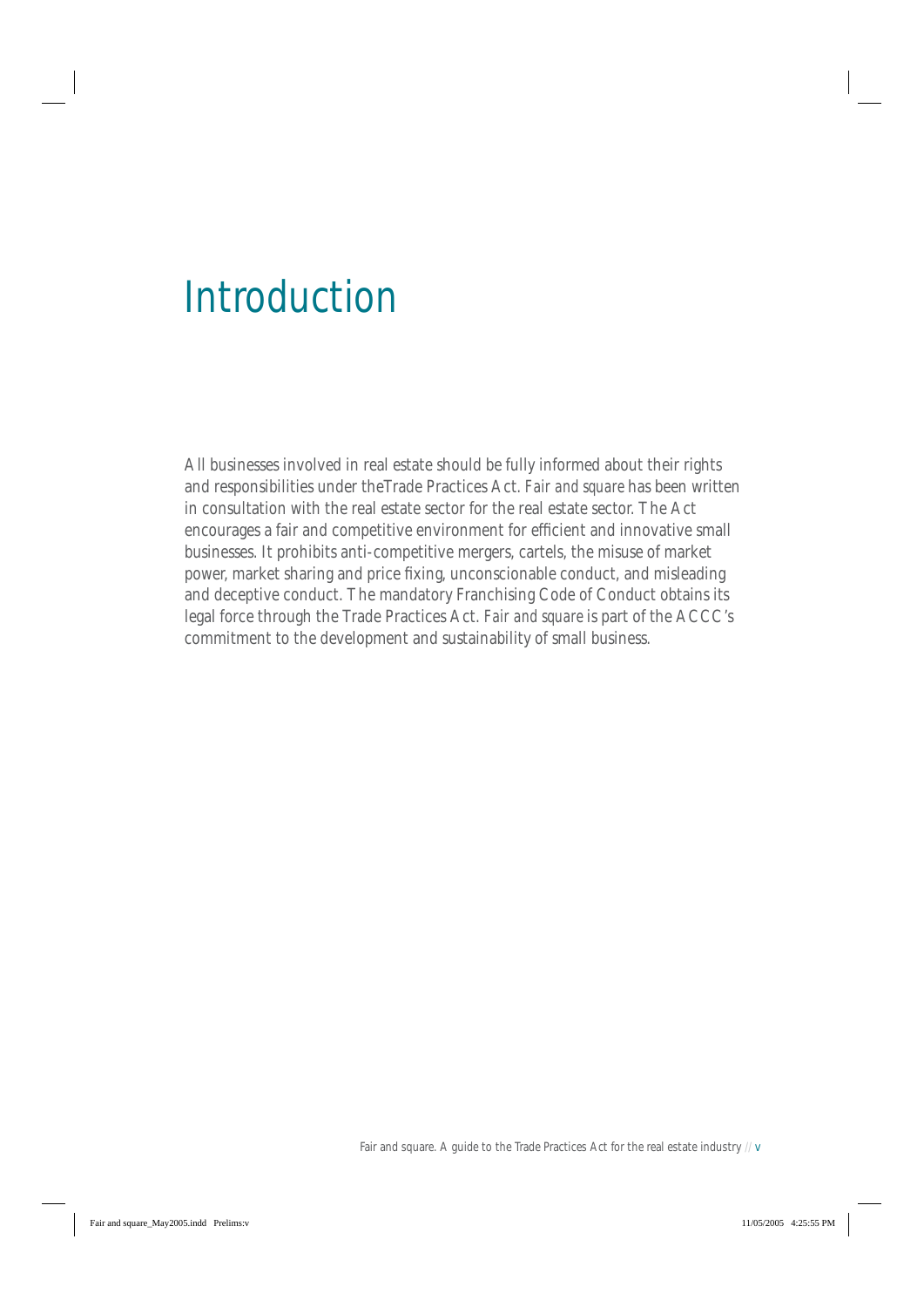vi // Fair and square. A guide to the Trade Practices Act for the real estate industry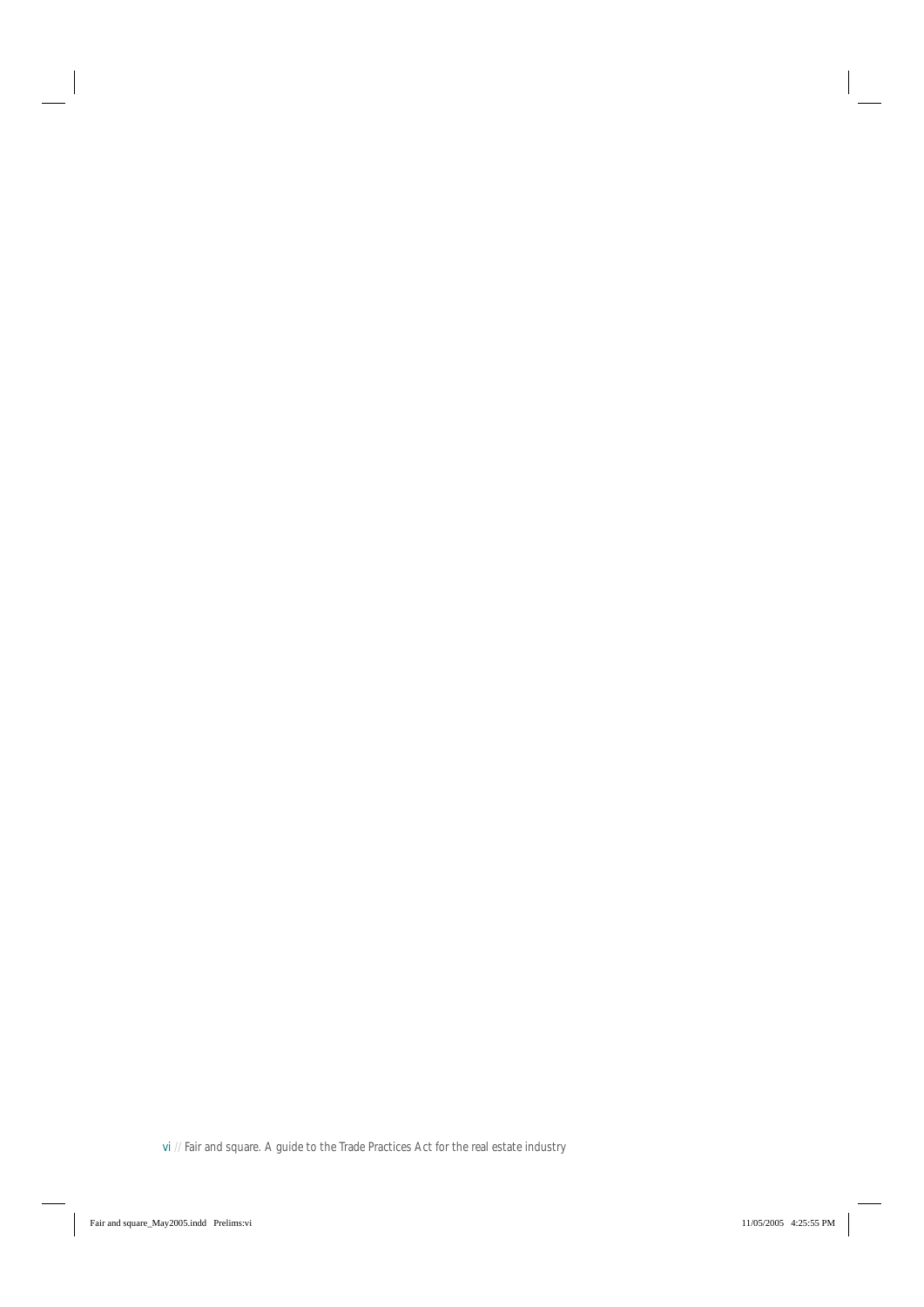## // Contents

| Foreword                                           | iii            |
|----------------------------------------------------|----------------|
|                                                    |                |
| Introduction                                       | V              |
|                                                    |                |
| Do's and don'ts-a summary                          | 1              |
| The bottom line                                    | 3              |
|                                                    |                |
| 1 // The Act and the ACCC                          | $\overline{4}$ |
| The Trade Practices Act                            | $\overline{4}$ |
| Competition                                        | 5              |
| The Australian Competition and Consumer Commission | 5              |
| Education                                          | 5              |
| Negotiation                                        | 6              |
| Litigation                                         | 6              |
| Exemptions                                         | 6              |
|                                                    |                |
| 2 // Competition is the name of the game           | 7              |
| Agreements                                         | 7              |
| Covenants                                          | 8              |
| Attaching conditions                               | 8              |
|                                                    |                |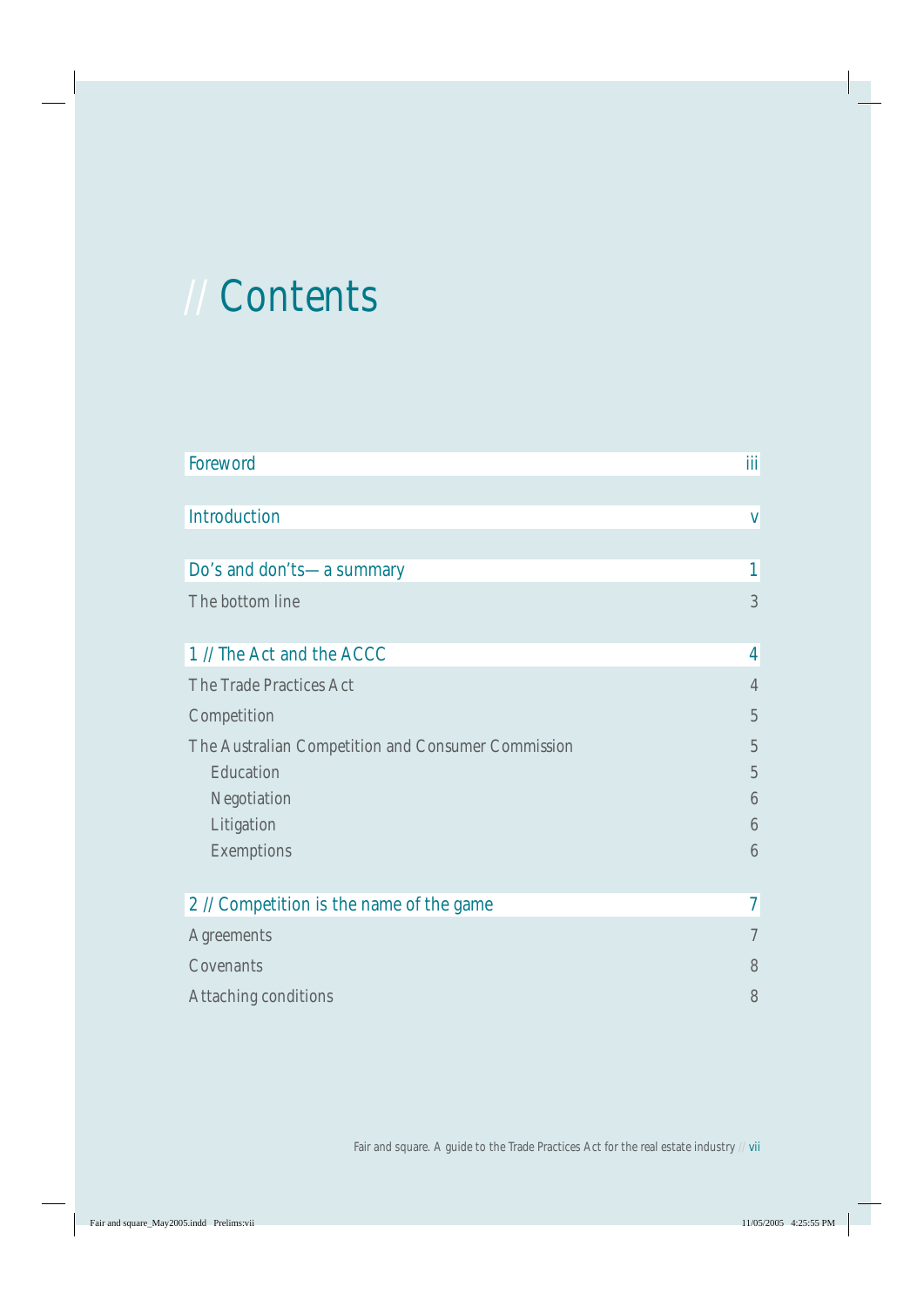| 3 // Play fair                     | 10 <sup>1</sup> |
|------------------------------------|-----------------|
| Don't mislead                      | 10              |
| Don't make false statements        | 11              |
| Predictions                        | 12              |
| Valuations and appraisals          | 12              |
| Sponsorship claims                 | 13              |
| Gifts and prizes                   | 14              |
| Bait advertising                   | 14              |
| <b>Auctions</b>                    | 15              |
| Dummy bidding                      | 15              |
| Vendor bidding                     | 16              |
| Availability of goods and services | 16              |
| Remaining silent                   | 16              |
| Undue harassment or coercion       | 18              |
| 4 // Unconscionable conduct        |                 |
|                                    | 20              |
| <b>Business transactions</b>       | 21              |
| <b>Consumer transactions</b>       | 23              |
| 5 // Franchising Code of Conduct   | 25              |
| <b>Disclosure requirements</b>     | 25              |
| Short-form disclosure              | 27              |
| Minimum business conduct standards | 27              |
| Resolution of disputes             | 29              |
|                                    |                 |
| 6 // Agency services               | 30              |
| Listing                            | 30              |
| Multiple listing                   | 30              |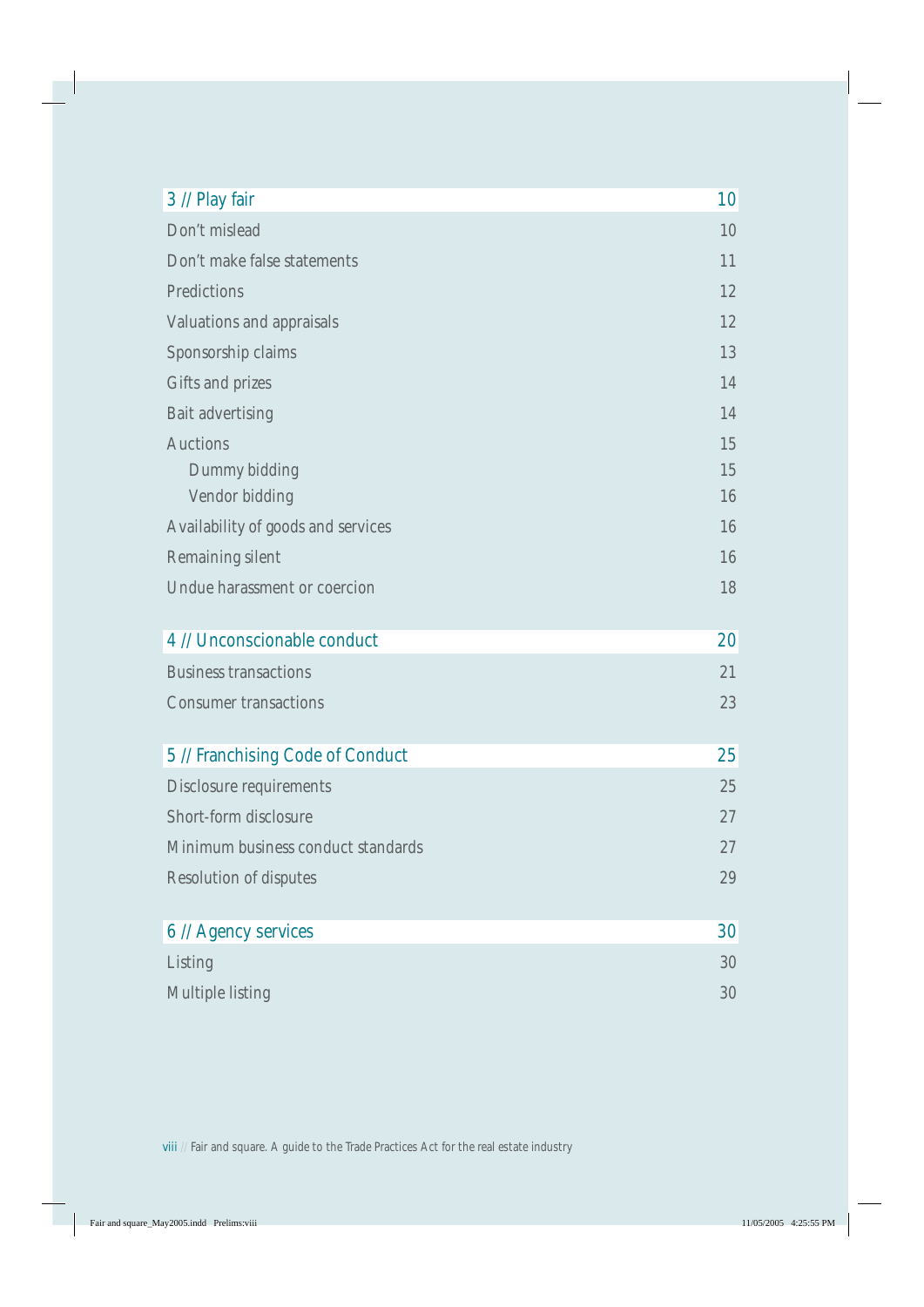| 7 // Immunity from the Act     | 32 |
|--------------------------------|----|
|                                |    |
| 8 // Land                      | 34 |
| Selling land                   | 34 |
| Interest in land               | 35 |
| Location                       | 35 |
| Advertising land               | 36 |
| <b>Characteristics of land</b> | 36 |
| Use of land                    | 37 |
| Facilities                     | 38 |
|                                |    |
| 9 // Money matters             | 39 |
| Prices                         | 39 |
| Inclusive price                | 39 |
| Full cash price                | 39 |
| Goods and services tax         | 40 |
| Price range                    | 40 |
| Negotiating fees               | 41 |
| Finance                        | 41 |
| 10 // The bottom line          | 43 |
| Being taken to court           | 43 |
| Fines                          | 43 |
| Damages                        | 44 |
| Injunctions and orders         | 44 |
| Ancillary orders               | 44 |
| Representative applications    | 45 |
| Enforceable undertakings       | 45 |
| Defences and exceptions        | 46 |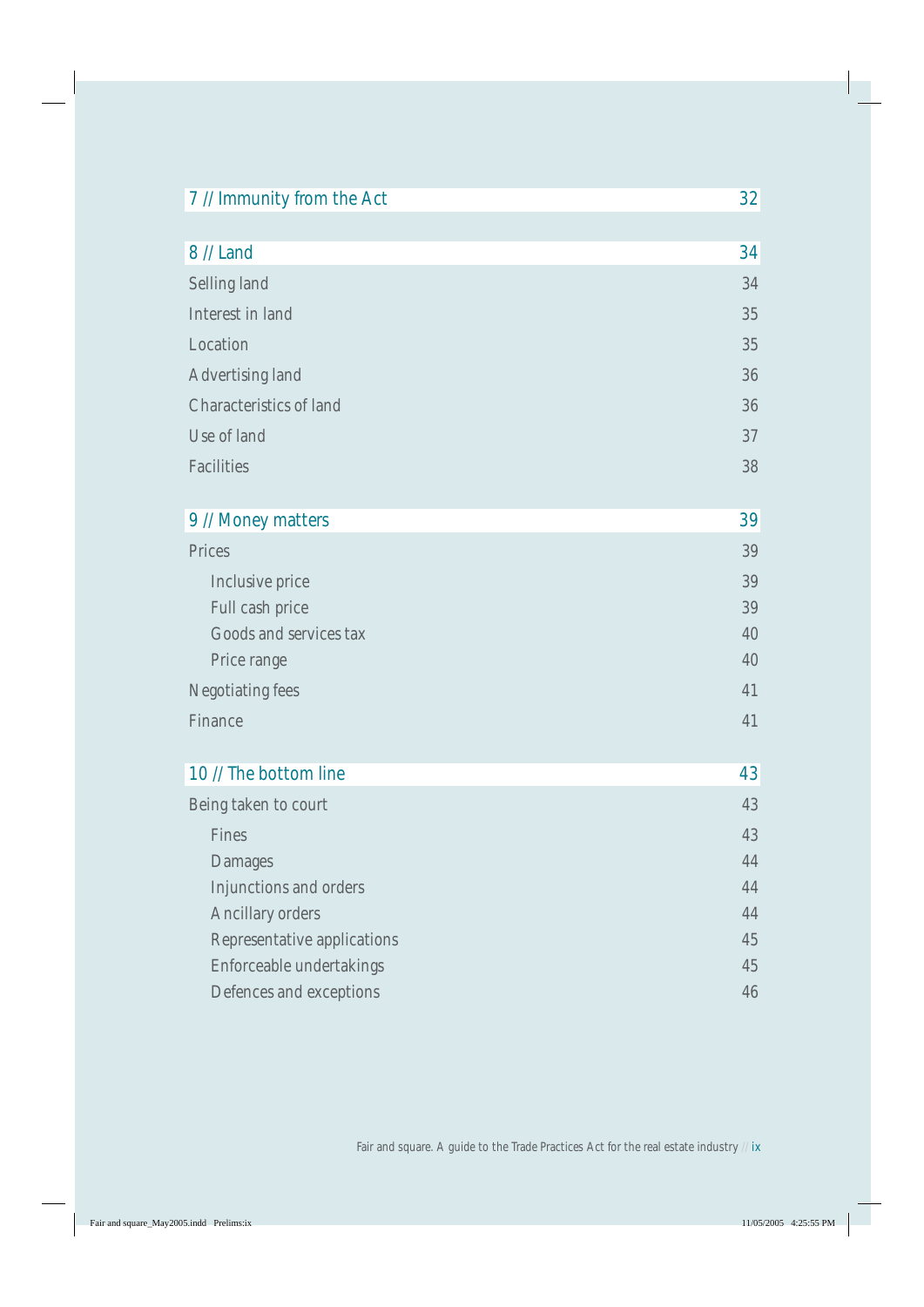| Summary of relevant provisions of the Trade Practices Act | 47 |
|-----------------------------------------------------------|----|
| Part IV-anti-competitive practices                        | 47 |
| Anti-competitive agreements                               | 47 |
| <b>Exclusive dealing</b>                                  | 48 |
| Third line forcing                                        | 48 |
| Part IVA-unconscionable conduct                           | 48 |
| Commercial dealings                                       | 49 |
| <b>Small business</b>                                     | 49 |
| <b>Consumer transactions</b>                              | 50 |
| Part IVB-industry codes                                   | 50 |
| Franchising                                               | 51 |
| Part V-consumer protection                                | 51 |
| Misleading or deceptive conduct                           | 51 |
| False representations about land                          | 51 |
| Unreasonable predictions                                  | 52 |
| Not specifying the full cash price                        | 52 |
| Falsely offering prizes                                   | 52 |
| Bait advertising                                          | 52 |
| Harassment or coercion                                    | 52 |
| Other ACCC small business publications                    | 53 |
| A small business guide to unconscionable conduct          | 53 |
| Guide to unconscionable conduct                           | 53 |
| <b>Best and Fairest</b>                                   | 53 |
| The franchisees guide                                     | 54 |
| Advertising and selling                                   | 54 |
| Warranties and refunds                                    | 54 |
| Refusal to deal                                           | 54 |
| <b>Videos</b>                                             | 54 |
| <b>ACCC contacts</b>                                      | 55 |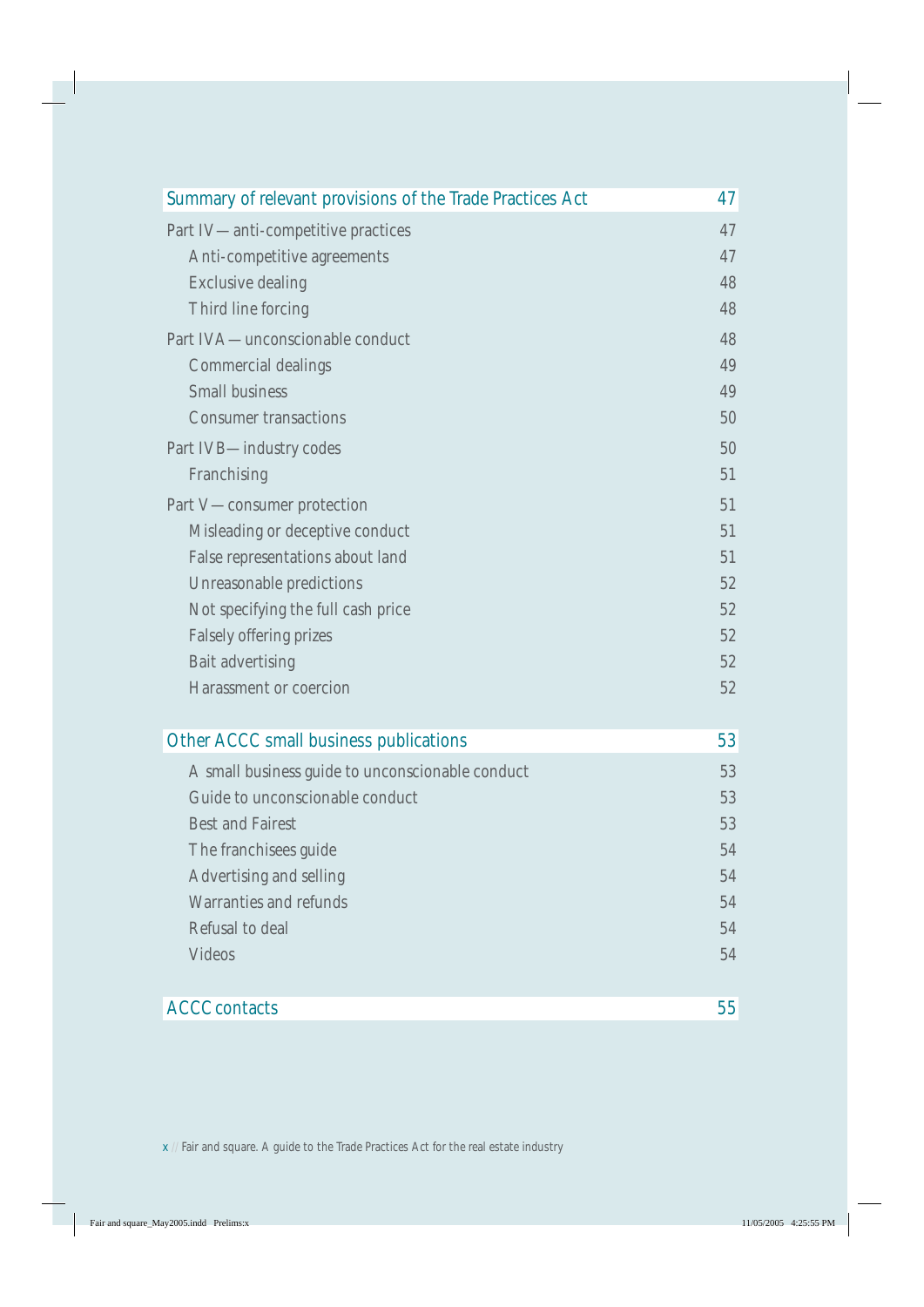## // Do's and don'ts—a summary

This summary of do's and don'ts for real estate agents is indexed to the main text. Page number references for more information on a topic appear in brackets after each entry.

### Don't mislead people by:

- **>** making statements that are untrue (p. 10—Playfair)
- **>** making predictions about trends in property values that you can't substantiate (p. 12—Predictions)
- **>** making unrealistic valuations or market appraisals (p. 12—Valuations and appraisals)
- > claiming non-existent sponsorship, approval or affiliation with another company (p. 13—Sponsorship claims)
- **>** offering gifts, prizes or items that you do not intend to supply (p. 14—Gifts and prizes)
- **>** offering gifts or items when their cost is disguised in the selling price (p. 14—Gifts and prizes)
- **>** advertising goods or services at a discount price, without intending to supply them at this price (p. 14—Bait advertising)
- **>** dummy bidding (p. 15—Dummy bidding)
- **>** offering goods or services that aren't available in reasonable quantities (p. 16—Availability of goods and services)
- **>** staying silent when you have a duty to disclose something (p. 16—Remaining silent).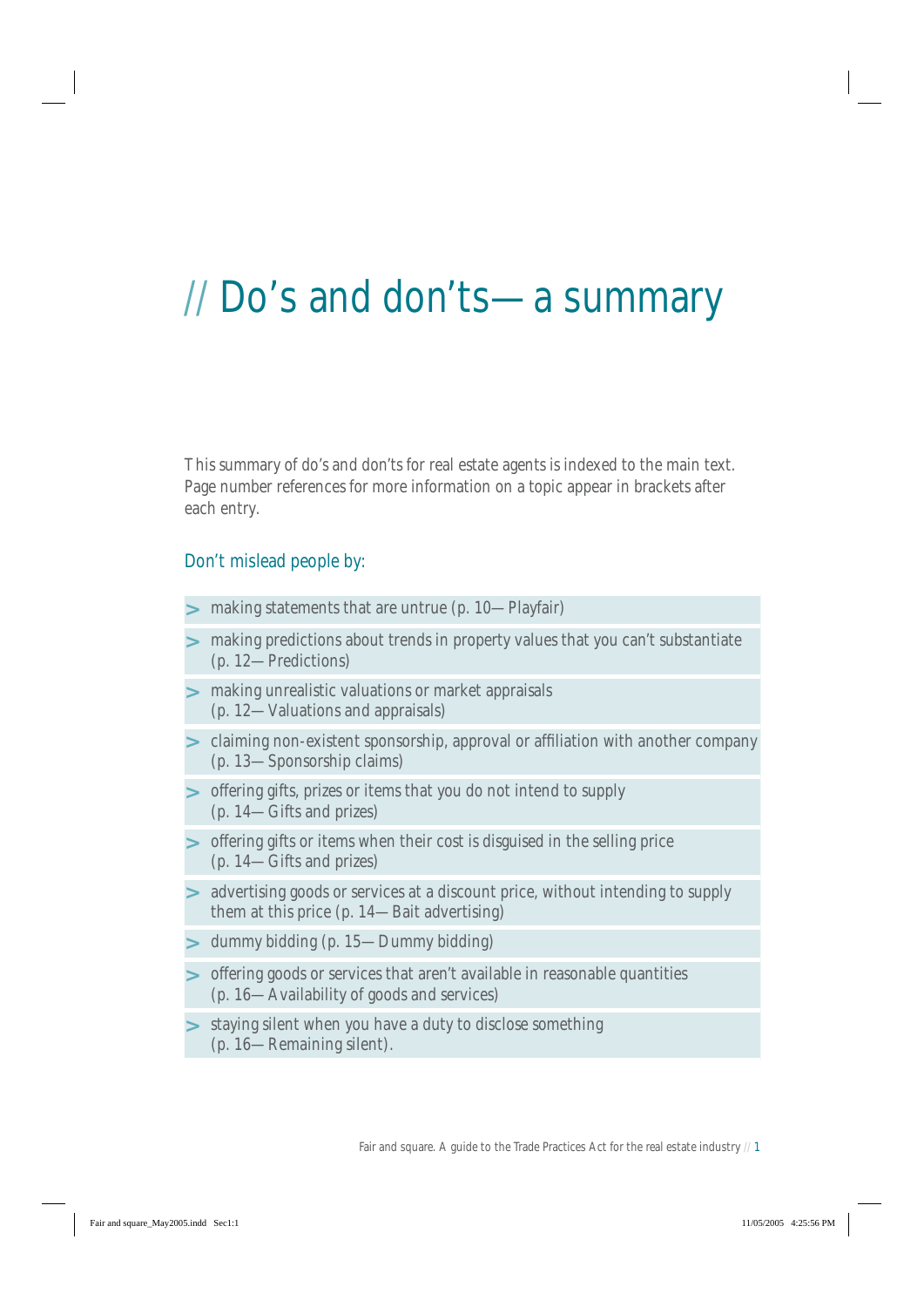### Don't act unconscionably. Avoid:

- **>** harassment and high-pressure sales techniques
	- (p. 18 —Undue harassment and coercion)
- **>** taking advantage of vulnerable or disadvantaged consumers
- (p. 23—Consumer transactions)
- **>** taking advantage of weaker businesses (p. 21—Business transactions).

### Remember that franchisees are protected and:

- **>** prospective franchisees must be given all the necessary information to help them make an informed decision, including a disclosure document about its commercial viability (p. 25—Disclosure requirements)
- **>** existing franchisees should be treated fairly as set out in the Franchising Code of Conduct (p. 25—Franchising Code or Conduct).

### Remember that fees are negotiable and:

- **>** real estate agents and their clients should be free to negotiate the types of listings, level of fees, etc. (p. 30—Listing)
- **>** unless authorised by the ACCC, forcing agents to multiple list could be contrary to the law (p. 30—Multiple listing).

### When selling land don't:

- **>** make false or misleading statements about the interest in the land (p. 34—Selling land), the characteristics of the land (p. 36—Characteristics of land), how the land can be used (p. 37—Use of land), or the existence of associated facilities (p. 38—Facilities)
- **>** make vague statements about the location of the land (p. 35—Location)
- **>** advertise or promote the land in any way that is misleading (p. 36—Advertising land).

### Take care when quoting prices. Always:

- **>** quote all mandatory price components including any GST (p. 39—Inclusive price, p. 40—Goods and services tax)
- $\geq$  state the amount of the deposit and repayments if you are providing finance on terms (p. 39—Full cash price)
- **>** give a realistic average price of units or blocks (p. 40—Price range)
- **>** advertise finance only if reasonable precautions have been taken to ensure that it is actually available (p. 41—Finance).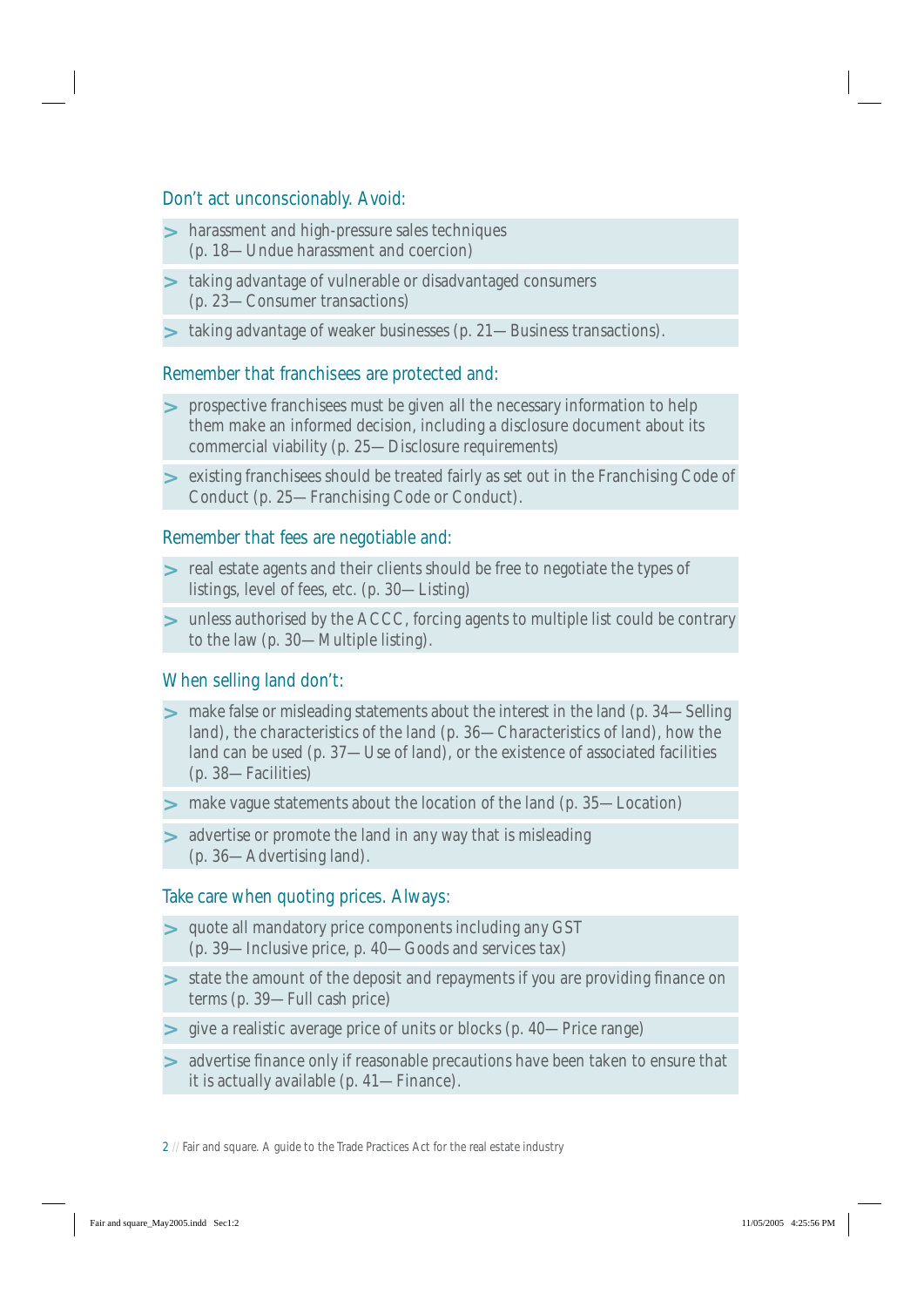### Don't agree with other agents to:

- **>** exclude or limit the dealings of one business with another (p. 7—Agreements)
- > fix or maintain fees for services (p. 7-Agreements)
- **>** recommend prices in a way that effectively fixes the price of goods or services (p. 7—Agreements).

### Attaching conditions to the supply of goods or services may contravene the Act if:

- **>** you supply goods or services subject to your client buying goods or services from a nominated third party (p. 8—Attaching conditions)
- **>** for example, you supply goods or services only if your client doesn't buy goods or services from your competitors, or upon other conditions that have the purpose or effect of substantially lessening competition (p. 8—Attaching conditions).

#### The bottom line

- **>** An individual, another business, the ACCC or the minister can bring an action against you or your agency for breaching the Act (p. 43—Being taken to court).
- **>** For conduct prohibited under Part IV (restrictive trade practices) of the Act, you personally face a maximum penalty of \$500 000—and your company \$10 million—for each breach (p. 43—Fines).
- **>** For conduct prohibited under Part V (consumer protection) of the Act you personally face a maximum penalty of \$220 000—and your company \$1.1 million—for each breach (p. 44—Fines).
- **>** A person or a business can apply to the court for an injunction or damages if you or your agency has breached Part IV and V of the Act. (p. 44—Damages).
- **>** The court can order you to disclose information to the public or publish corrective advertising (p. 44—Injunctions and orders).
- > The court can order you to return property, refund money, perform a specific act or rescind a contract (p. 44—Ancillary orders).
- **>** If the ACCC brings an action against you it can also ask the court to make orders in favour of any named people who have suffered loss or damage (p. 45—Representative applications).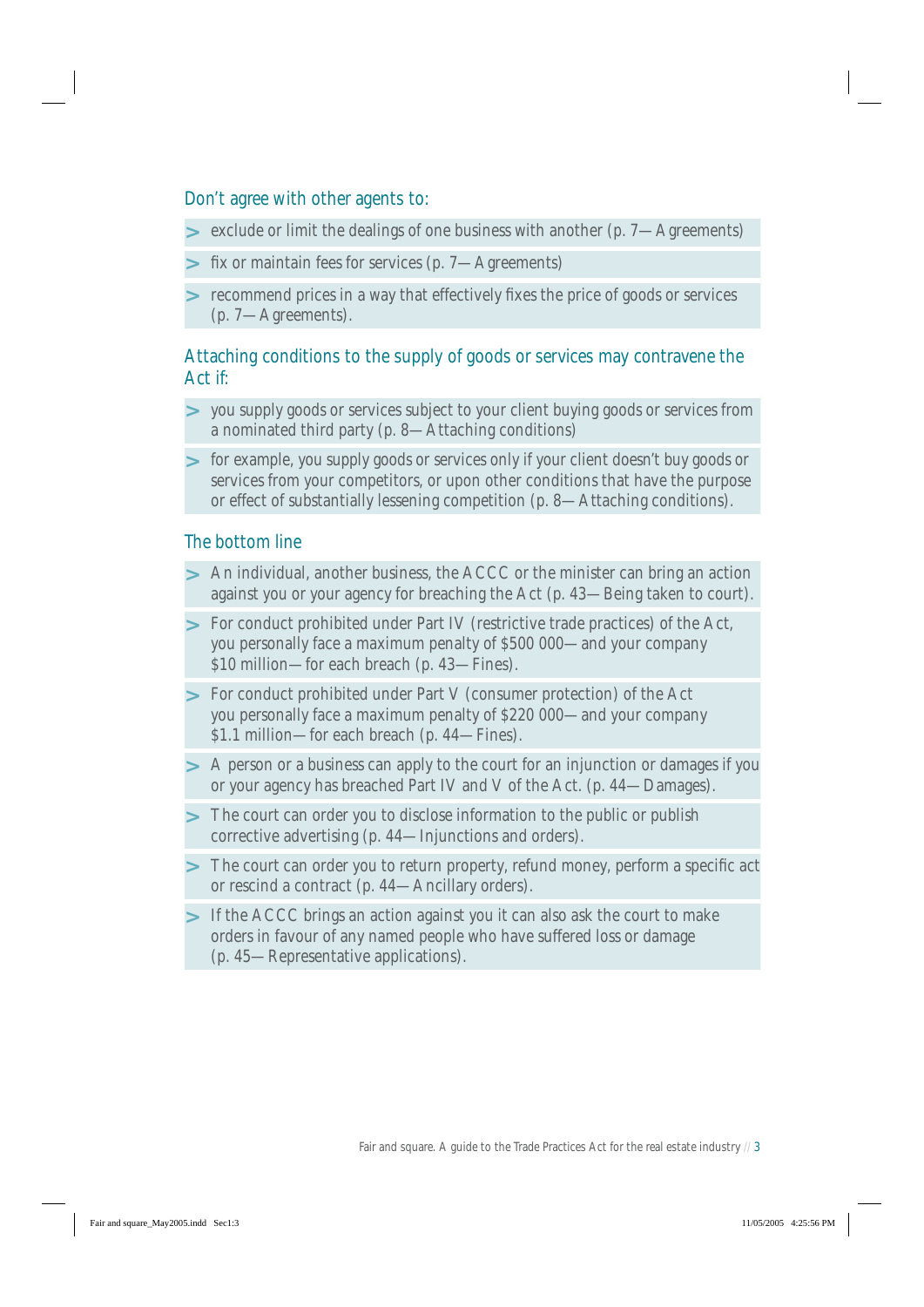## 1 // The Act and the ACCC

## The Trade Practices Act

The Trade Practices Act is a Commonwealth law, which applies to most businesses in Australia.

The Act is divided into several parts. This publication deals with four parts that are particularly relevant to the real estate industry.

**Part IV**—covers anti-competitive practices that limit or stop competition. It fosters the competitive environment necessary to give consumers a choice in price, quality and service.

The following practices, which are prohibited if they are anti-competitive, specifically apply to real estate agencies:

- **>** contracts, arrangements or understandings (any that contain exclusionary provisions or fix prices are prohibited outright)
- **>** certain covenants
- **>** attaching conditions to the supply of goods or services.

**Part IVA**—prohibits unconscionable conduct in both consumer and commercial transactions, for example, enforcing harsh contractual conditions, which in good conscience shouldn't be enforced.

**Part IVB**—prohibits contraventions by corporations of industry codes of practice. Franchising is specifically defined as an industry for the purposes of Part IVB. Therefore, franchisors and franchisees are participants in the franchising industry, even if they also participate in another industry, such as real estate.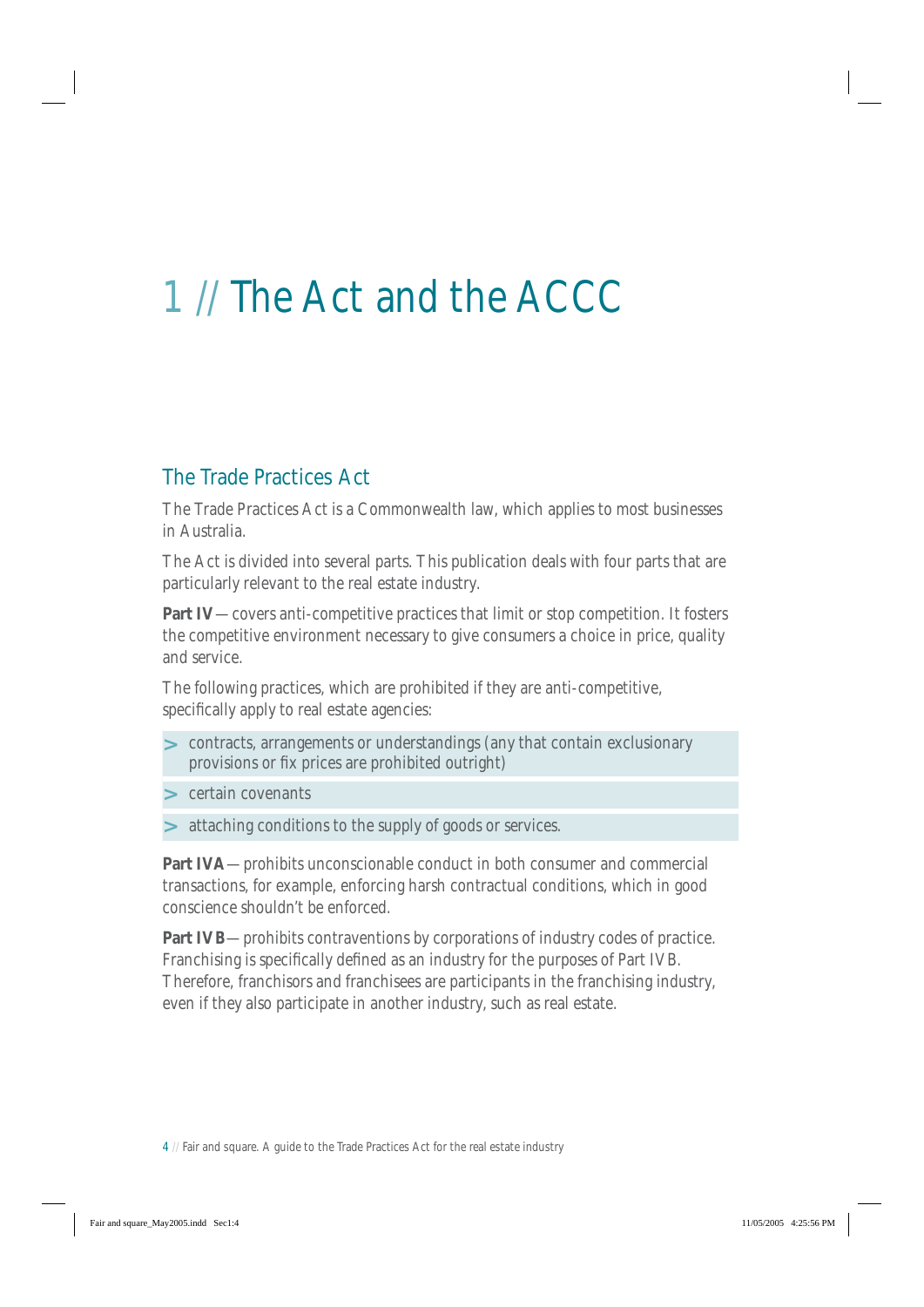**Part V**—contains provisions to protect consumers (and businesses in some circumstances) when they buy goods and services. It includes:

- **>** a very general prohibition of misleading or deceptive conduct
- **>** specific prohibitions of various types of false or misleading representations and unfair trading practices.

## **Competition**

The Australian Competition Tribunal has defined 'effective competition' as requiring:

... that prices should be flexible, reflecting the forces of demand and supply, and that there should be independent rivalry in all dimensions of the price-product-servicepackages offered to consumers and customers. (Re Queensland Co-operative Milling Association Ltd; Re Defiance Holdings Ltd (1976) ALR 481 ATPR 40-012)

Evidence of competition is found in:

- **>** prices
- **>** service
- **>** value for money.

Some business practices such as price fixing, dividing up a particular market and preventing or discouraging potential competitors from entering the market, adversely affect competition. Others, such as refusal to supply, boycotts and misuse of market power, may actually force competitors out of the market.

## The Australian Competition and Consumer Commission

The ACCC is a Commonwealth statutory body, which administers and enforces the Trade Practices Act. It bases its compliance/enforcement strategy on education, negotiation and litigation. By selectively applying these corrective actions to a breach of the Act the ACCC can produce the best result in fair trading and competitive marketplace behaviour.

### **Education**

The ACCC produces a wide variety of publications for specific audiences including sellers, manufacturers, service providers and consumers.

It liaises with business and consumer organisations and initiates campaigns to resolve major problems and publicise issues of particular importance.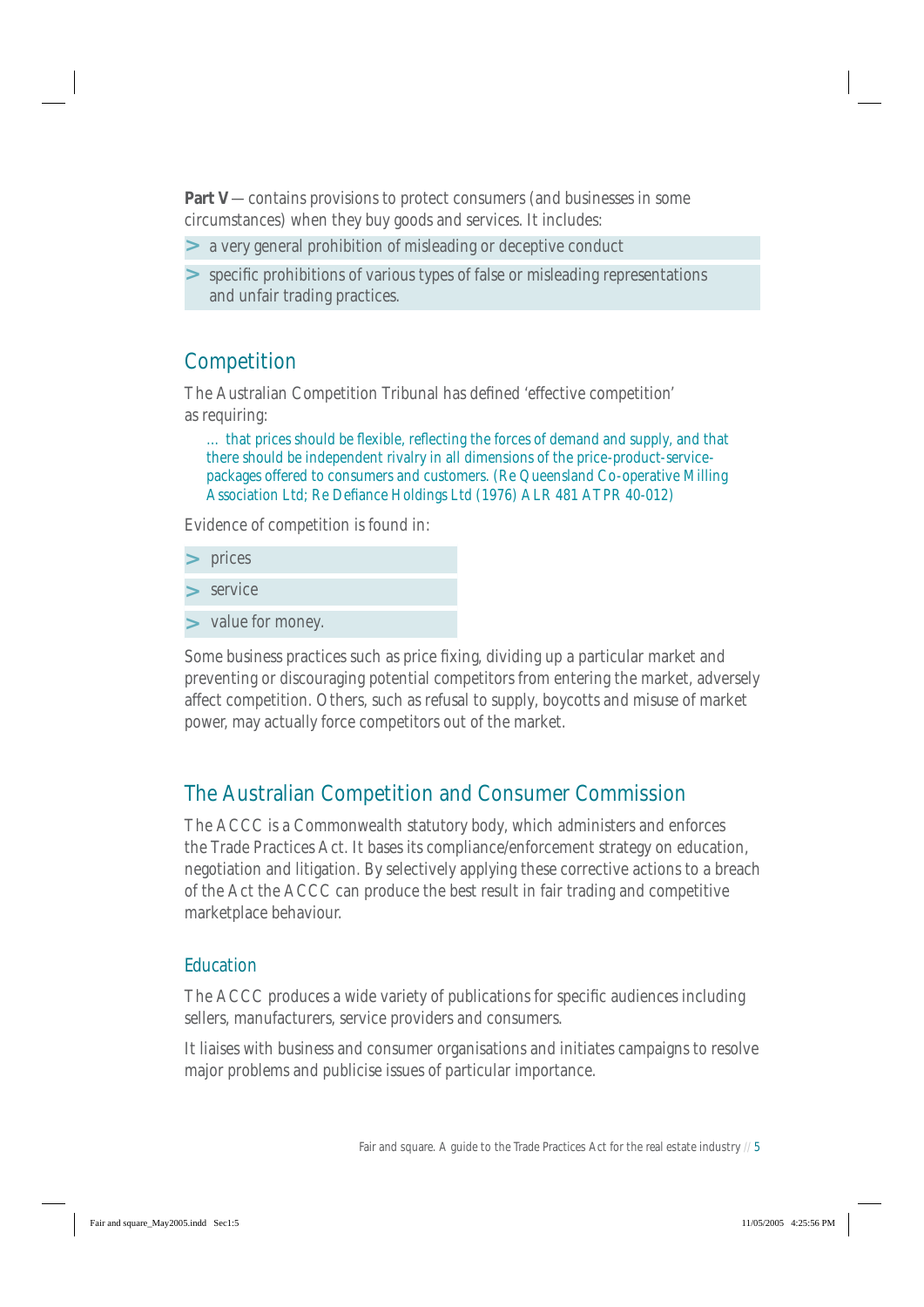### Negotiation

Much of the ACCC's work involves education and persuasion in particular industries and with particular companies. This work is not always highly publicised or well-known outside the organisations directly affected. However, it often prevents potential breaches of the Act and modifies conduct.

The ACCC may also accept written undertakings from businesses that have breached the Act. Such undertakings can be enforced by the court if necessary.

## Litigation

The ACCC takes legal action when it believes this will produce the best result—for example, in terms of redress, deterrent effect or improved compliance with the Act.

### Exemptions

Authorisation by the ACCC allows some prohibited restrictive trade practices to be granted immunity from court action. Immunity can be granted in this way for:

- **>** anti-competitive agreements, for example, industry-wide standard forms
- **>** agreements where businesses collectively choose to limit or exclude dealing with others
- **>** mergers resulting in substantially less competition in a market.

However, authorisation will be granted only if the ACCC is satisfied that the practice or conduct produces a public benefit that outweighs its anti-competitive effect.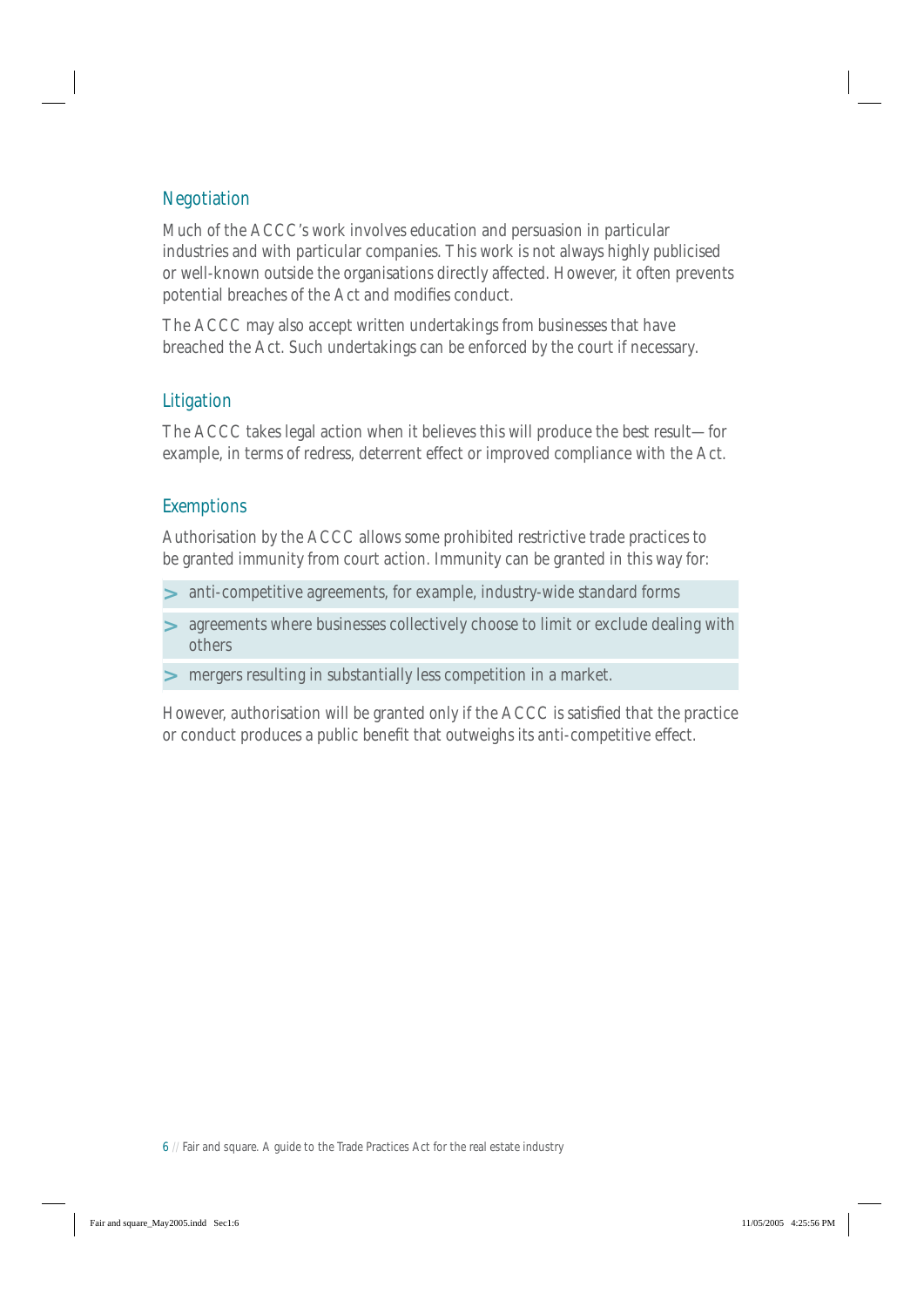## 2 // Competition is the name of the game

## **Agreements**

Agents must not come to any sort of formal or informal arrangement, either as individuals or as a business, with another person or business if it will substantially lessen competition (unless authorised by the ACCC).

The phrase 'substantially lessen competition' is the key. In looking at the effect on competition it is not enough to show that one or two businesses have been hurt. The overall effect on the market, including the eventual effect of the agreement on consumers, has to be considered.

The ACCC can grant immunity from prosecution for conduct that would otherwise breach the Act—like an agreement that substantially lessens competition—if the public benefit outweighs any anti-competitive effect (see chapter 7). Agreements among agents must not:

- **> exclude or limit the dealing**s of one business with another—for example a high fee charged for joining a real estate multiple listing bureau could be anticompetitive because it prevents newcomers gaining access to the bureau services
- **> fi x or maintain prices** for goods or services—for example real estate agents must not make an agreement either among themselves or through a trade association on the fees to charge—this conduct is automatically deemed to substantially lessen competition, and is prohibited outright
- **> recommend prices** in a way that effectively fixes the price of goods or services– for example agents should not use collectively agreed forms that are pre-printed with a scale of fees unless the form also clearly states that fees are only recommended and are negotiable. Requiring businesses to resell goods or provide services at or above a certain price is known as 'resale price maintenance' and is also prohibited outright.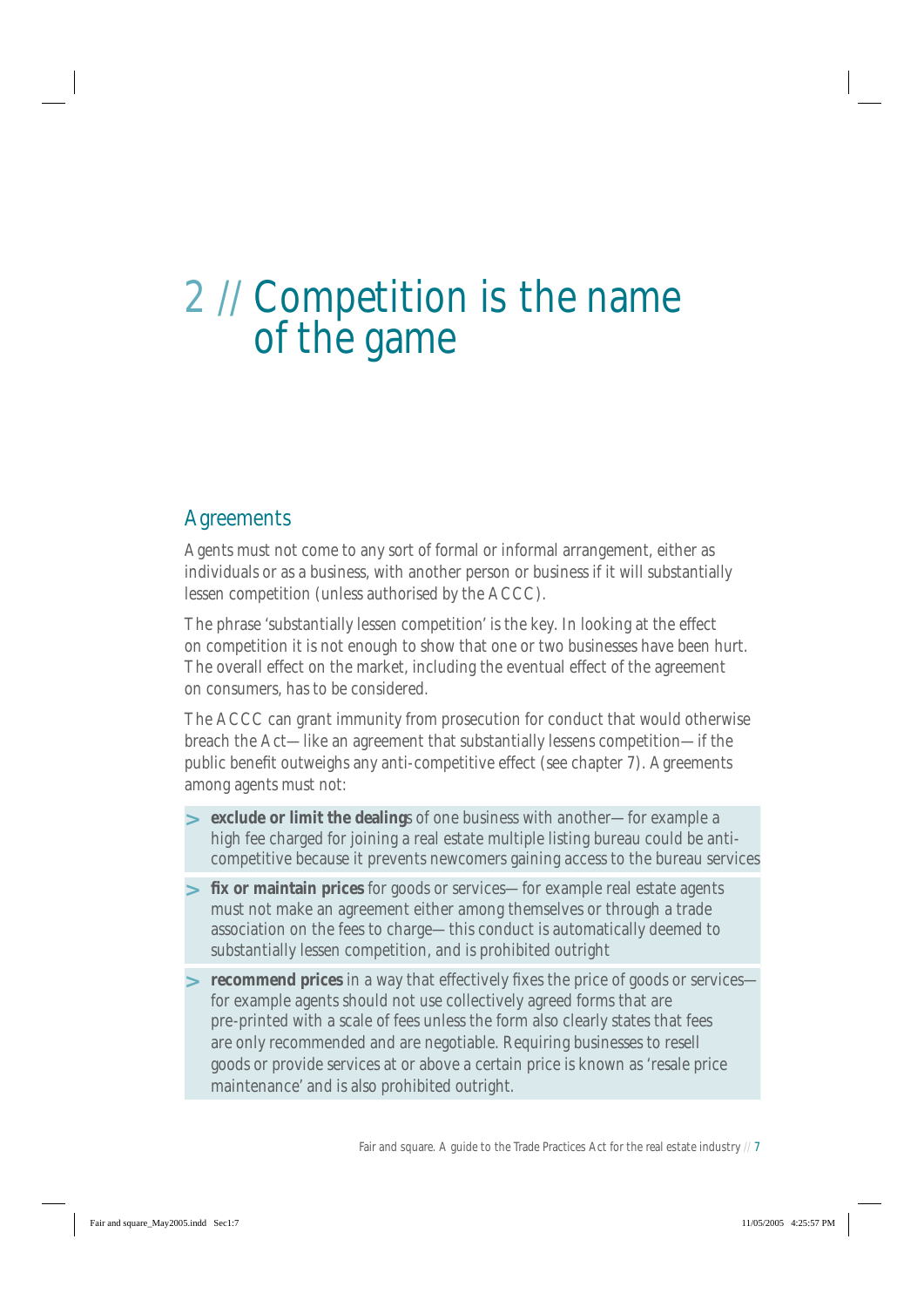## **Covenants**

The term 'covenant' is primarily used to mean promises in conveyances or other instruments relating to real estate. However, in its broadest sense it can mean any contract.

Restrictive covenants that confer rights or benefits, or impose duties or obligations, on a corporation are unenforceable if they substantially lessen competition in a market in which the corporation operates.

This applies to real estate covenants and includes those:

- **>** concerned with assignment or sub-letting of a property
- **>** relating to the use of the leased land or adjoining land
- **>** restricting the people who can use the leased property
- **>** having the effect of restricting, controlling or maintaining prices.

It does not apply to certain 'purpose' clauses in contracts, for example, to use premises for residential purposes or not to use them for business purposes. Nor does it apply to a covenant imposed by a religious, charitable or benevolent institution or its trustee.

## Attaching conditions

You risk breaching the Act if you supply goods or services subject to restrictive conditions that may substantially lessen competition.

The Act prohibits this conduct, which is sometimes known as exclusive dealing, when:

- **>** goods or services are supplied on the condition that the buyer will not acquire other goods or services from a competitor
- **>** goods or services are supplied on the condition that they will not be resupplied to particular persons or in a particular place
- **>** goods or services are supplied on the condition that buyers acquire other goods or services from another specified supplier. At present it is not necessary to prove that this conduct, known as third line forcing, reduces competition the conduct alone is enough to contravene the Act.

Notification to seek immunity for conduct described above is available from the ACCC. You can seek immunity from the ACCC by filing a notice with it. You can also apply to the ACCC for authorisation for any of this conduct including third line forcing (see chapter 7).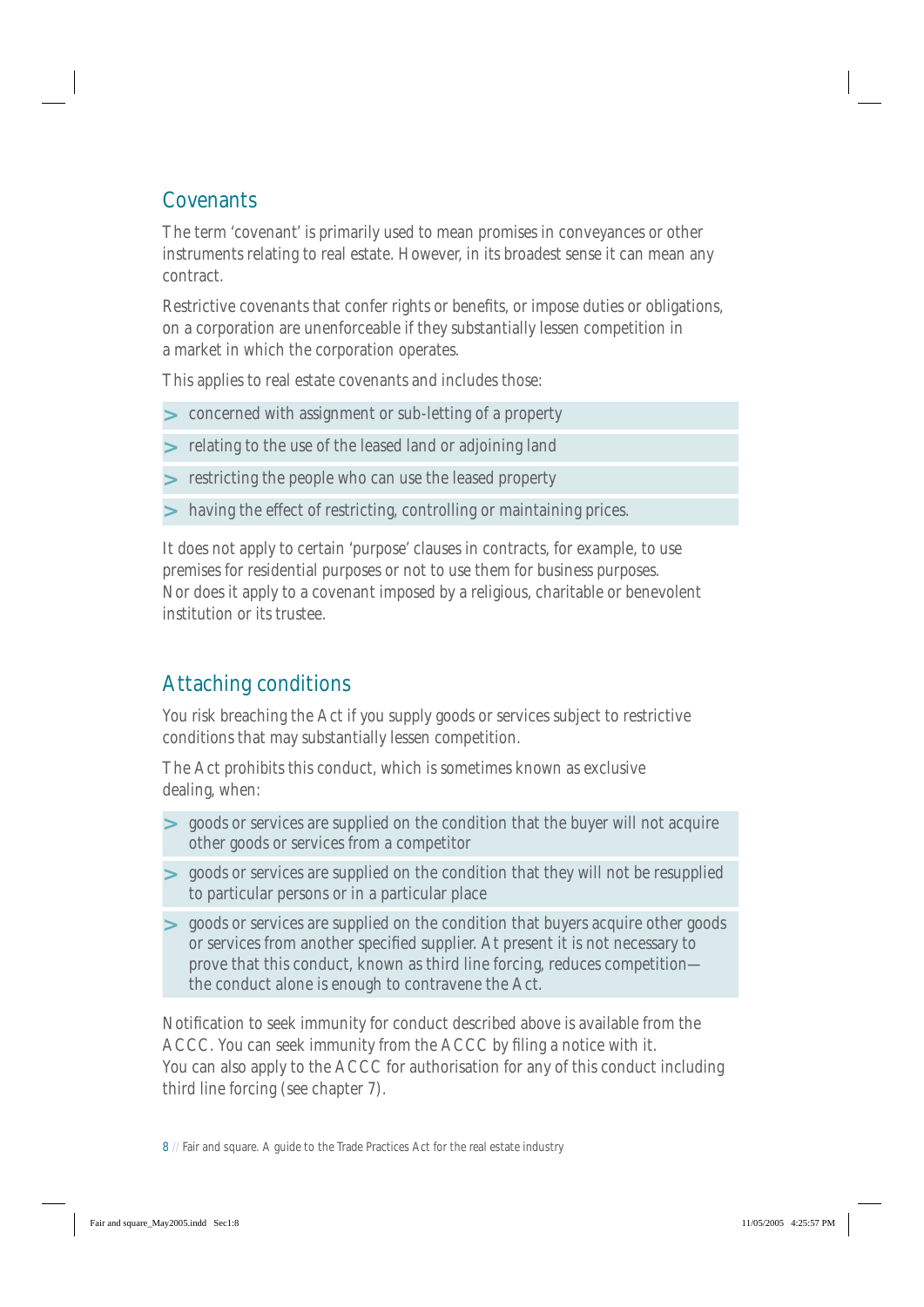A building society offered prospective homebuyers a 'guaranteed low interest<br>home loan' scheme. Under the scheme they could borrow a certain amount<br>of money at a predictable rate of interest. Borrowers were required to sa home loan' scheme. Under the scheme they could borrow a certain amount of money at a predictable rate of interest. Borrowers were required to save with the society a minimum amount of money each week, not to make any withdrawals 12 months before taking out the loan, and to purchase from a named company a \$50 000 renewable life insurance policy.

The building society admitted that the tied life insurance policy amounted to third line forcing in breach of s. 47(6) of the Trade Practices Act. The building society, the insurance company and others associated with the scheme were fined a total of \$54 000.

An example of exclusive dealing in the real estate industry is a landlord making it a condition of a lease that tenants buy some or all of their trading stock from a separate company nominated by the landlord. It may also be exclusive dealing if a landlord takes into account the source of a tenant's trading stock when a lease is granted, renewed or terminated.

Sole agency agreements could be described as exclusive arrangements. In most cases, they are unlikely to have an anti-competitive effect and accordingly, are not prohibited by the Act.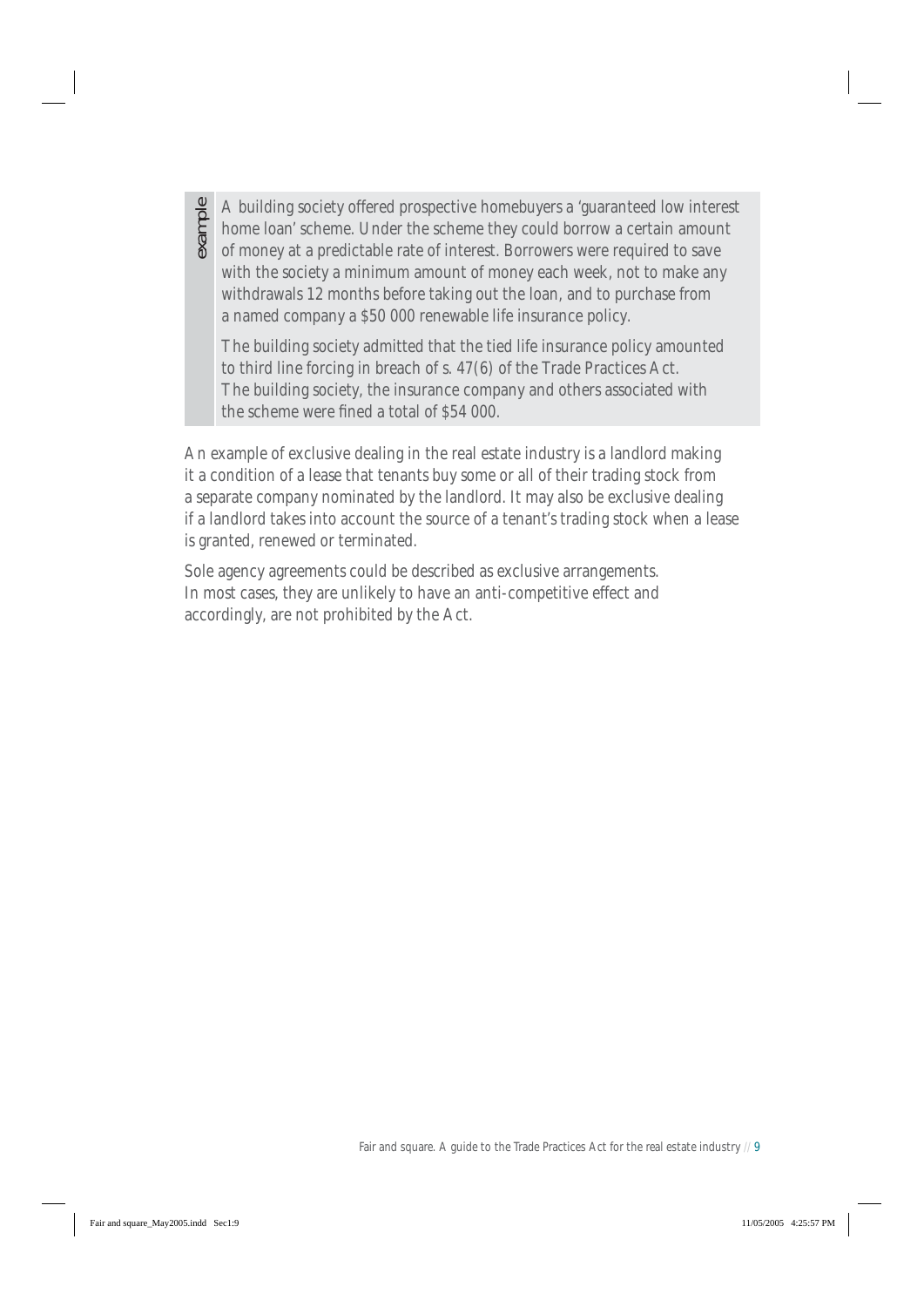## 3 // Play fair

## Don't mislead

You must not do or say anything that could mislead or deceive your clients or customers.

For example, if you decide to 'freshen up' a property by taking it off the market for a short time and readvertise it as a 'new' listing, you are likely to mislead buyers into thinking that the property is newly available when it has already been for sale.

Anybody who relies on what you say or do, or relies on your advertising—and loses money because they have been misled or deceived—can take you to court.

Furthermore, as the following examples show, your clients don't have to check that what you told them is right.

- 
- \$1 350 000 and at that time the average takings were represented at
- EXample Mr and Mrs Hill bought a hotel from Tooth & Co Limited in 1991 for<br>  $\frac{2}{5}$  \$1 350 000 and at that time the average takings were represented at<br>  $\frac{2}{5}$  \$18 450 per week. Mr and Mrs Hill alleged that the infor \$18 450 per week. Mr and Mrs Hill alleged that the information they were given was incorrect leading them to reasonably assume that average weekly takings of \$18 450 were current and sustainable. Mr and Mrs Hill were not able to keep up the payments on the loan they had taken out to buy the hotel and subsequently sold it for \$1 200 000 in 1994.

Mr and Mrs Hill took Tooth & Co Limited to court seeking damages for misleading and deceptive conduct.

The court accepted that Mr and Mrs Hill had been given incorrect information and, had they been given correct information, they would not have bought the hotel. They were awarded damages of \$400 000 plus costs.

*Dennis Ronald Hill & Anor v Tooth & Co Ltd & Ors (1998) ATPR 41-649*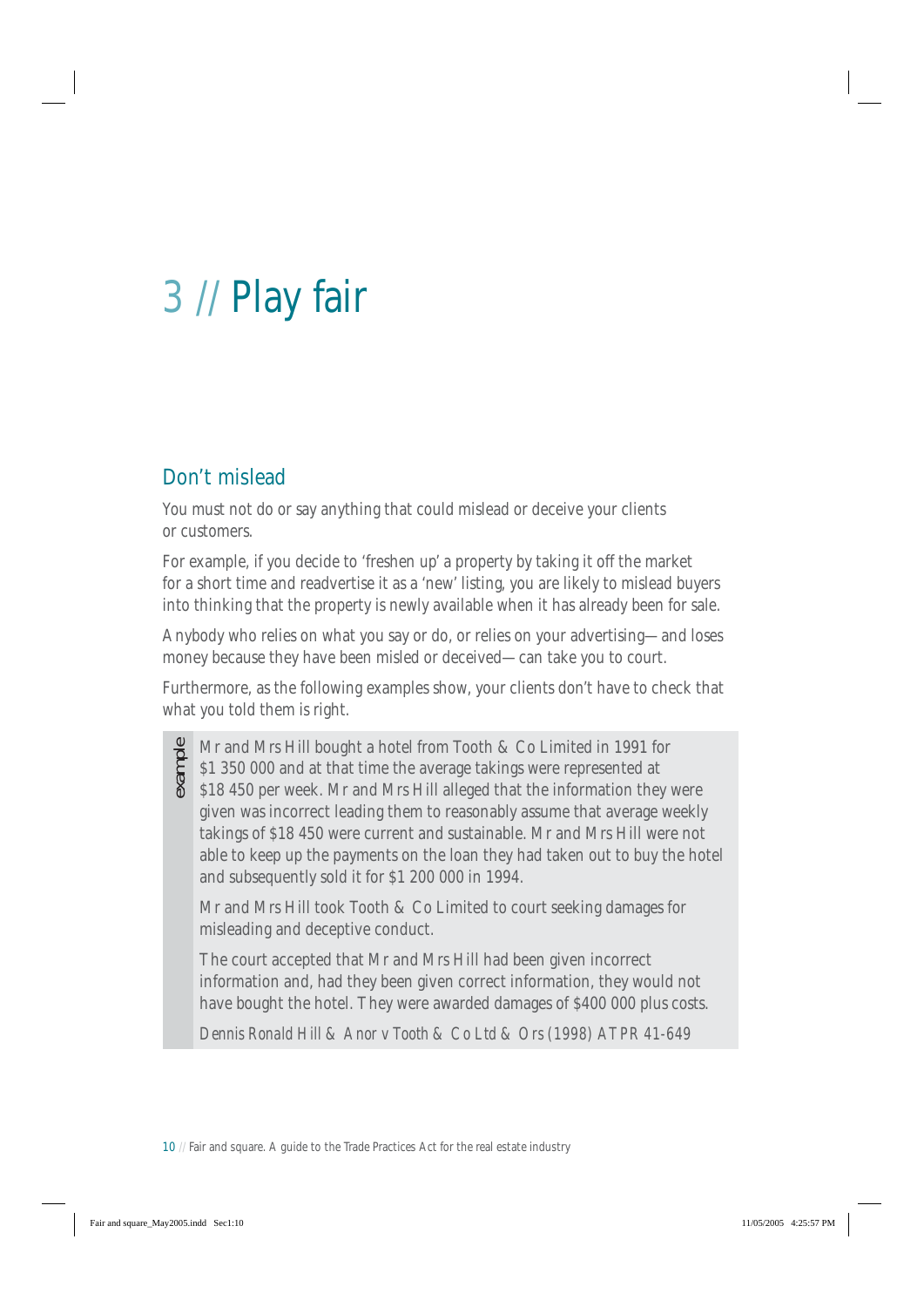$\frac{28}{65}$  Mr Nielsen bought a motel from Hempston Holdings Pty Ltd for \$345 000.<br>The motel ran at a loss for about a year after which time Mr Nielsen took<br>Hempston to court seeking damages for misleading or deceptive co The motel ran at a loss for about a year after which time Mr Nielsen took

He alleged that the company had misled him, claiming an occupancy rate of 80 to 89 per cent when the true rate was 30 per cent.

Hempston argued that Mr Nielsen could have deduced the occupancy rate by inspecting the motel's books and seeking further information.

However, the court accepted that the company had given a false occupancy rate and the purchaser didn't have to pursue the matter and check out the figures. Mr Nielsen was awarded damages of \$160 000.

*Gordon Douglas Neilsen v Hempston Holdings Pty Ltd & Anor (1986) ATPR 40-686*

As the Hempston Holdings case shows, you can't assume that all the people you deal with are commercially competent.

Whether your conduct is misleading or deceptive depends on its likely effect on the type of person with whom you are dealing.

## Don't make false statements

The Trade Practices Act prohibits making false or misleading statements about goods or services. For example, you must not make statements that are not true about the quality or standard of goods supplied under a building contract or about the availability of finance, use of buildings or installation of facilities.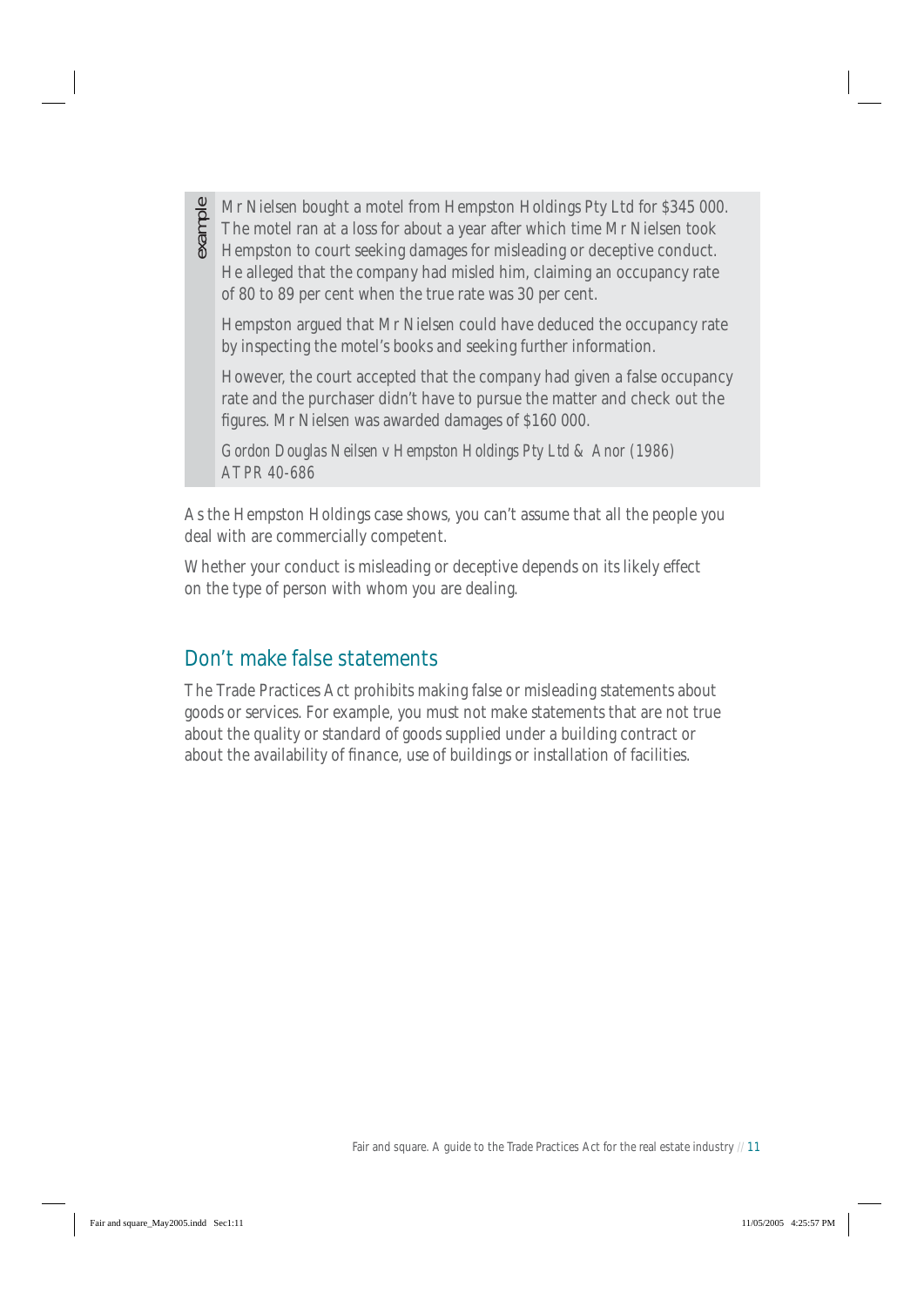The vendor's agent described the property as ideally suited for offices, a

restaurant, warehouse and display sales. Before the auction the agent read out the conditions of sale including a clause that the land was 'sold free from all encumbrances'.

Soon after the auction the Department of Lands told the purchasers, Mr and Mrs Ramage, that the land use for the property was restricted to the hall site but the restriction could be lifted by paying the equivalent of its unimproved market value to the Crown.

42 A property on which a hall was built was offered for sale by public auction.<br>The vendors agent described the property as ideally suited for differe, a costumant, worehouse and display spies. Before the auction the agen In an action for misleading or deceptive conduct under the Fair Trading Act (WA) in the Supreme Court of Western Australia, the Ramages were awarded damages, which included the cost of the land use variation, against the vendor and the agent totalling \$204 500. Mr and Mrs Ramage were also awarded court costs.

*Ramage & Anor v Sharp, Phillips & Jones as trustees of Geraldton Lodge No. 321 United Ancient Order Of Druids & Ors (1993) ATPR 41-242*

## **Predictions**

The Trade Practices Act prohibits representations being made about any future event without reasonable grounds. You should therefore be careful when predicting trends in property values or development prospects.

Past experience of a particular market can quite reasonably be used to predict its future performance. Such experience could be especially relevant in markets characterised by cyclical patterns.

On the other hand, some markets are so volatile that not even experts can make predictions with any confidence. If your clients require an estimate, you should at least make them aware of the unpredictability of the market and warn them to keep it in mind when evaluating your market forecast.

The Act places the onus on you. Unless a business can produce evidence to the contrary, the Act deems it not to have had reasonable grounds for making a prediction.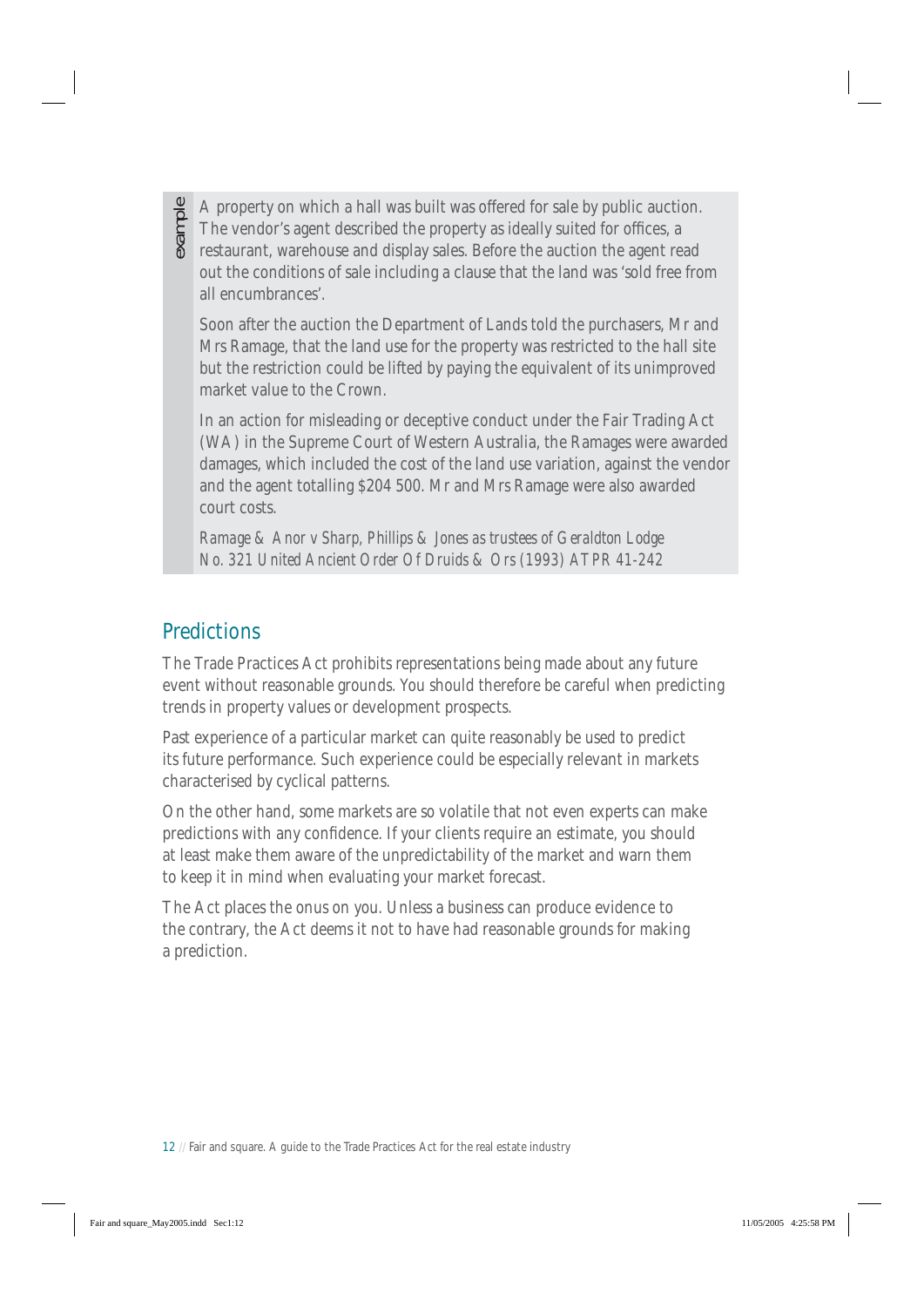## Valuations and appraisals

You should also be careful that valuations and appraisals of land and buildings are not misleading. They must be realistic and based on a sound understanding of the market. For example, it is misleading to suggest a figure to a vendor that is unlikely to be realised if your purpose is just to get the property listed with your agency that is, buying a listing.

It is now an offence under some state and territory fair trading legislation, for an agent to quote an estimate of the selling price that does not reflect its true estimate, for example, overstating a selling price to an owner. It may also be an offence to publish an advertisement or a make a statement in the course of marketing a property that falsely understates the estimated selling price to potential buyers.

## Sponsorship claims

It is an offence to claim that your agency has a sponsorship, approval or affiliation that does not exist. This practice is sometimes used to encourage sales, for example, claiming affiliation with a well-known and reputable company can inspire prospective clients' confidence in an agency. If you do this, you must be sure that the claimed sponsorship, approval or affiliation, and its benefits, does exist.

Some state and territory fair trading legislation requires that an agent's affiliation with another party, which results in a benefit (financial or otherwise) being paid to the agent, must be disclosed.

Henry F Halloran was a Federation era real estate agent with a reputation<br>for sound judgment, honesty and integrity. He died in 1953 and in 1984 his<br>daughters sold their shares in the business to a company which registere for sound judgment, honesty and integrity. He died in 1953 and in 1984 his daughters sold their shares in the business to a company which registered a new company using Henry F Halloran's name.

Advertisements by the new company described Henry F Halloran as 'our founder' and implied it had been in the real estate business since the 1890s. One newspaper advertisement read:

For nearly 100 years our Estates have proven to be a sound form of investment. Like the purchasers of land at Seaforth (an estate developed by the original Henry F Halloran) in 1906 we are just as confident of the investment potential of today's offering.

An injunction was granted restraining the use of Henry F Halloran's name. Merely purchasing the business interests did not entitle the new company to rely on the reputation of its namesake.

*Warren Halloran v Henry F. Halloran & Co. Pty Limited and Ors (1985) ATPR 40-501*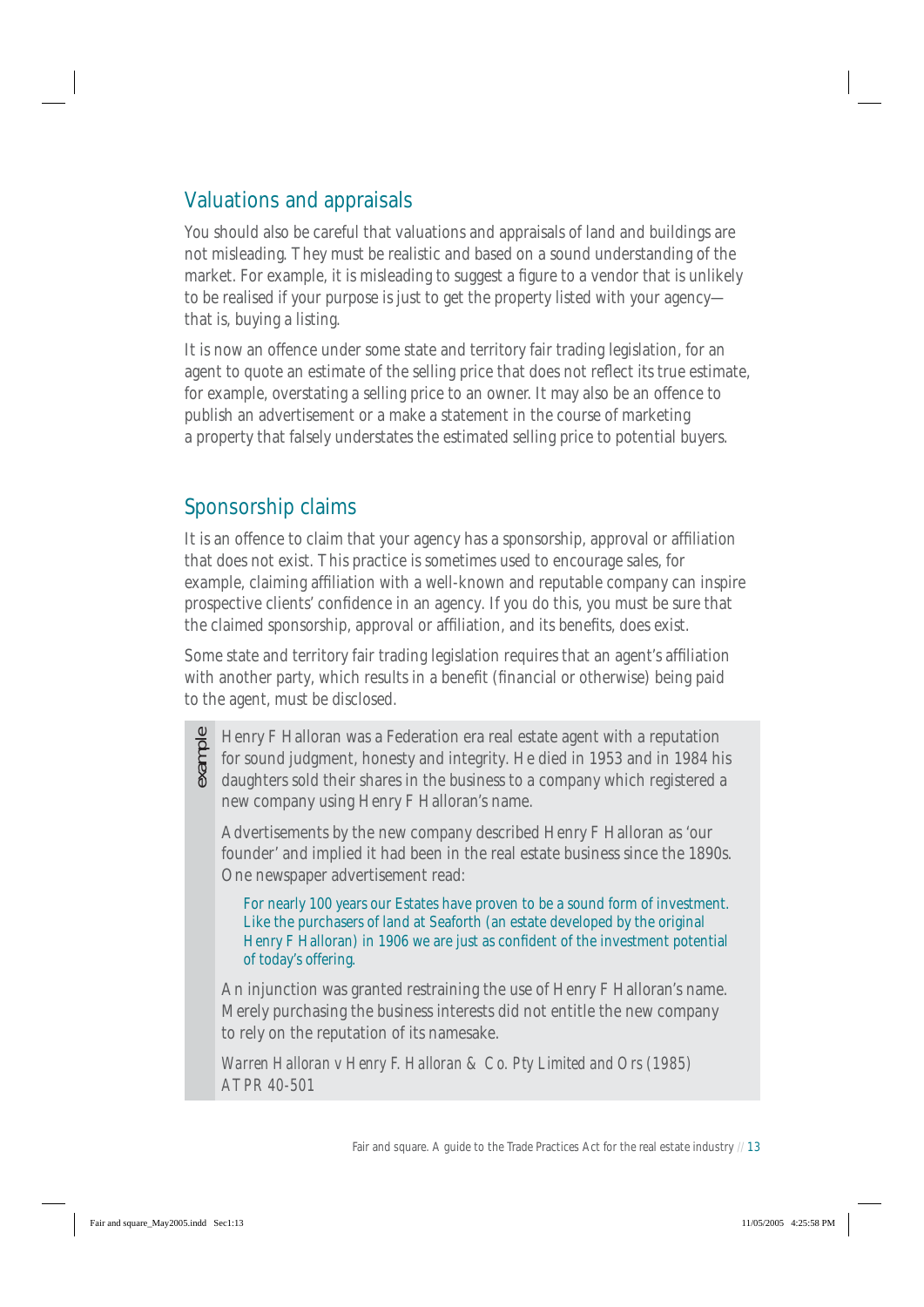## Gifts and prizes

Don't offer gifts or prizes unless you intend to supply them as offered. Some state and territory legislation prohibits the offering of gifts or prizes under particular circumstances. Check with your local fair trading office before offering a gift or prize.

Any offers you do make must clearly indicate what conditions or limitations apply, including any additional costs associated with the offer.

The cost of 'free' items should not be disguised in the selling price. This means, for example, that an offer of free landscaping should not increase the price of the property to more than it would be without the service.

Gifts or prizes actually given should not be materially different from those offered. For example, statements like 'prizes up to \$25 000 to be won' should be avoided when the prize is a ticket in an instant lottery or where a 'cash' prize is a credit on the purchase price of a block of land. Both these scenarios are likely to breach the Act.

## Bait advertising

Offering goods or services at a special price—the 'bait'— without intending to supply is prohibited.

The purpose of bait advertising is to get potential buyers in the door. They are then persuaded to buy more expensive goods or services in the absence of sufficient supplies of the advertised product or service.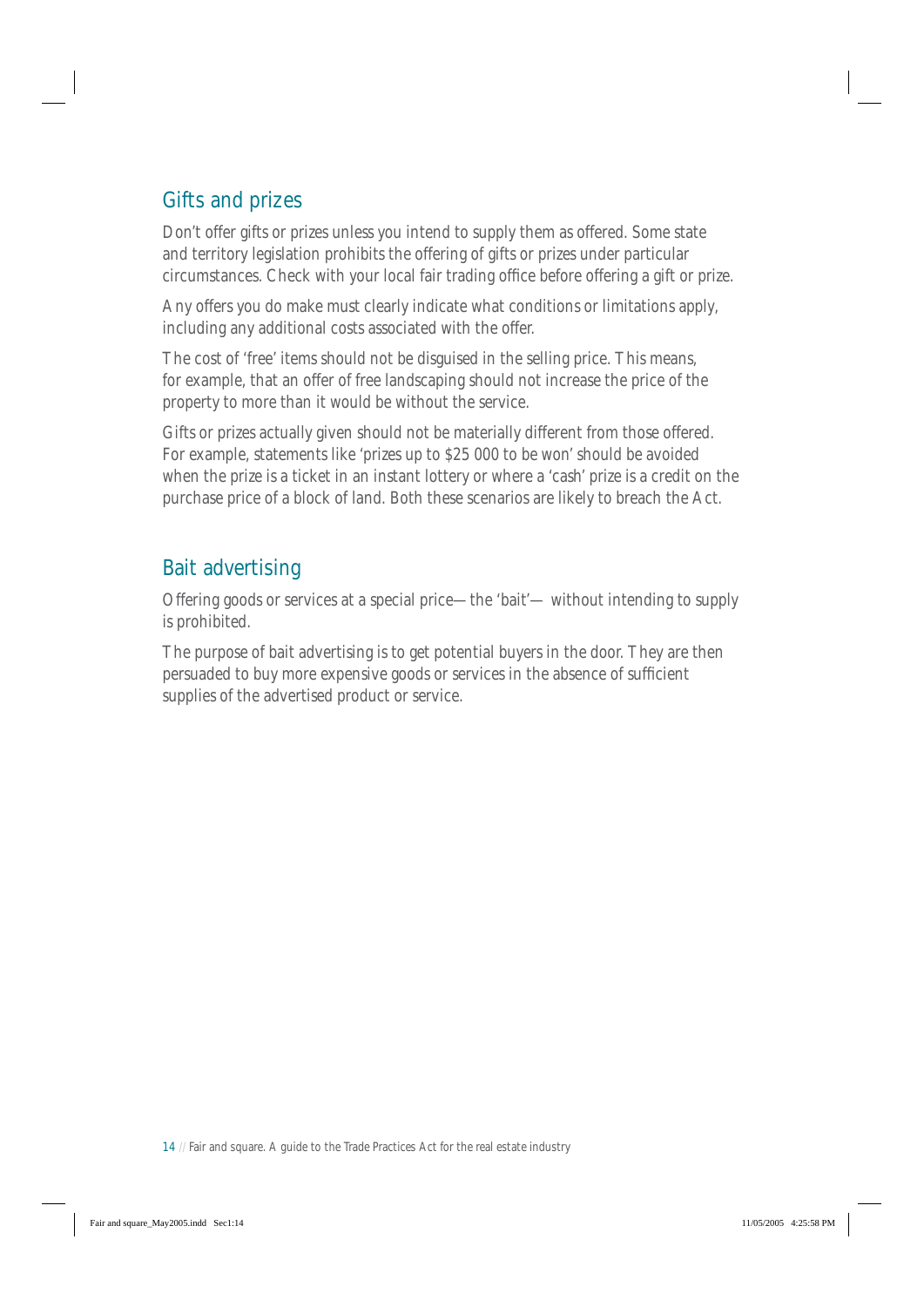East Coast Island Sales advertised, in glowing terms, land for sale on Russell<br>Island in Queensland. Part of one advertisement read:<br>RUJE PIBBON INVESTMENT SEASIDE COTTAGE \$9900 OWNER Island in Queensland. Part of one advertisement read:

#### BLUE RIBBON INVESTMENT SEASIDE COTTAGE \$9900.OWNER SACRIFICING PROPERTY DUE TO IMPENDING ASSETS TEST

FIRST TIME OFFERED located on BAYBREEZE ISLAND in Brisbane's own sunny Moreton Bay. ... This outstanding cyclone proof dwelling consists of almost everything for a pleasant seaside holiday or semipermanent living, including concrete slab, plenty of furniture, beds, fridge, stove, generator, power, phone plus a host of other features, making it quite comfortable for the largest of happy families.

However, the evidence showed that the cottage didn't exist. There was only an unlined galvanised iron shed, which was uninhabitable. In the court's view, the purpose of the advertisement was simply to entice people to the island. Once there, their attention would be switched to other blocks.

Fines totalling \$210 000 were imposed on East Coast's corporate vehicle and owner. The judge said their advertising involved 'gross and blatant lies'. He pointed out that bait advertising was a type of fraud and people who pursue the advertised bargain are 'truly the victims of a gross, deliberate confidence trick'.

*Terence James Guthrie v Michael Robertson; Terence James Guthrie v Tarwarri No. 12 Pty Ltd (1986) ATPR 40-744* 

## Auctions

Auctions are a well-established method for selling real estate. Legislation pertaining to this practice is state or territory-based and as such, there is no national code of practice. However, the misleading and deceptive provisions of the Trade Practices Act may still apply.

### Dummy bidding

Fictitious or false bids at an auction by attendees with no real intent to purchase the property are called dummy bids. These bids are placed in an attempt to artificially inflate the price of a property and may be intended to mislead or deceive potential buyers. In some states, local fair trading legislation has outlawed this practice.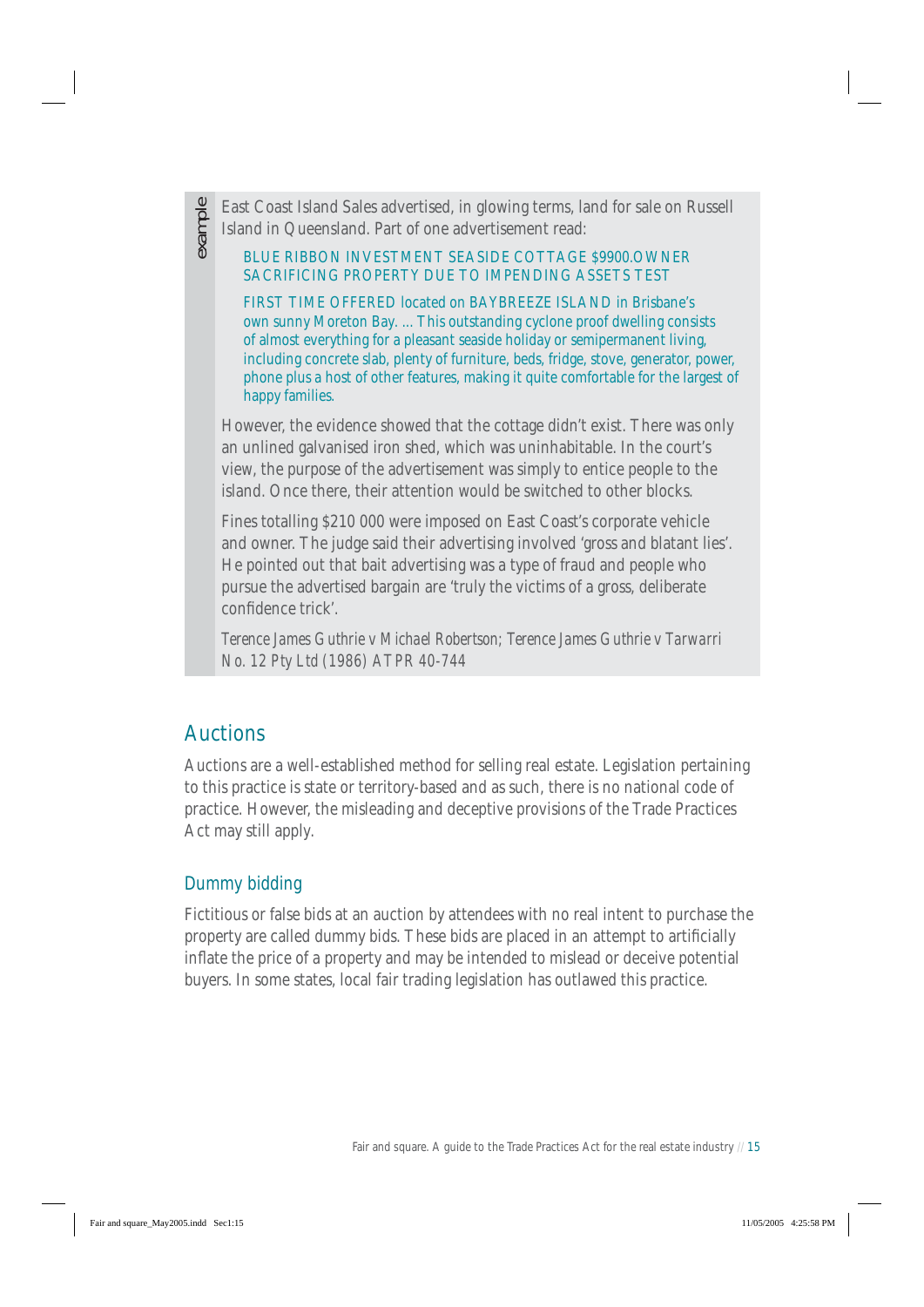For example, the New South Wales Office of Fair Trading has banned the practice and warns that agents or auctioneers involved in dummy bidding risk a fine of up to \$22 000. The property seller and/or a person making a dummy bid can also be fined up to \$22 000.

The ACCC generally regards dummy bidding as conduct that is likely to contravene the misleading and deceptive conduct provisions of the Act.

### Vendor bidding

Vendor bidding is a counter bid from the auctioneer to ensure a property reaches a price at which it can be sold. In most states and territories, fair trading legislation allows the vendor one bid. A vendor bid **must** be declared both before the auction commences, and when such a bid is made.

Only auctioneers or, in some cases, other identified and legally permitted persons may make vendor bids at auction on behalf of the vendor. A vendor bid made on behalf of the vendor by any person other than those identified is considered a dummy bid (see above).

Check your local fair trading legislation for the requirements in your area.

## Availability of goods and services

If you advertise a property at a certain price, it must be available at that price at the time the advertisement is published and for a reasonable period unless otherwise stated. What is **reasonable** will be determined by a number of factors, including the type of goods or services being offered, their price and the market in which they are sold.

If the quantity of goods or the time on offer is limited, say so. If you later realise that you may not be able to offer the goods for the period of time advertised, it is important to make potential customers aware of this.

## Remaining silent

For real estate agents silence can be dangerous. By remaining silent when you have a duty to disclose something of concern to a client or a potential buyer, you risk breaking the law. You should be open and frank with clients and customers.

A duty of disclosure can arise even when there is no particular relationship between the parties, such as trustee and beneficiary, or principal and agent.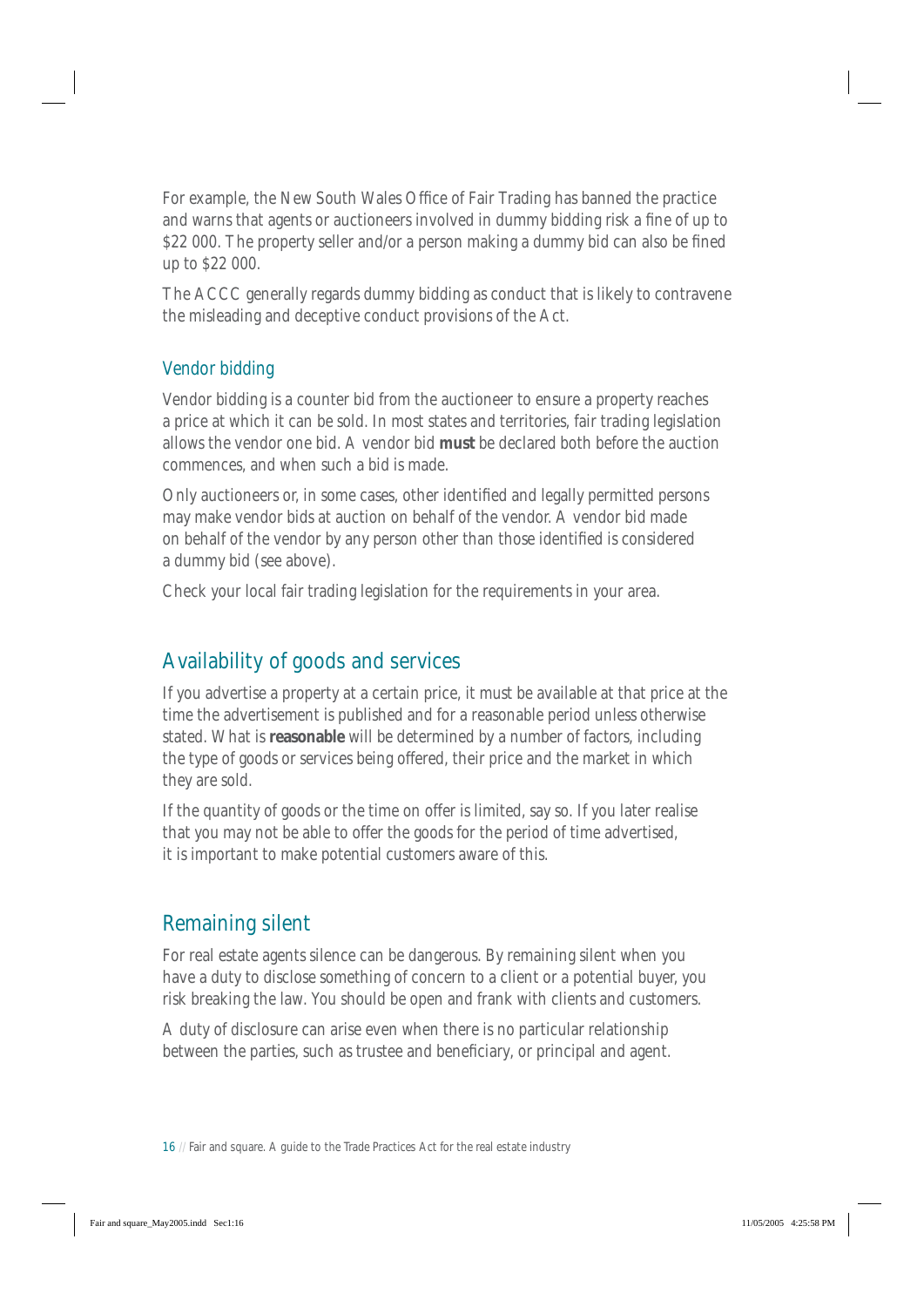$\frac{28}{25}$  Henjo Investments Pty Ltd owned The New York Deli, a licensed restaurant in Sydney. Henjo sold it to Collins Marrickville Pty Ltd knowing that there were stringent local council and liquor licensing restrictio in Sydney. Henjo sold it to Collins Marrickville Pty Ltd knowing that there capacity. Collins Marrickville bought The New York Deli unaware that Henjo was operating the restaurant outside the law. The seating limitations vitally affected the business, its goodwill, takings and profitability.

The Full Federal Court found the vendor's failure to disclose the legal seating capacity and licensing requirements was misleading and deceptive. The court was satisfied that the vendor had a duty to reveal the true position to the purchaser.

After taking into account other matters that contributed to the buyer's losses, the court ordered Henjo to pay Collins Marrickville \$817 200.

*Henjo Investments Pty Limited and Ors v Collins Marrickville Pty Limited (1988) ATPR 40-850*

Giving only half the story can also be misleading or deceptive, particularly when you are aware of relevant information that would be important to a potential client.

Agents have to take responsibility for what they do and say. You cannot regard yourself solely as a channel for information between the seller and the buyer.

Paul Dewsnap wanted to sell a block of land in a hurry. He retained a real<br>estate agent, Peter Evans Pty Ltd, and told it that the area of the land was<br>one acre. Without making further inquiries, Peter Evans advertised th estate agent, Peter Evans Pty Ltd, and told it that the area of the land was one acre. Without making further inquiries, Peter Evans advertised the land as a 'one acre' block and successfully sold it.

However, the actual area of the land was about three-quarters of an acre.

The court found that the buyer was misled and deceived by the vendor and the real estate agent, who had failed to make proper inquiries of the vendor or check the vendor's estimate after seeing the land. The agent was ordered to pay 25 per cent of the \$9250 in damages awarded to the buyer and the vendor was ordered to pay the balance.

*Laurence Wilfred Johnson and Ninette Croy Johnson v Peter Evans Pty Ltd and Paul Vincent Dewsnap (1987) ATPR (Digest) 46-015*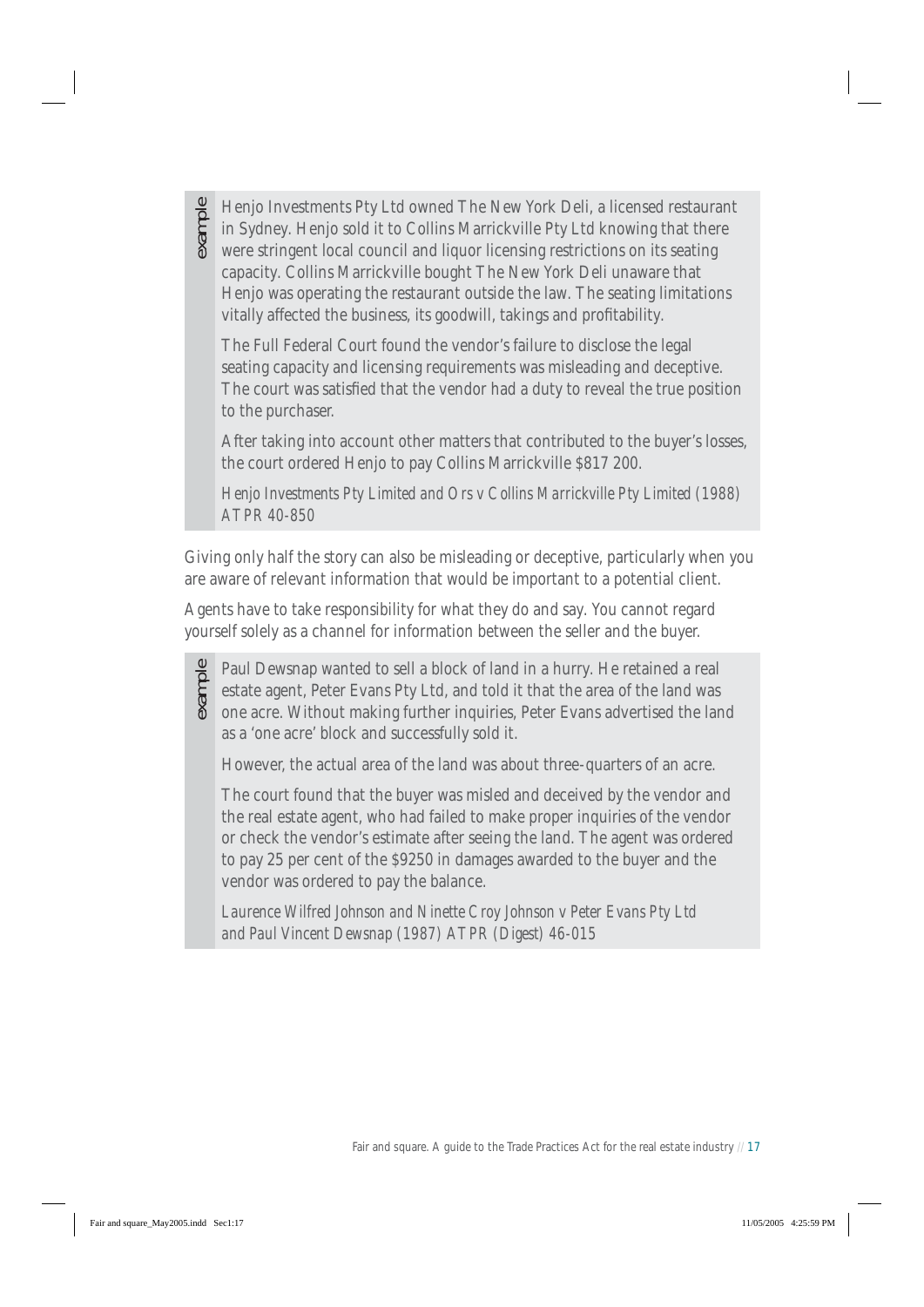<sup>28</sup> In August 1981 Sanrod Pty Ltd Contracted to buy from Dainford Pty Ltd completion, a canopy built over the driveway obstructed the promiss unintertupled view form the unit. Sanrod unsuccessfully theid to claim<br>compensa a unit on the first floor of a building to be constructed in Surfers Paradise. On completion, a canopy built over the driveway obstructed the promised uninterrupted view from the unit. Sanrod unsuccessfully tried to claim compensation from Dainford for the significant detrimental effect on the value, quality and enjoyment of the property. Sanrod then took Dainford to court alleging misrepresentation in breach of the Trade Practices Act.

The court accepted that initial discussion between the parties did not indicate that the view from the unit might be obstructed. The judge found that during negotiations a false impression had been created and the prospect of an uninterrupted view was one of the factors that had induced the applicants to sign the agreement. The court awarded Sanrod damages of \$50 000 and dismissed Dainford's cross claim for breach of contract.

Dainford then appealed against the decision on the grounds that Sanrod should have inspected the plans to confirm that the unit would have uninterrupted views as represented.

The Full Federal Court dismissed the appeal, saying that 'the purchaser's failure to make inquiries about the plans had not negatived what had otherwise been misleading conduct'.

*Dainford Ltd v Sanrod Pty Ltd (1985) ATPR 40-513*

The ACCC's guide on *Advertising and selling* can be downloaded free from the ACCC website publications page at **www.accc.gov.au** or bought in hardcopy (\$10) by contacting the ACCC Infocentre on **1300 302 502**.

## Undue harassment or coercion

The Act (s. 60) prohibits using physical force, undue harassment or coercion in supplying goods or services or when seeking payment for them. Sometimes, even overzealousness by a salesperson can be threatening to consumers, especially the elderly or people who do not speak or understand English well.

A business whose staff or agents are behaving in this way may also be breaching the Act.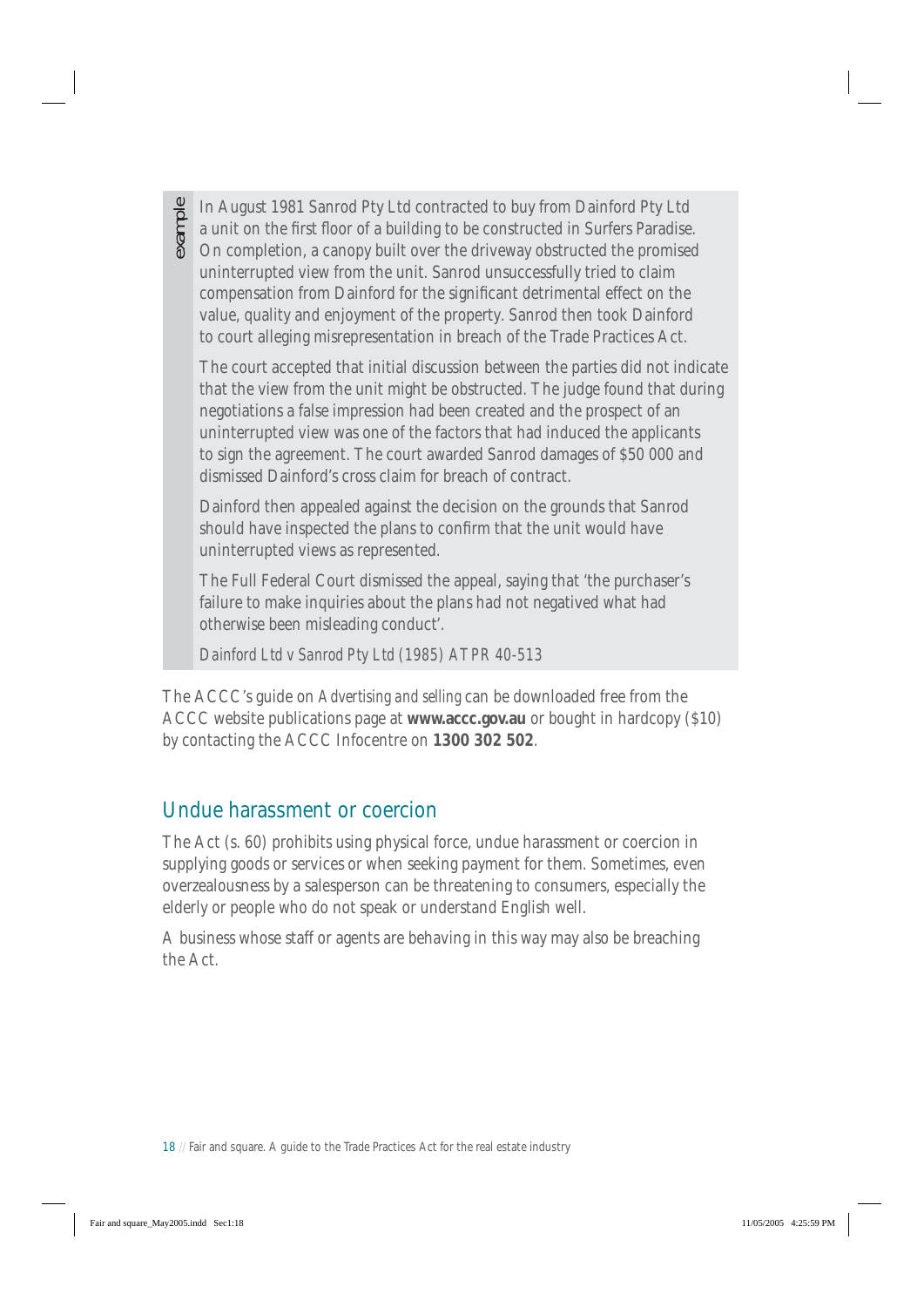Some examples of conduct that may be considered undue harassment or coercion are:

- **>** unreasonably frequent telephone calls and/or telephone calls late at night or early in the morning
- **>** contacts at the debtor's workplace in such a manner that the debtor's employment is threatened
- **>** deceptive tactics, including misrepresentations about the consequences of nonpayment or about the debt recovery process
- **>** disclosure of loan information to third parties, such as work colleagues, neighbours and family members
- **>** threats to disclose information to employers, child welfare agencies, social security agencies and immigration agencies
- **>** use of abusive or threatening language.

Debts can be pursued with firmness, determination and civility without resorting to bullying, bluff, misrepresentation or stand-over tactics. It is important to note that s. 60 not only applies to debt collection agencies, but also to **any** company that supplies goods or services, or that pursues the debt for those goods or services.

example Return Cash Mercantile Pty Ltd and its former agent, Ms McCaskey, while<br>collecting debts from consumers, made an excessive number of telephone case<br>to debtors, and in those calls adopted a threatening, aggressive collecting debts from consumers, made an excessive number of telephone calls to debtors, and in those calls adopted a threatening, aggressive and abusive manner. Return Cash also misled debtors about debt recovery procedures and the consequences of non-payment of debts.

The court found that Return Cash and Ms McCaskey had engaged in undue harassment, coercion and misleading conduct while collecting debts from consumers.

*ACCC v McCaskey and Cash Return Mercantile Pty Ltd (2000) ATPR 41-780*

The ACCC's guide on *Debt collection and the Trade Practices Act* is available from the ACCC Infocentre on **1300 302 502** or by visiting the ACCC's website publications page at **www.accc.gov.au**.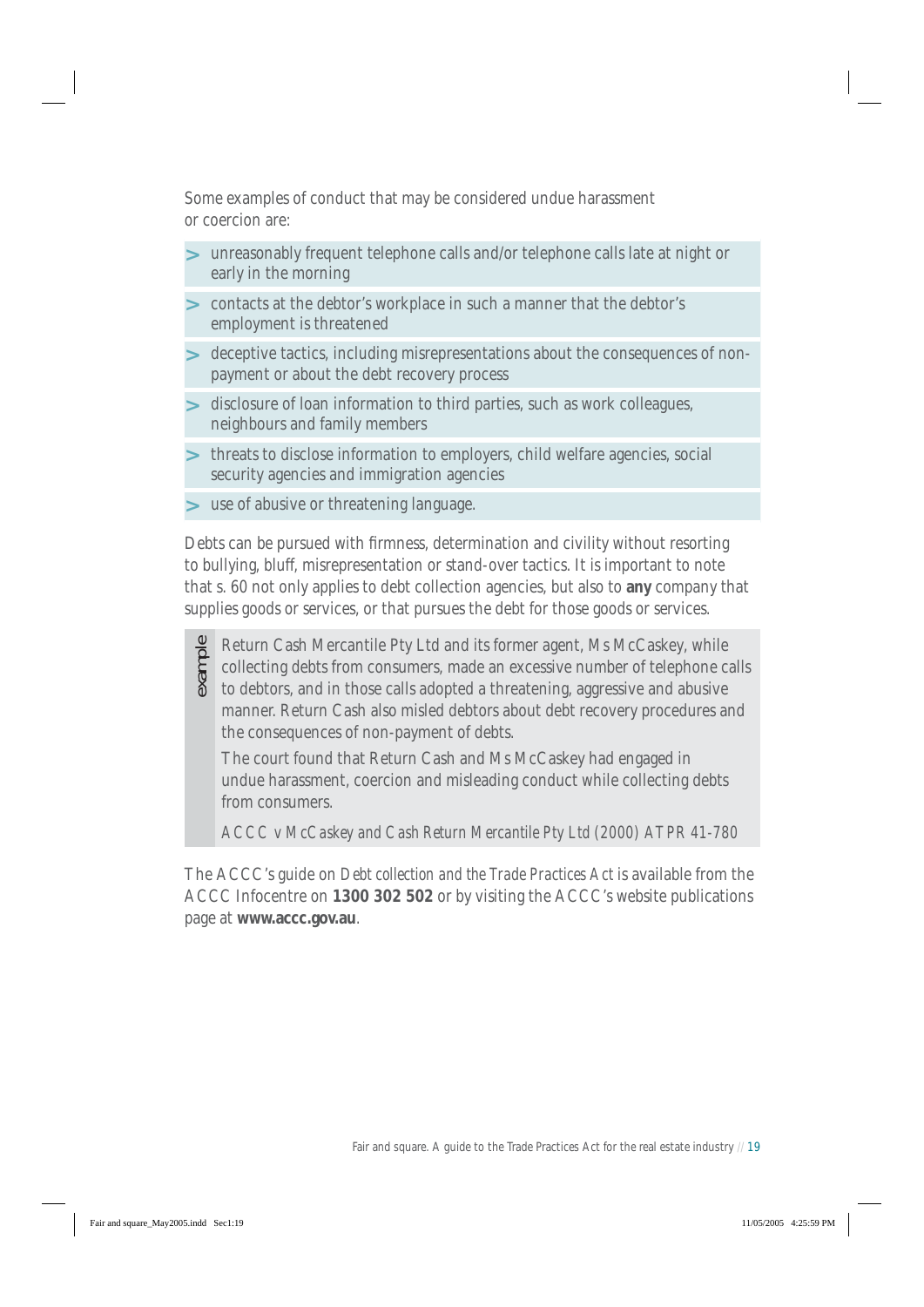## 4 // Unconscionable conduct

The Act prohibits unconscionable conduct in both commercial dealings (ss. 51AA and 51AC) and in consumer transactions (s. 51AB).

The first, s. 51AA, is a broad prohibition. It states that 'a corporation must not, in trade or commerce, engage in conduct that is unconscionable within the meaning of the unwritten law' of the Australian states and territories—that is, the common law as it has evolved through decisions of the courts.

Section 51AA prohibits unconscionable conduct in situations where there is a disparity of bargaining power between parties to a business deal. It applies to all commercial situations, not just the buyer/seller relationship. Such inequalities have arisen in situations where:

- **>** the stronger party unfairly exploits the weaker party's disadvantage
- **>** the stronger party relies on their legal rights to take advantage of the weaker party in a way that is harsh or oppressive
- **>** the stronger party allows the weaker party to rely on an incorrect assumption, or fails to disclose an important fact
- $>$  one party benefits unfairly from the deal
- **>** the weaker party relies on a misrepresentation by the stronger party
- **>** the weaker party is unable to understand the deal, due to lack of experience or professional advice.

The above list is not exhaustive and the application of s. 51AA continues to develop. Section 51AA does not apply to situations covered by s. 51AB (which applies to consumer transactions) or s. 51AC, and does not apply to financial services.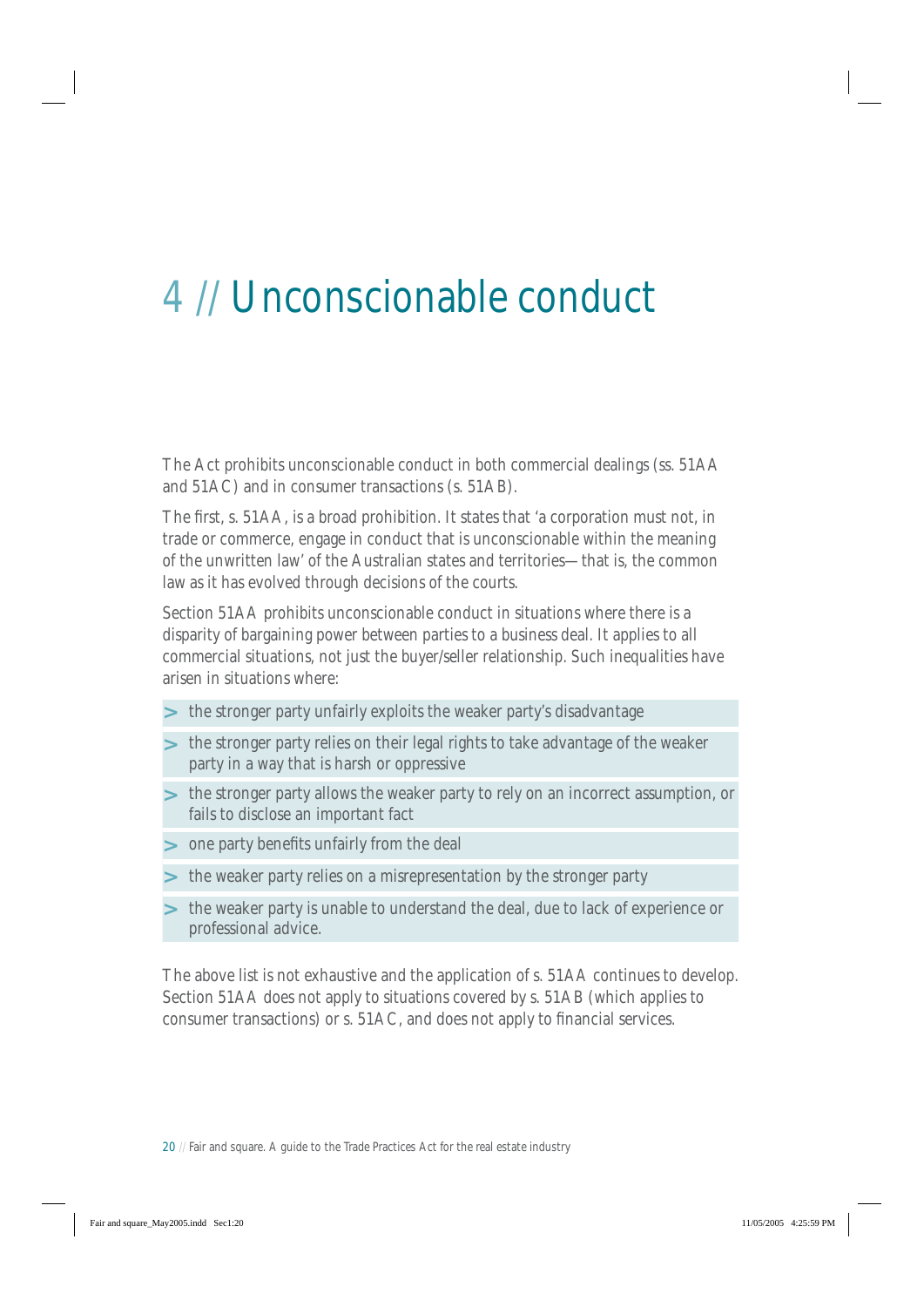## Business transactions

Section 51AC builds on the concepts of unconscionability under s. 51AA. It specifically prohibits one business dealing unconscionably with another when negotiating the purchase or sale of goods or services. The value of the transaction must be less than \$3 million, and the business subjected to the conduct must not be publicly listed (a publicly listed company has its shares listed on the stock market).

Although neither section defines unconscionable conduct, s. 51AC does provide a non-exhaustive list of factors, which the courts may use to establish unconscionable conduct. These include:

- **>** the relative bargaining strengths of the parties
- **>** whether, as a result of the stronger party's conduct, the other was required to meet conditions not reasonably necessary to protect the stronger party's legitimate interests
- **>** whether the weaker party could understand any documentation used
- **>** the use of undue influence, pressure or unfair tactics by the stronger party
- **>** how much the weaker party would have had to pay/charge, and under what circumstances, to buy/sell identical or equivalent goods or services from/to another supplier
- **>** the extent to which the stronger party's conduct was consistent with its conduct in similar transactions with other businesses
- **>** the requirements of any applicable industry code (or of any other code if the weaker party acted in the reasonable belief that the stronger party would comply with it)
- **>** the extent to which the stronger party unreasonably failed to disclose:
	- **>** any intended conduct that might affect the interests of the weaker party
	- **>** any risks to the weaker party arising from that conduct which the stronger party should have foreseen would not be apparent to the weaker party
- **>** the extent to which the stronger party was willing to negotiate with the weaker party the terms of any supply contract
- **>** the extent to which each party acted in good faith.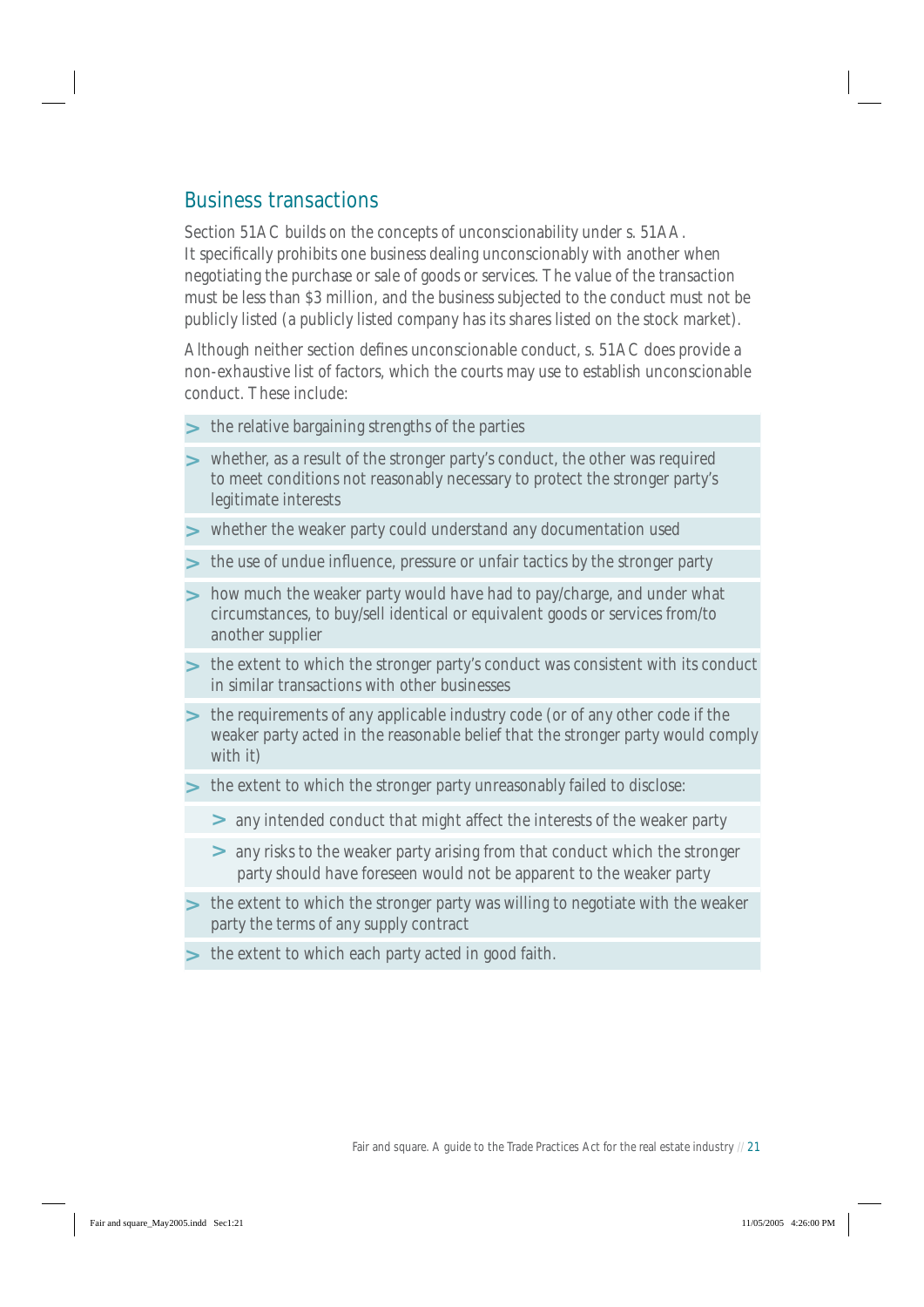The following are examples of conduct that may be considered unconscionable:

- **>** applying pressure or using unfair tactics to induce a person to sign a contract
- $\geq$  taking advantage of a client's poor education or language difficulties
- **>** placing onerous conditions on clients, for example, excessive penalties for late payment, or
- **>** requiring clients to sign blank contracts and fi lling them in with details which do not reflect pre-contractual negotiations.

Make sure that potential buyers fully understand the transaction and what they are signing. The content of documents, including the fine print, should be spelled out so they fully understand all the terms. Sales techniques should always avoid any form of unfair tactics.

In 1994 Avanti Investments leased land to farmers in South Australia.<br>
The lease agreements had no limitation on the water available from a k<br>
Son the land. The lease agreements had no limitation on the water available from a bore on the land.

Subsequent agreements significantly reduced the amount of water available, despite representations by Avanti that the agreements were unchanged. Avanti sold a significant proportion of the water allocated to the bore, which resulted in the farmers incurring excess water charges.

Avanti then demanded payment from the farmers totalling more than \$67 000 for excess water use. The farmers lacked formal education, English language skills or commercial experience.

The Federal Court declared that Avanti had engaged in misleading and deceptive conduct, had made false representations in relation to land, and had engaged in unconscionable conduct within the meaning of s. 51AC.

The court granted injunctions restraining Avanti from demanding payment for excess water, and requiring them to indemnify the farmers for any excess water charges until the expiration of their lease. Avanti and its then director were also required to pay the ACCC's costs.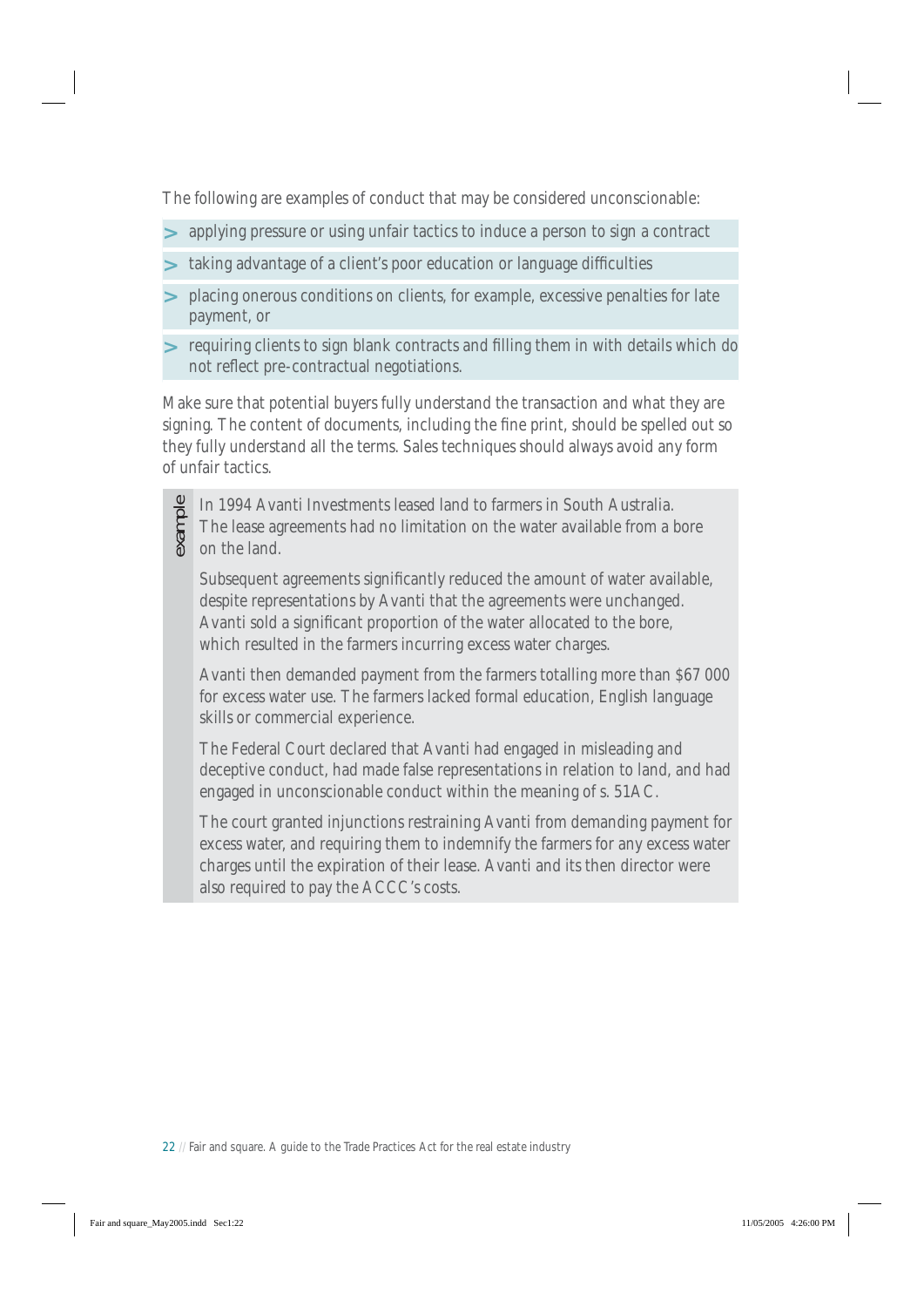$\frac{28}{65}$  H F Stevenson (Australia) Pty Ltd entered into an 'exclusive sole agency' agreement with a real estate agent to sell its factory. Stevenson's business manager told the agent's representatives that she relied o agreement with a real estate agent to sell its factory. Stevenson's business

and skill, and put faith and trust in them. When she asked if there were any onerous terms in the contract, the agent assured her there were not.

Almost three months after the sole agency agreement had expired the agent introduced an able buyer. Stevenson refused to sell.

Relying on a clause that created a general open agreement at the end of the sole agency and which entitled the agent to be paid commission if an able purchaser was introduced to the vendor at any time, the agent sued for its commission.

Dismissing the claim, the judge concluded that the clause was unconscionable both in terms of the sole agency agreement itself and the conditions it imposed on the vendor. He said that when Stevenson's business manager asked questions about the exclusive agreement and was assured there were no onerous terms in it, she 'was establishing a relationship between the parties which required utmost good faith, frankness and candour by all parties'.

*George T Collings (Aust) Pty Ltd v H F Stevenson (Aust) Pty Ltd (1991) ATPR 41-104*

## Consumer transactions

Section 51AB prohibits businesses acting unconscionably in their dealings with consumers. It sets out factors, similar to those in s. 51AC, that the court can consider when deciding if conduct is unconscionable.

Real estate agents and other associated industry participants must take extra care with vulnerable clients. They should make sure clients understand all documentation or terminology used, and advise them to get independent advice if there is anything they don't understand.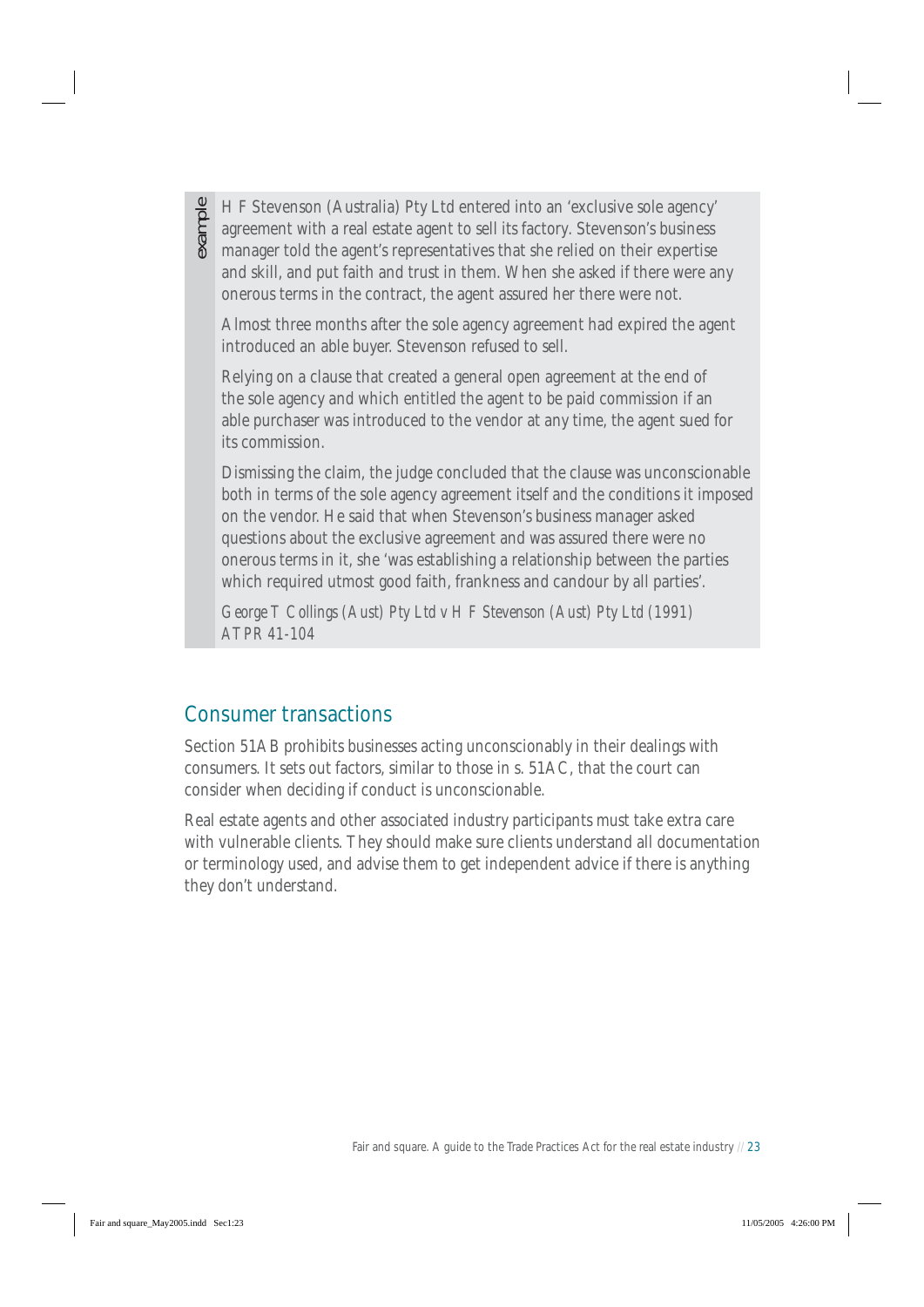$\frac{32}{24}$  Dougles was uneducated, illiterate and totally inexperienced in business. The symptom of the Trade Practices and responsed to an advertisement for an old farm in the Queensland Darling Downs. The advertisement matters. He wanted to buy land to run horses, turkeys and a few poddy calves, and responded to an advertisement for an 'old farm' in the Queensland Darling Downs. The advertisement was placed in a Sydney newspaper by Xaton Pty Ltd. A representative of Xaton, aware of Doug's disadvantaged circumstances, showed him photographs of rural land and told him it included the fences and dams that he required. The representative offered Doug the land at a reduced price if he bought it sight unseen. He agreed and bought it for \$29 000. When Doug saw the property he found that it had no fences or dams and threatened to go to the media if he did not get his money back. A second representative of Xaton told him he could not get his money back but offered him a 'clean swap' of his block for another in the same area. Doug was not told it cost \$8000 more and that in addition to the signing of the contract of sale he had also executed a deed of mortgage. Because he failed to pay rates, the local council sold the replacement block and the net amount Doug received was \$18 400. In this case, which was brought under the law of unconscionability as

recognised by s. 51AA, the court found a case of misleading conduct and that relief should be granted on the ground of unconscionable conduct. The mortgage was declared void and Doug was awarded his costs plus \$45 180 against the vendor, Xaton and the Xaton representative who arranged the 'swap'.

*Douglas George v Lee Cafred Pty Ltd and Ors (1992) 14 ATPR 41-170*

For more information, see the ACCC's *Guide to unconscionable conduct* and *Fair game or fair go*? They can be downloaded from the ACCC's website or the guide is available in hard copy (\$10) from the ACCC Infocentre on **1300 302 502**.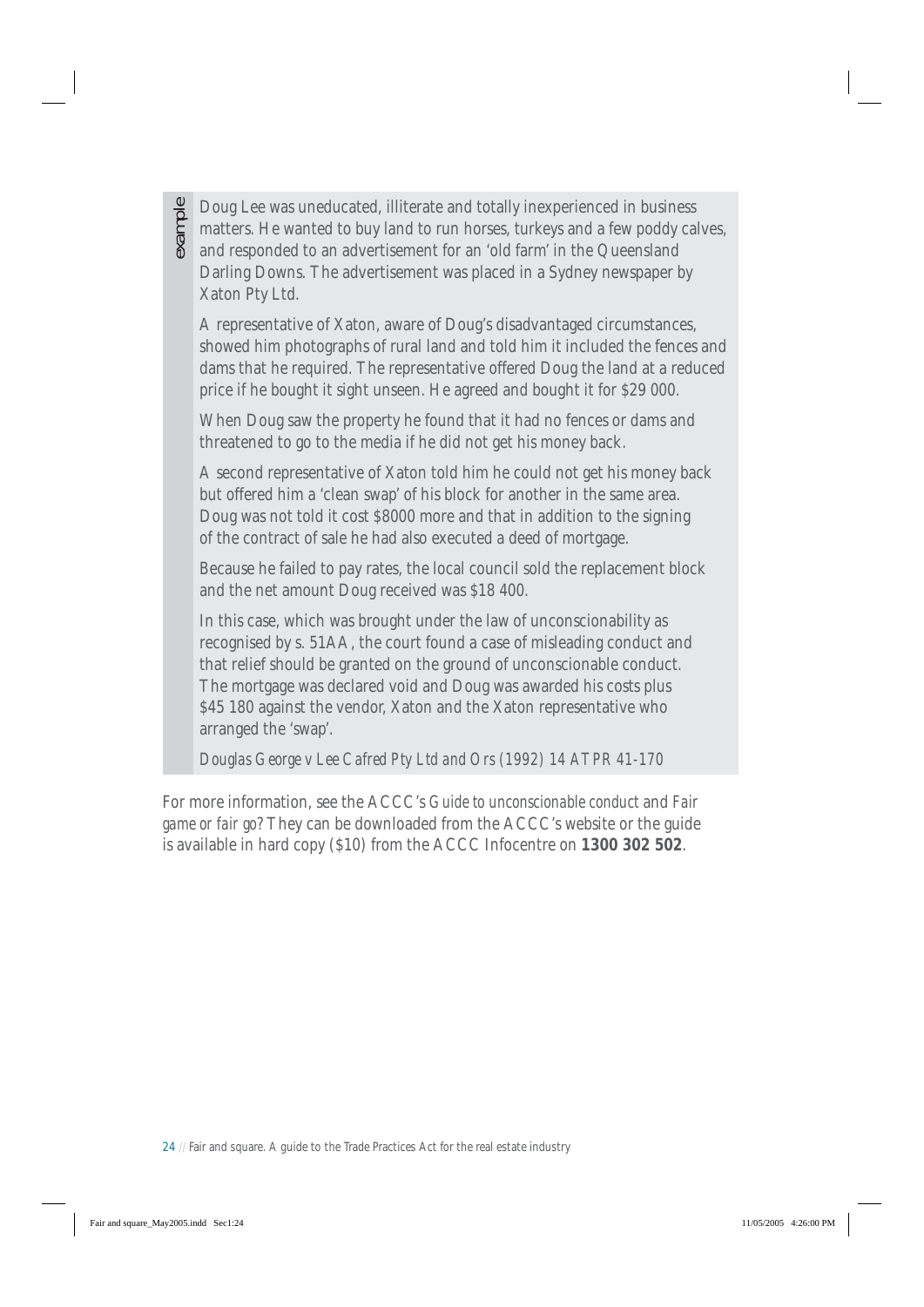## 5 // Franchising Code of Conduct

Many real estate agencies operate under a franchising agreement, whether this is expressly stated or not. The Franchising Code of Conduct, a mandatory code prescribed under the Trade Practices Act, was introduced on 1 July 1998.

The code recognises that a disparity in bargaining power between the franchisor and franchisee can give rise to opportunities for abuse. It contains clear provisions for up-front disclosure, sets conditions for franchise agreements that prohibit certain unfair practices, and establishes a framework for the quick and cost-effective resolution of disputes. It also clearly defines what arrangements will fall within the definition of a franchise.

## Disclosure requirements

Annexure 1 of the code outlines the information that a franchisor must provide to a franchisee before entering into an agreement.

A franchisor must give a franchisee a disclosure document at least 14 days before the franchisee enters into, renews, or extends the franchise agreement or pays a non-refundable deposit. The information should include details of the franchise territory including:

- **>** whether the franchise is for an exclusive or non-exclusive territory or limited to a particular site
- **>** whether the franchisor or its associates may establish other franchises or operate a business in the franchise territory that are substantially the same as the franchise
- **>** whether you may operate a business that is substantially the same as your franchise outside the franchised territory
- **>** whether the franchisor may change the territory.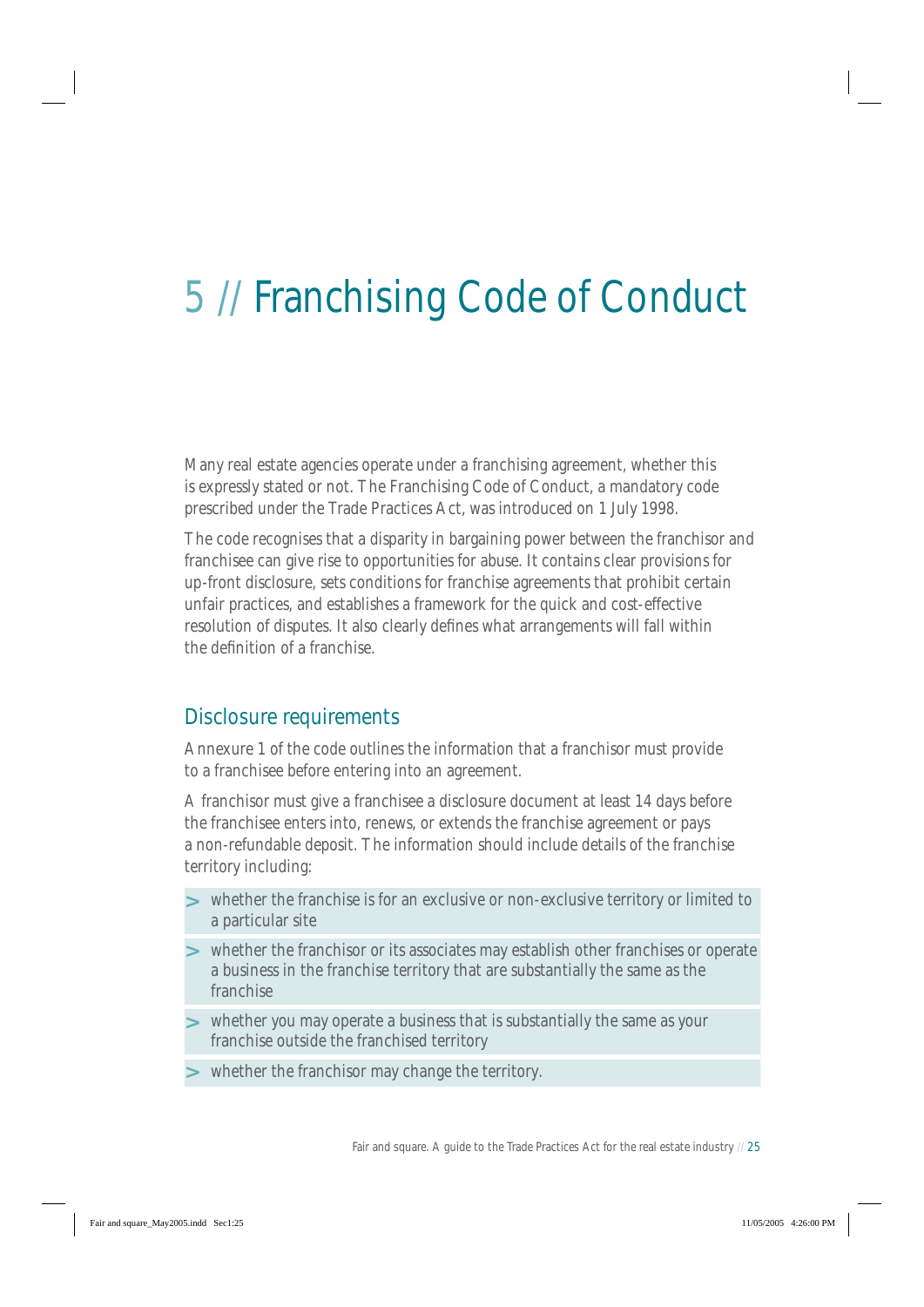Other issues that should be included (listed in annexure 1 of the code):

- **>** details of the franchisor, including the business experience of the people running the franchise
- $>$  details of any criminal, trade practices and other litigation specified by the code
- **>** payments made to agents who recruited you
- **>** details of existing franchises and those terminated—not renewed, transferred or bought back—by the franchisor, in the last three years
- > details of any trade mark, patent, design or copyright significant to the franchise system
- **>** details of goods and services you acquire or provide, including restrictions and obligations on where you buy
- **>** the franchisor's policy on site selection and details on the history of the site
- **>** details on marketing and cooperative funds
- **>** details of money you are required to pay before you sign the franchise and when you are entitled to a refund
- **>** details of establishment costs and other payments
- $>$  details of the financing arrangements
- **>** summary of conditions of the agreement that deal with both your obligations and those of the franchisor
- **>** summary of conditions of the agreement including the term of the agreement, variations, renewal and extension, termination, goodwill (if any), transfer, mediation, franchisor's right to inspect records and any restriction on your operations during and after the agreement
- **>** obligation to sign related agreements including leases, hire purchase, security, confidentiality, restrictions on business
- **>** information about the earnings of the franchisor
- **>** a statement about the franchisor's liquidity situation
- **>** provision for acknowledging your receipt of the disclosure document.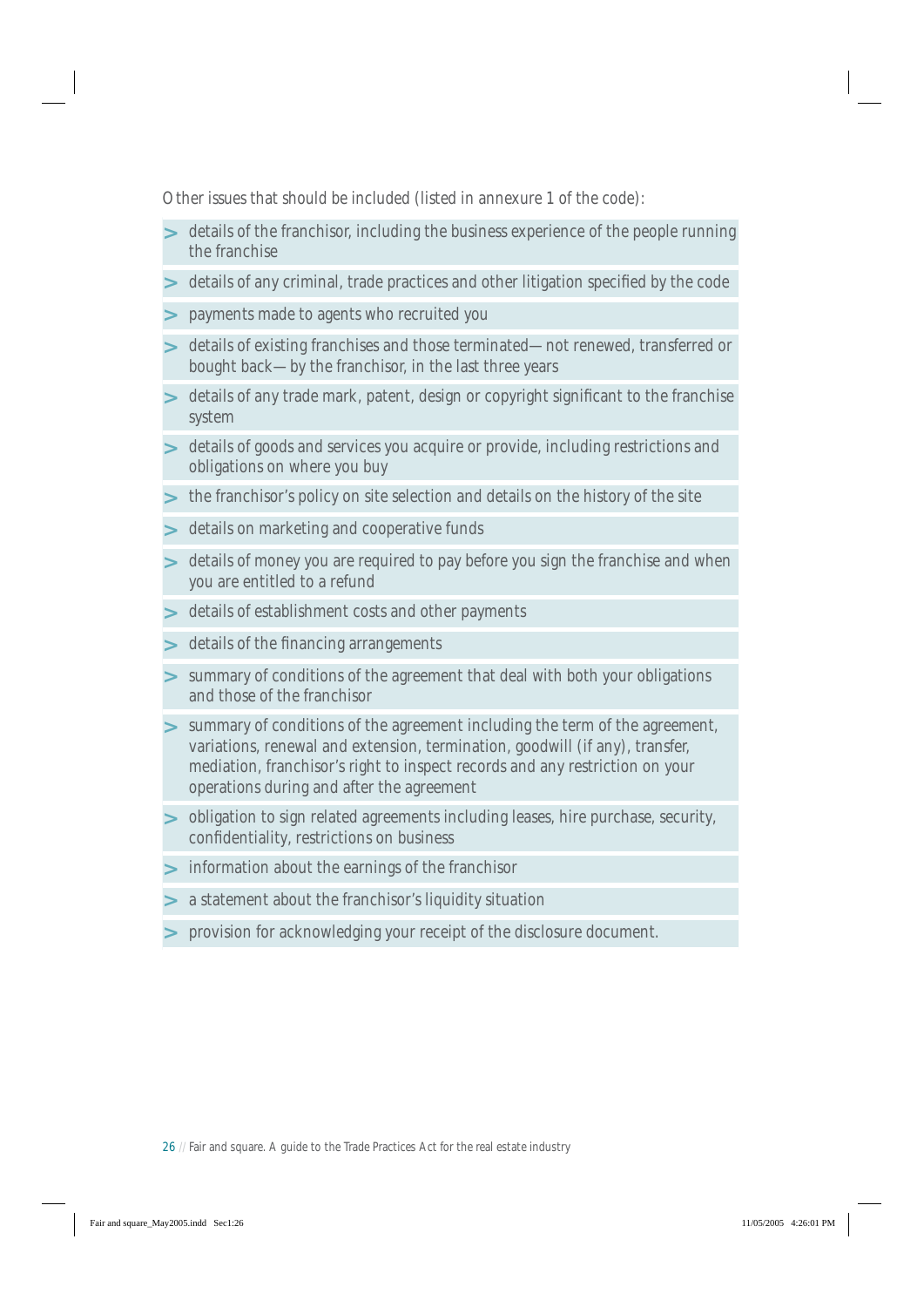## Short-form disclosure

A franchisor proposing to enter, renew or extend a franchise with an annual turnover of less than \$50 000 may choose to provide short-form disclosure. This requires disclosure of only 11 classes of information (listed in annexure 2 of the code) in addition to details of the commercial viability of the franchise.

A franchisee may still request full disclosure under the requirements in annexure 1.

## Minimum business conduct standards

The code sets out key minimum business conduct standards, including:

- **>** a mandatory 7-day cooling off period for franchisees
- **>** a franchisor must provide a copy of a lease to a franchisee if the premises are leased from the franchisor or an associate
- **>** a prohibition on restricting association of franchisees
- **>** a prohibition on general releases of the franchisor from liability towards the franchisee
- **>** franchisors must provide audited annual financial statements of a marketing fund's receipts and expenses for the last financial year to the franchisee
- **>** ongoing disclosure by the franchisor to the franchisee of materially relevant facts
- **>** statutory provisions for transferring and terminating franchise agreements.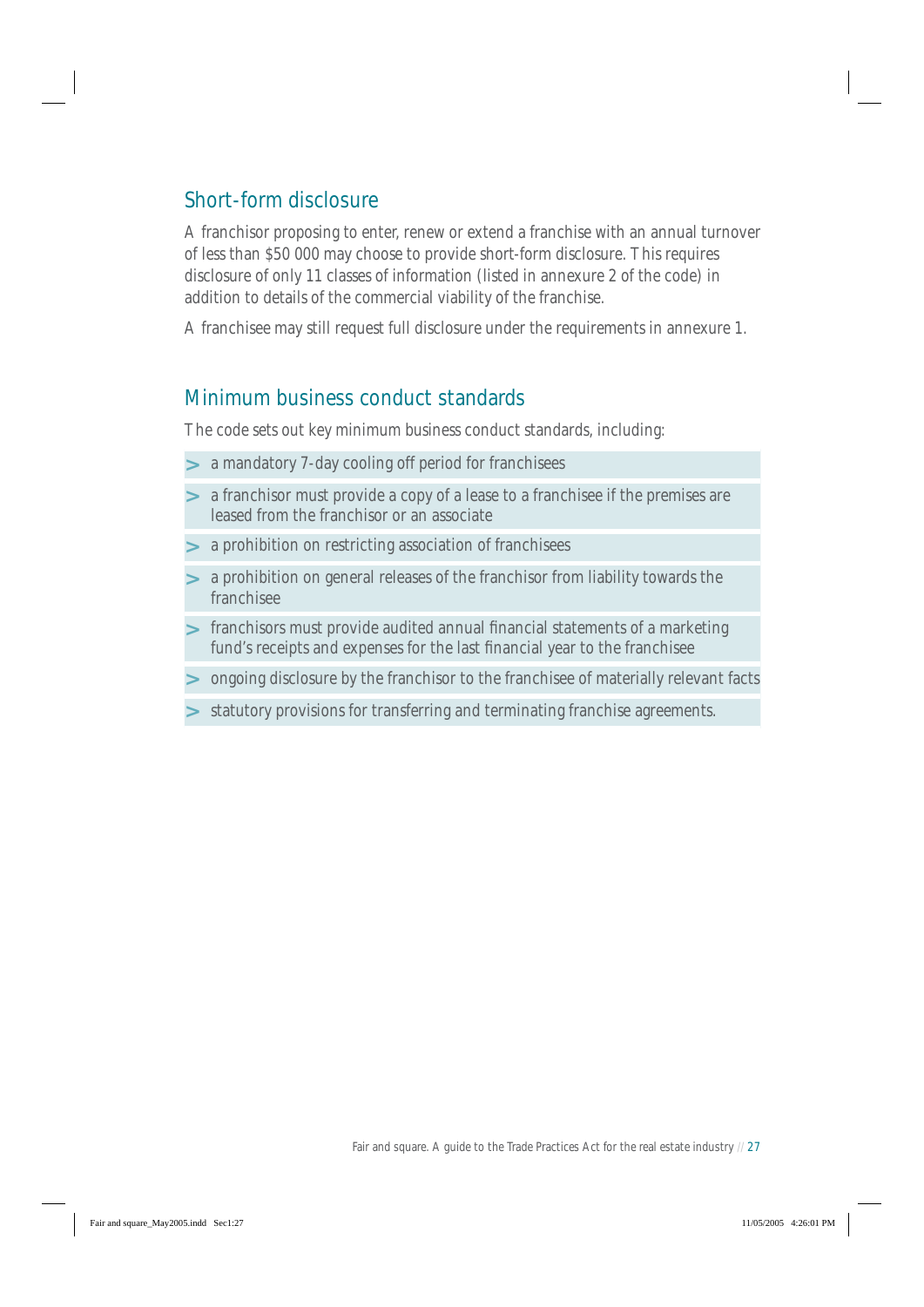The courts will consider any failure to comply with the industry code when determining if conduct is unconscionable.

One case under s. 51AC dealt with a franchisor, Simply No Knead (SNK), and disputes that developed with some of its franchisees. SNK refused to consider complaints unless they were in writing and sent by mail and would no disputes that developed with some of its franchisees. SNK refused to consider to joint meetings with the franchisees.

SNK also placed other conditions on the meetings that were found to be unreasonable, and threatened to withhold necessary business supplies unless certain conditions were complied with.

SNK withheld disclosure documents unless each franchisee gave written consent to renew the agreement. SNK also competed directly with the franchisees in a manner found to harm their businesses.

The court declared Simply No Knead had engaged in breaches of the Trade Practices Act and the Franchising Code of Conduct.

*ACCC v Simply No Knead (Franchising) Pty Ltd (2000) 41-790*

One factor the court will consider in looking at a matter under s. 51AC is<br>
failing to comply with a relevant industry code. Cheap as Chips, a chemical<br>
cleaning franchise, terminated a franchise without following the pro failing to comply with a relevant industry code. Cheap as Chips, a chemical in the Franchising Code of Conduct.

The court declared that the franchise's director attempted to contravene the code by trying to prevent a franchisee from associating with other franchisees for lawful purposes and was knowingly concerned in other contraventions.

Cheap as Chips was restrained from engaging in similar conduct and was ordered to provide franchisees with reasonable access to records, notify all current franchisees about the outcome of the proceedings, pay compensation, interest and the ACCC's legal costs, and to implement a trade practices compliance program.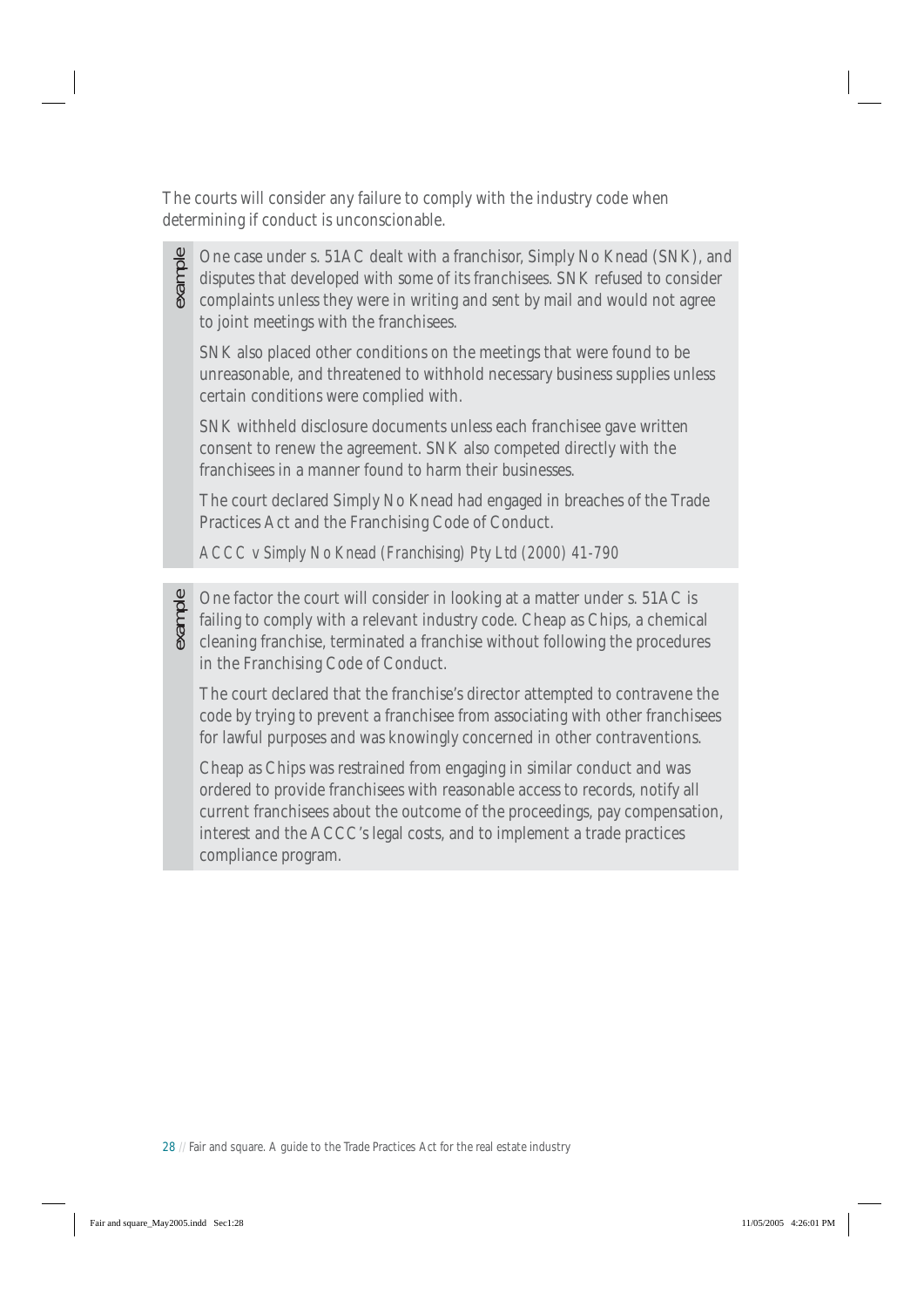## Resolution of disputes

Effective and low-cost dispute resolution is integral to managing disputes between franchisors and franchisees and preserving the relationship to the benefit of both parties. The code therefore sets out a mandatory process for resolving disputes, including mediation and complaints procedures. The Office of Mediation Adviser can help by appointing mediators to franchise disputes.

A franchisee bought a franchise in December 1998 from Adelaide-based<br>
Franchisor Mobile Computer Cleaning Pty Ltd. The company has franchi<br>  $\frac{8}{10}$  in three states and advertised them in the Melbourne Age newspaper. franchisor Mobile Computer Cleaning Pty Ltd. The company has franchises in three states and advertised them in the *Melbourne Age* newspaper. A few weeks after the initial inquiry, the franchisee paid a non-refundable \$9950 for a franchise.

He subsequently complained to the ACCC that he had been induced to buy the franchise, which, if he had had proper disclosure according to the code, he may not have bought. The man got a refund because he had not received proper disclosure as set out in the Franchising Code of Conduct.

Failure to provide a disclosure document and a copy of the code at least 14 days before entering into a franchise agreement, or before accepting non-refundable money securing the proposed franchise agreement, breaches clause 10 of the Franchising Code of Conduct.

Section 51AD of the Trade Practices Act prohibits a corporation from contravening a mandatory code.

This matter was resolved through an undertaking to the ACCC.

For more franchising information see the ACCC's *Franchising compliance manual* or *The franchisee's guide*. Copies can be obtained from the ACCC Infocentre on **1300 302 502** or by visiting the ACCC's website publications page at **www.accc.gov.au**.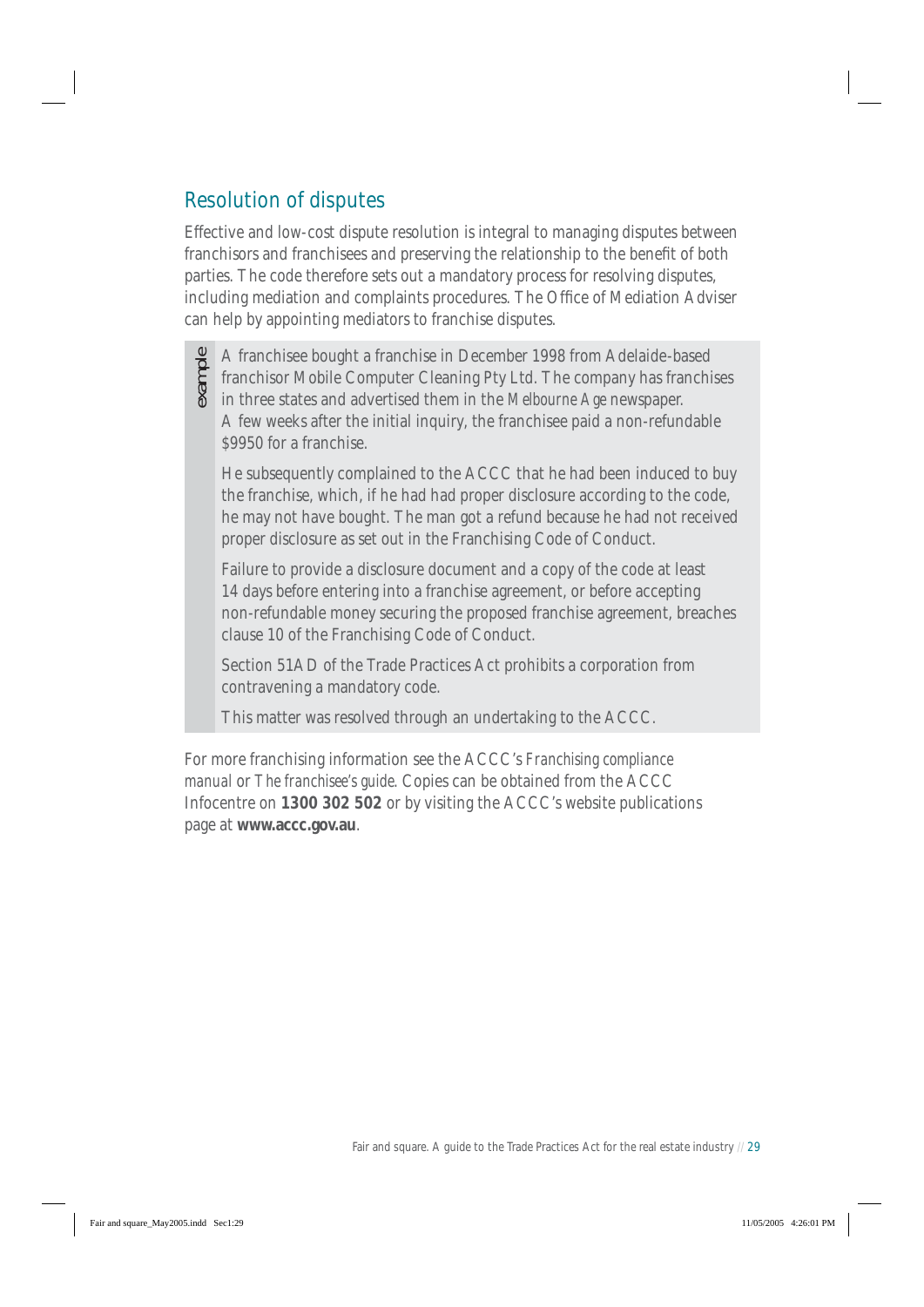## 6 // Agency services

## **Listing**

Whether a property is listed as exclusive, sole or open is negotiable between an agent and its client. An agent may make recommendations but the client has the right to accept or reject them.

Agents and clients benefit from using listing forms clearly written in plain English while retaining their legal effect.

To avoid misleading clients, agents should make clear, preferably on their listing forms:

- **>** the level of fees
- **>** the period of agreement
- **>** the extent to which the client is liable for advertising
- **>** the right of clients to retain the option to sell a property themselves without paying the agent commission
- **>** other expenses.

Remember, too, that none of these matters should be the subject of an agreement or understanding between agents.

## Multiple listing

An obligation imposed on agents to multiple list new listings may be contrary to the Trade Practices Act unless specifically authorised by the ACCC. Depending on the range and level of alternative services open to the client—for example, other forms of listing or agents outside the listing service—the client may have little choice but to accept multiple listing on the terms offered by the agent.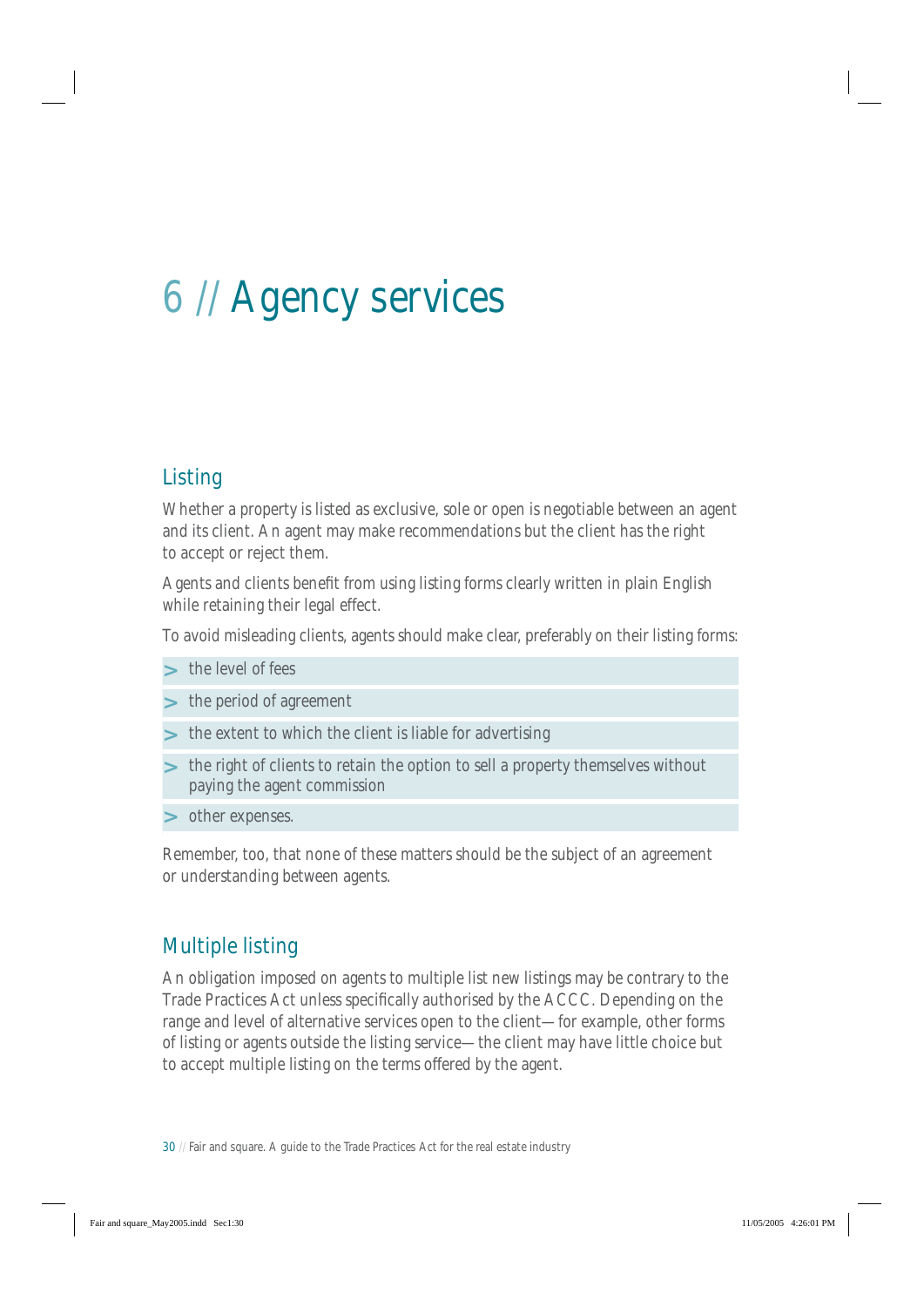This type of conduct may be unlawful, particularly in places where the listing service has a substantial market share. Listing services and agents should take legal advice before entering into a compulsory listing arrangement with fellow agents.

As membership of a multiple listing service can be a valuable marketing tool, it should be open to all licensed agents who meet membership requirements and those requirements must not be anti-competitive. This means new entrants and existing members who may want to change their approach to selling can still compete.

The joining fee should reflect the initial costs in enrolling a new member plus a contribution toward the cost of establishing and running the service. If membership is refused or if a member is disciplined, for example, fined, suspended or expelled, they should have a right of appeal to an independent arbitrator. Membership applications should be decided within a reasonable, specified time.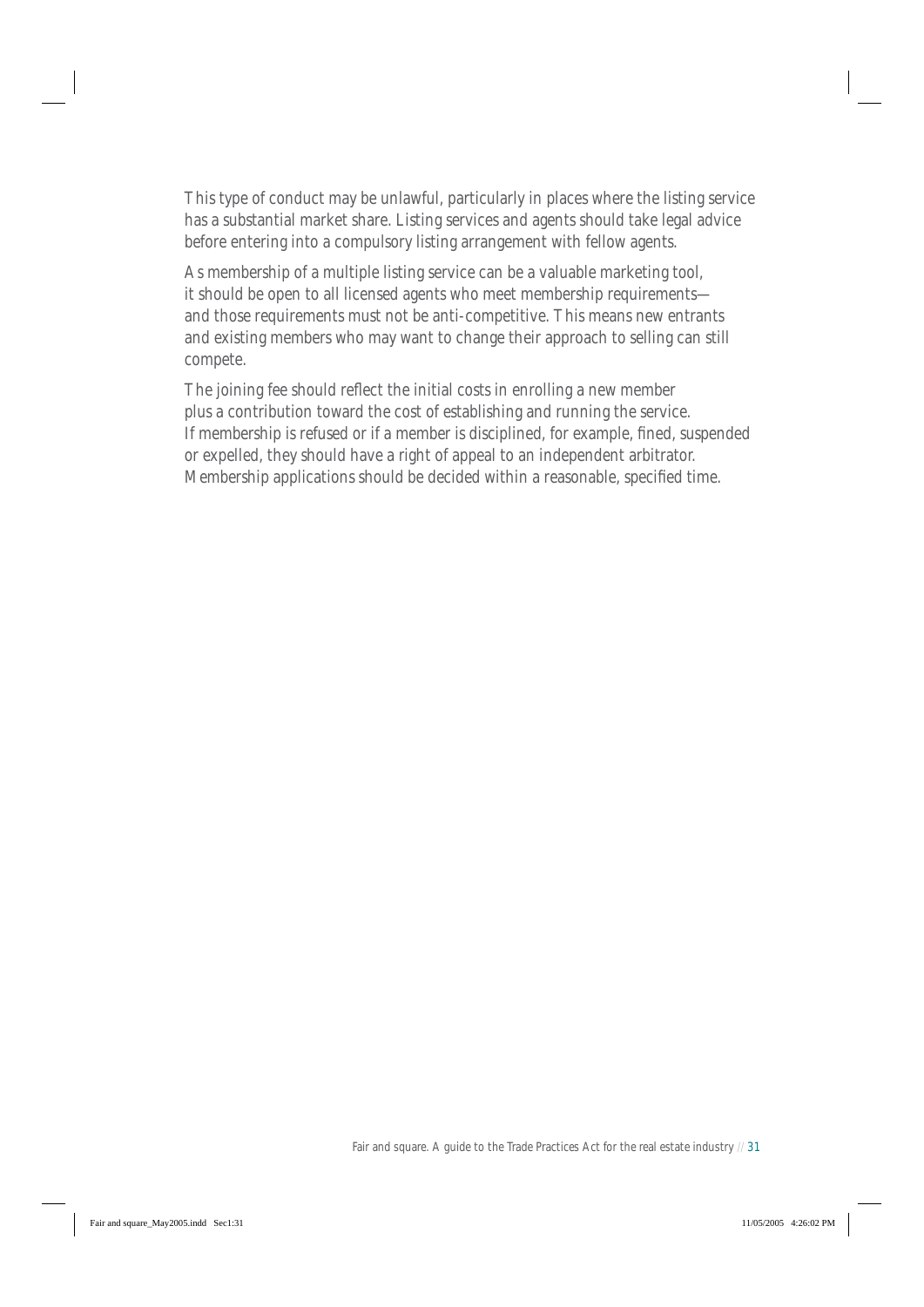## 7 // Immunity from the Act

The Trade Practices Act recognises that sometimes there may be arrangements that benefit the community but which also might breach the Act.

Consequently, the Act contains what are known as the 'authorisation' and 'notification' processes. These allow people who wish to participate in arrangements which benefit the community to obtain immunity from legal action for breaching provisions of the Act prohibiting anti-competitive conduct (see chapter 2).

For most of the anti-competitive provisions, authorisation is available in certain circumstances for arrangements that might otherwise be in breach of those provisions. At present notification is available only for exclusive dealing (see chapter 2).

Parties must apply to the ACCC to obtain an authorisation or notification, but the processes for each are different.

When a person or business seeks immunity from the Act by applying for authorisation, the immunity only begins after the ACCC issues a decision to grant authorisation. The ACCC will grant authorisation if it is satisfied that the public benefit from the arrangement is greater than the public detriment flowing from any restriction on competition in the arrangement. The ACCC conducts a comprehensive public consultation process before making a decision.

In contrast, when a person seeks immunity by applying for notification, immunity commences automatically once the ACCC receives the notification (except for third line forcing, where immunity commences after 14 days. However, the ACCC may revoke a notification (that is immunity) if it considers that the public benefit from the arrangement does not outweigh the public detriment. Again, the ACCC conducts a comprehensive public consultation process before revoking a notification.

In the past, various real estate industry associations have sought authorisation for, among other things, their codes of conduct and standard form contracts used by real estate agents.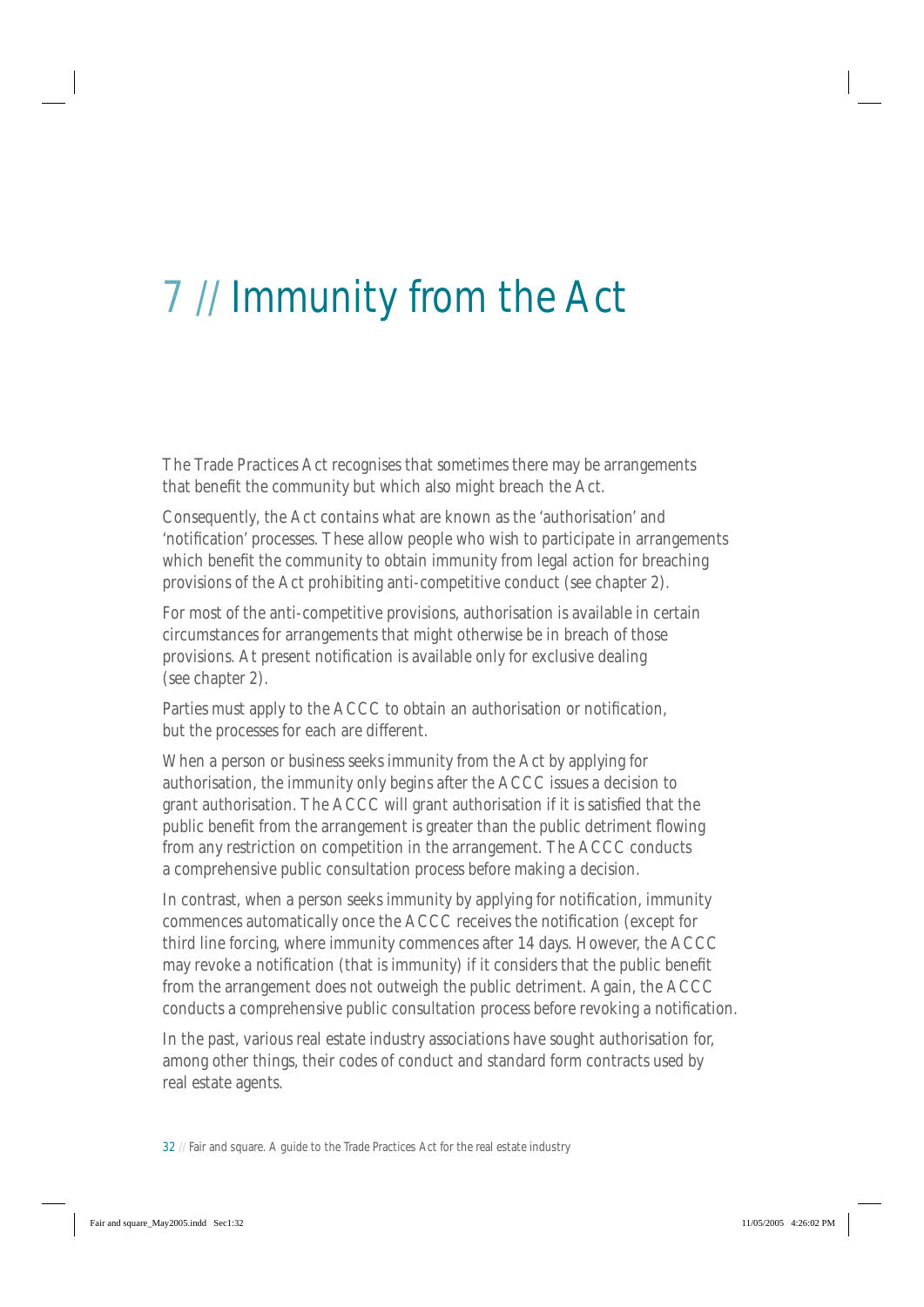In December 2001 the ACCC granted authorisation for five years, subject to<br>  $\overline{\mathbf{g}}$  several conditions, to the Articles, Codes of Practice, Multiple Listing Service<br>  $\overline{\mathbf{g}}$  By-Laws and certain standard agreements several conditions, to the Articles, Codes of Practice, Multiple Listing Service By-Laws and certain standard agreements of the Real Estate Institute of Western Australia (REIWA).

The ACCC considered that public benefit flowed from, among other things, requirements that REIWA members adhere to professional standards of behaviour and obtain professional indemnity insurance; the operation of REIWA's dispute resolution processes and Multi Listing Service; and its standard contract documentation. However, the ACCC considered that some restrictions in the documents were excessive, including certain standard contract terms. Also, REIWA's reporting arrangements were not sufficiently transparent and its appeals process was not sufficiently independent. The ACCC imposed several conditions on the authorisation to remedy these concerns.

The notification process may be more relevant for individual real estate agents. For example, agents offering a fee discount on their services if sellers buy some other good or service (e.g. advertising with a particular publication) would constitute exclusive dealing. Before doing something like this, agents should obtain legal advice on whether what they are thinking of doing would breach the Act and whether they might need to lodge a notification with the ACCC.

### *Further information*

A leaflet, Authorisations and notifications, is available from the ACCC which explains the procedures. They can be obtained from the ACCC Infocentre on **1300 302 502** or from the ACCC's website publications page at **www.accc.gov.au**.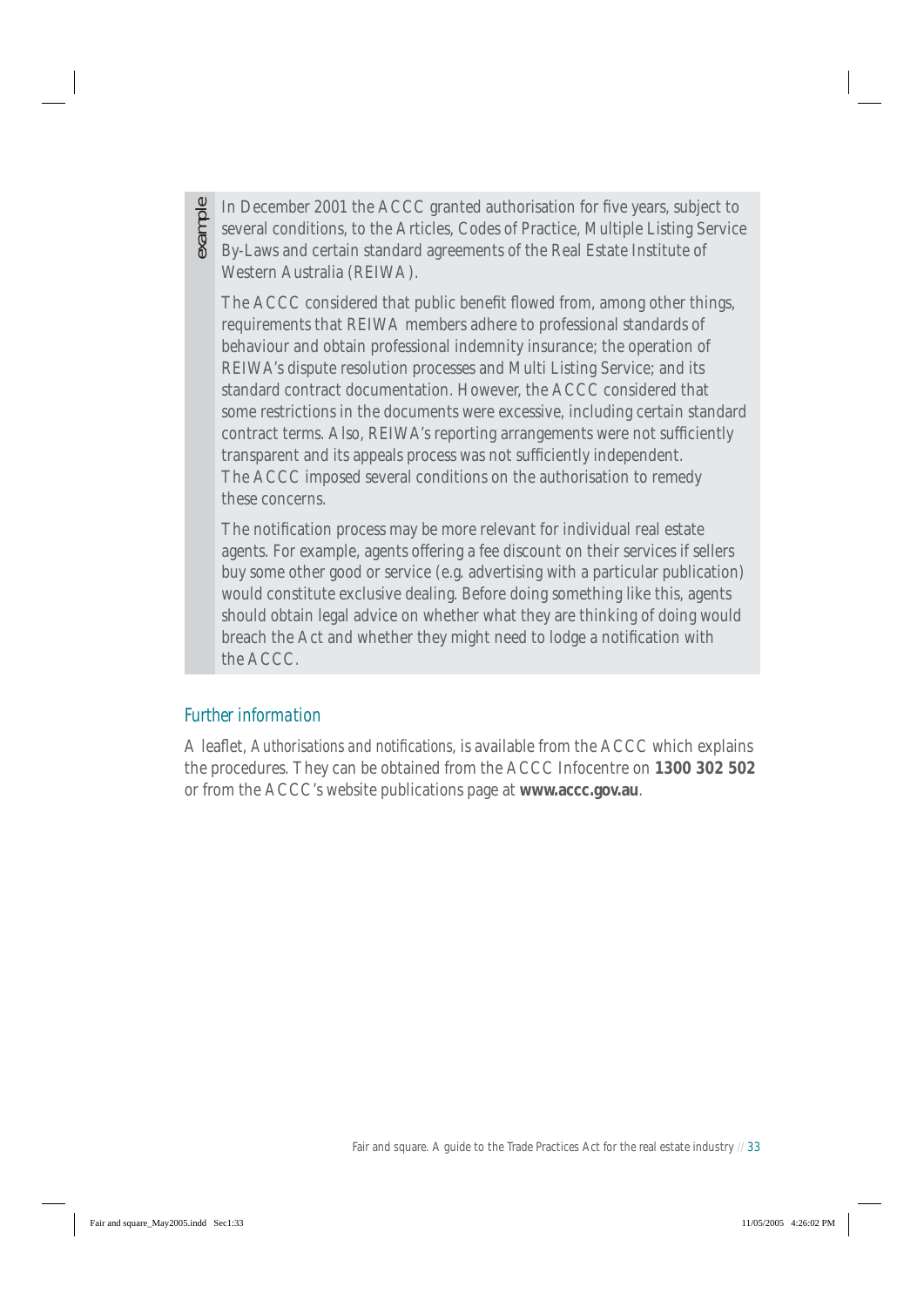## 8 // Land

## Selling land

The prohibitions that apply to the sale of goods and services also apply to the sale of land or to its promotion.

As with goods and services, when selling land you must not:

- represent that it has a sponsorship, approval or affiliation it does not have
- **>** offer gifts, prizes or other free items with the intention of not providing them or not providing them as offered—additional laws in some state and territory legislation prohibits the offering of gifts or prizes under particular circumstances, or
- **>** use physical force or undue harassment or coercion.

In addition, you must not make false or misleading representations about:

- **>** the nature of the interest in the land—any advertising, promotional material or sales talk should say whether buyers can secure exclusive title or, for example, a tenancy in common or a shareholding in a corporation which owns the land
- **>** the price payable for the land
- **>** the characteristics of the land
- **>** the use to which the land can be put or may lawfully be put, or
- **>** the existence or availability of facilities associated with the land.

These prohibitions not only apply to sales or transfers but could also apply to false or misleading representations when attempting to sell or rent land.

Because land legally includes what is fixed to it, the prohibitions also apply to buildings and fixtures already erected.

You must be able to demonstrate that any predictions you make about future buildings are reasonable.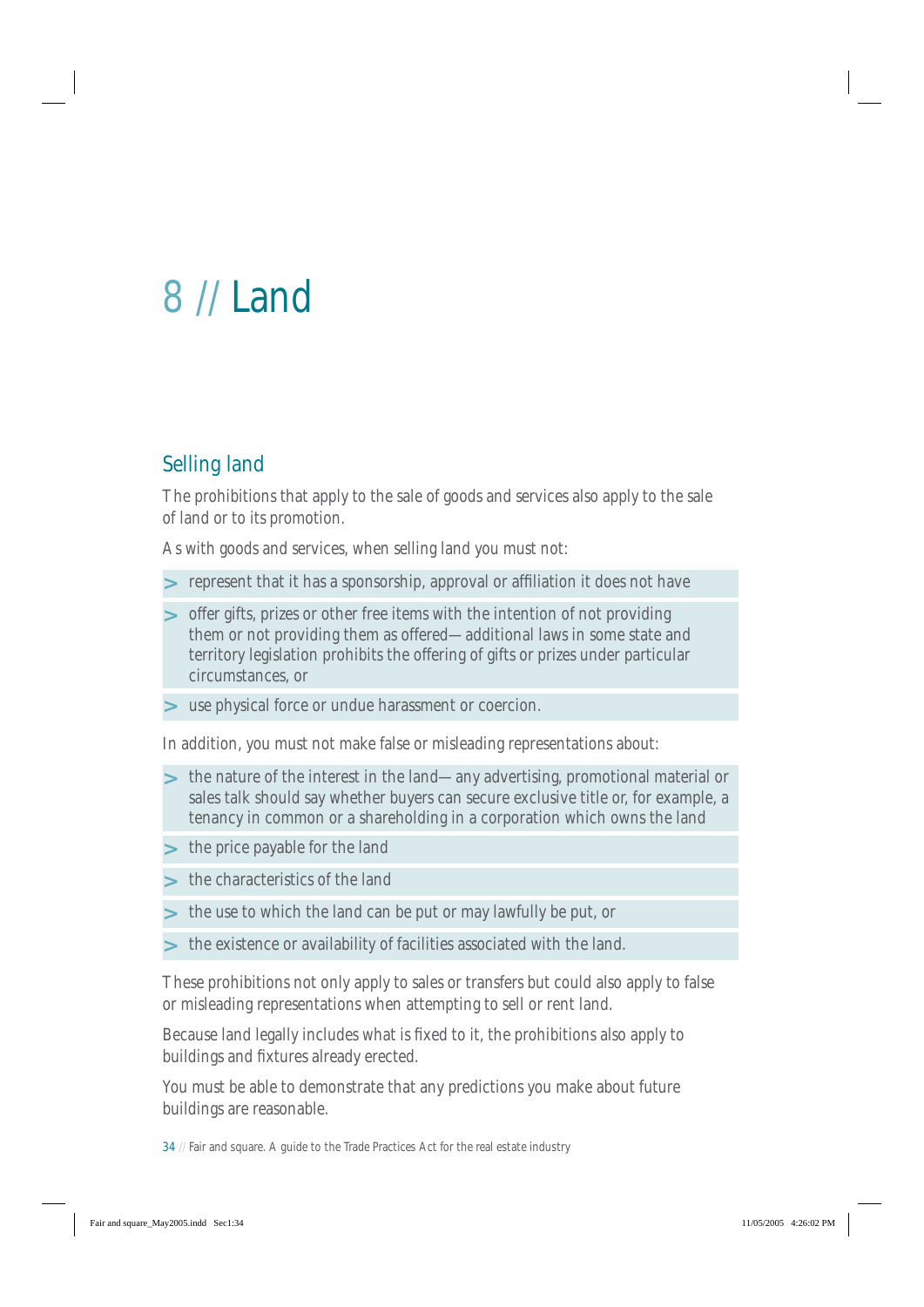## Interest in land

An interest in land includes:

- **>** a property interest, for example, fee simple, life estate or easement
- **>** rights in the nature of a licence, for example, a right to enter and use land without trespassing.

## **Location**

Vague statements about the location of land are likely to be misleading under the Act. Only use factual information about the location of land or property.

For example:

- **>** '40 km to city centre' is preferable to 'commuting distance to city'
- **>** 'primary/secondary schools 5 km', is preferable to 'within walking distance of schools'.
- examplement cial Finance Ltd, through its agent, promoted residential blocks of land<br>in the foothills of the Mount Lofty Ranges in South Australia.<br>To present the semi-rural appearance of the bills, which were visible from in the foothills of the Mount Lofty Ranges in South Australia.
	- To preserve the semi-rural appearance of the hills, which were visible from the city of Adelaide, an area known as the Hills Face Zone had strict limitations on building and development. This was widely known and it was generally believed that the area was unlikely to be heavily developed.

Beneficial Finance's brochure featured a plan of a development showing some of the blocks abutting the Hills Face Zone but it incorrectly showed the position of the zone itself.

Beneficial Finance was found to have falsely represented the location of the land it was promoting. The company's agent pleaded guilty to a similar charge. Beneficial Finance was fined \$5000 and the agent \$2000. The trial judge found the defendants equally culpable but imposed fines, which took account of their relative sizes.

*Videon v Beneficial Finance Corp. & Ors (1981) ATPR 40-246*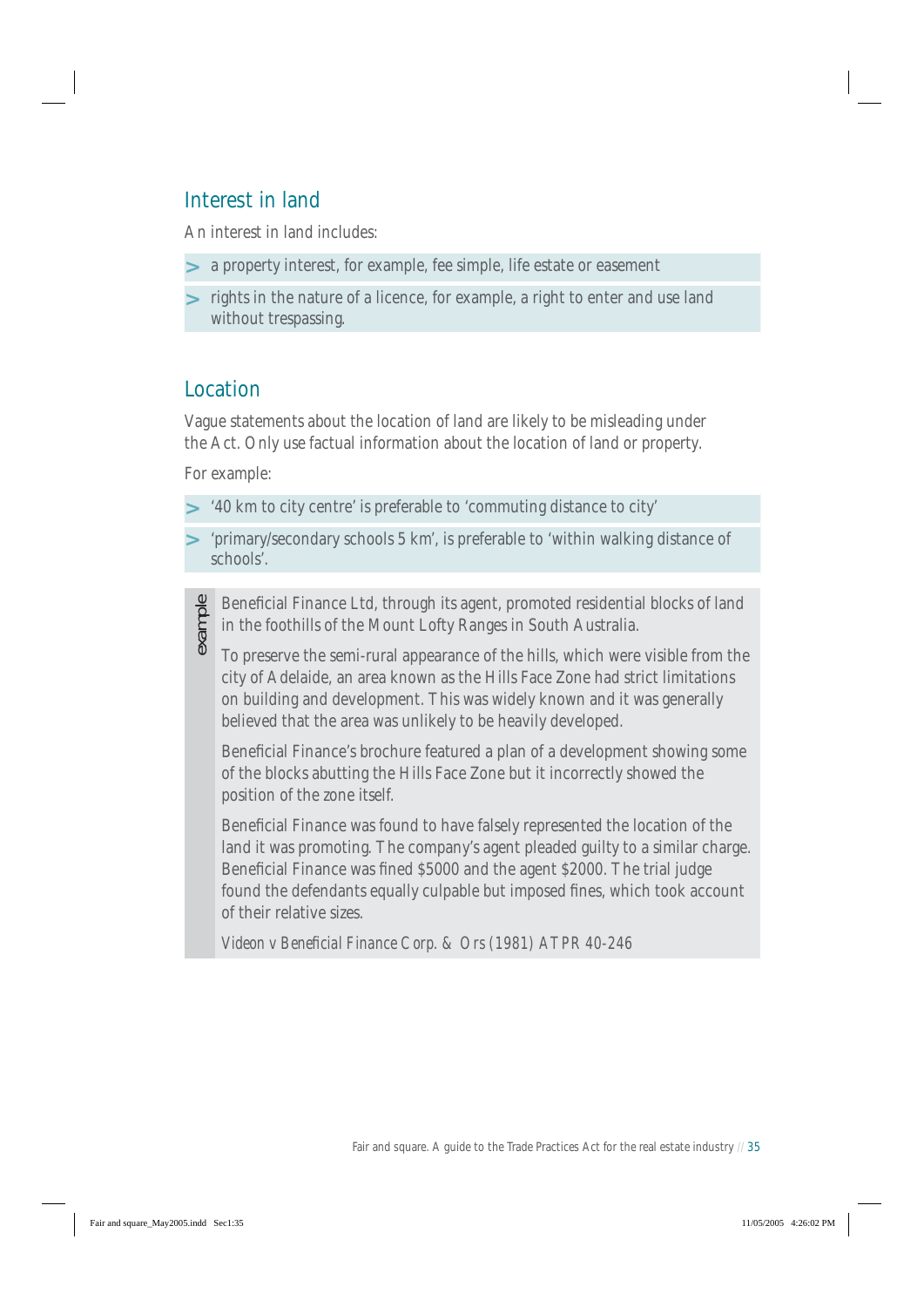## Advertising land

When you advertise or promote real estate, imagination or 'puff'—self evident exaggerations and opinions—are not likely to contravene the Trade Practices Act. Puffery is distinguished from other representations in that it is almost certain not to be taken as a serious or accurate assertion, or as an assertion that is capable of objective proof.

But the message itself, no matter how you decide to convey it to consumers, must not be misleading. For example, if you categorically state that a view 'can never be built out' you must be able to substantiate that claim.

## Characteristics of land

Representations about the characteristics of land include:

- **>** suitability for particular types of rural production
- **>** suitability for residential development
- **>** profi tability of a business associated with the land
- **>** drainage, water supply and topographical features
- **>** previous use of the land
- **>** ability to be subdivided
- **>** area dimensions of the land or of buildings
- **>** physical condition or state of repair of buildings or other improvements.

Because any one of these characteristics could be especially important to a potential buyer, you must take care when making any such representations about the land.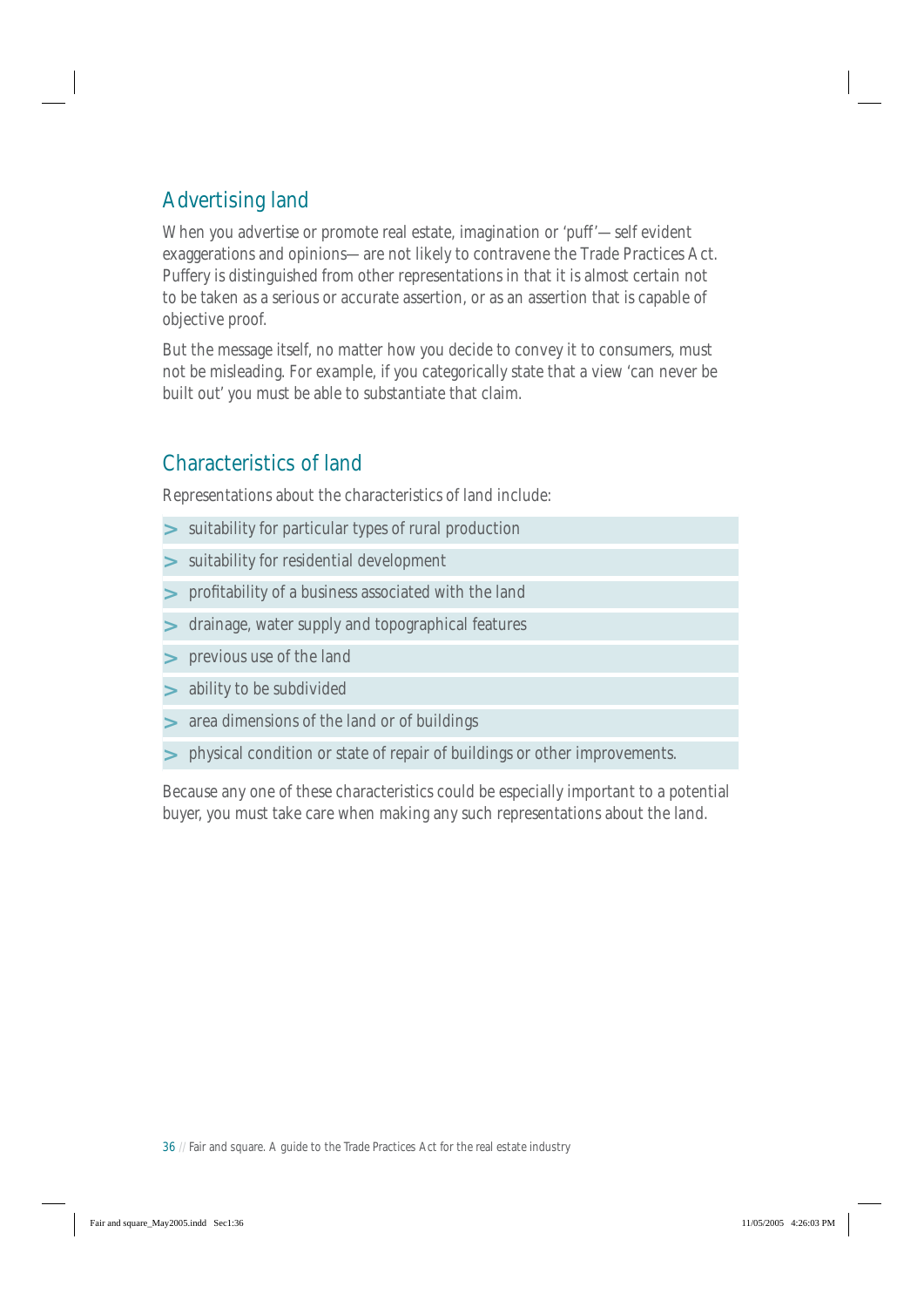selling on behalf of its client. One feature, according to the brochure, was

An agent issued a brochure lauding the features of a building that it was<br>selling on behalf of its client. One feature, according to the brochure, was<br>the potential to strata title the property. What the brochure failed t was that a survey report available to the agent had shown that the building encroached beyond its title boundaries, making strata title conversion very difficult.

Benlist Pty Ltd initially bought the building to convert it to a hotel but later decided to strata title it instead. When Benlist learned of the strata titling problem it sued the vendor and the agent for damages.

Though the buyer's interest in the property was not primarily for its strata title conversion potential, the judge held that the representation was misleading as to 'the use to which the land is capable of being put or may lawfully be put'.

The judge subsequently ordered the agent and the vendor to pay the purchaser damages of \$1.5 million plus interest.

*Benlist Pty Limited v Olivetti Australia Pty Limited and Chesterton International (NSW) Pty Limited (1990) ATPR 41-043*

## Use of land

Representations about potential or permitted use of land or buildings must acknowledge any legal restrictions affecting the property. These include town and country planning requirements, restrictive covenants, easements and other orders such as injunctions.

Statements about the permitted use of land under anticipated regulation should not mislead potential purchasers into thinking that the regulation has already been enacted.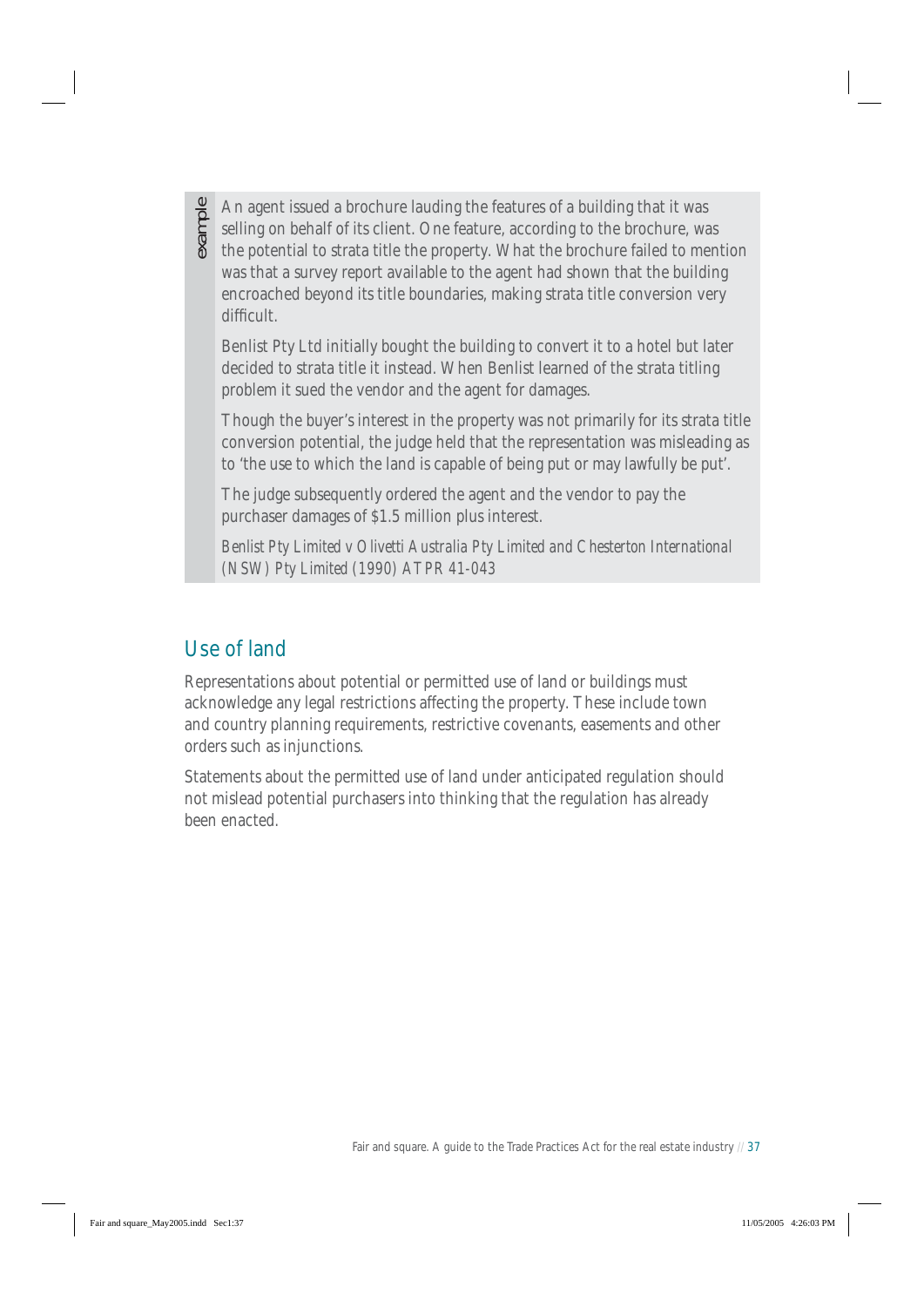near Newcastle, New South Wales.

Various pictures of the land showed several houses apparently on the estate. The words 'watch it grow' appeared twice during the advertisement. The audio part of the advertisement described the location and price of the land and also said:

*No deposit, only \$40 a week to approved clients. Come and see this weekend. A wonderful place to live.*

The land in question, subject to a County District Planning Scheme Ordinance, was zoned 'non-urban A'. Under the ordinance no houses or flats could be erected on the land unless at the discretion of the council.

Proceedings were instituted on the grounds that the building restrictions imposed by the ordinance made the advertisement misleading.

38 Ceculo Pty Litterand tis agent, Brian Pryor, televised an advertisement for land<br>star and Various plctures of the land showed several houses apparently on the<br>estate. The audoi part of the and showed several houses appa The judge said that the wording of the advertisement led people to the conclusion that houses could be built on the land and that the area was 'a wonderful place to live'. Because the land was subject to the ordinance and because of the building restrictions, he considered the statement concerning the use to which the land could lawfully be put was misleading.

*Edward Alfred Pryor v Brian Alexander Given (1980) 30 ALR 189*

## **Facilities**

Facilities associated with land have been defined by the court as:

... a feature or circumstance which facilitates or renders easier or more enjoyable a person's occupation, whether as owner of a dwelling house or otherwise, of a piece of land. The availability of electricity, gas or sewerage are more obvious examples of facilities.

Claims that services such as sewerage, gas, electricity will be connected to land should be made only after the relevant authority has approved the connection and funds are available to connect it. For example, it would be misleading to describe land as sewered if the sewerage system was only in the planning stage.

You should not mislead people about the progress of proposed facilities such as shopping centres, sports grounds or golf courses. Facilities pictured in advertisements or signs should actually exist. Otherwise, reference to how far they have progressed should be spelt out.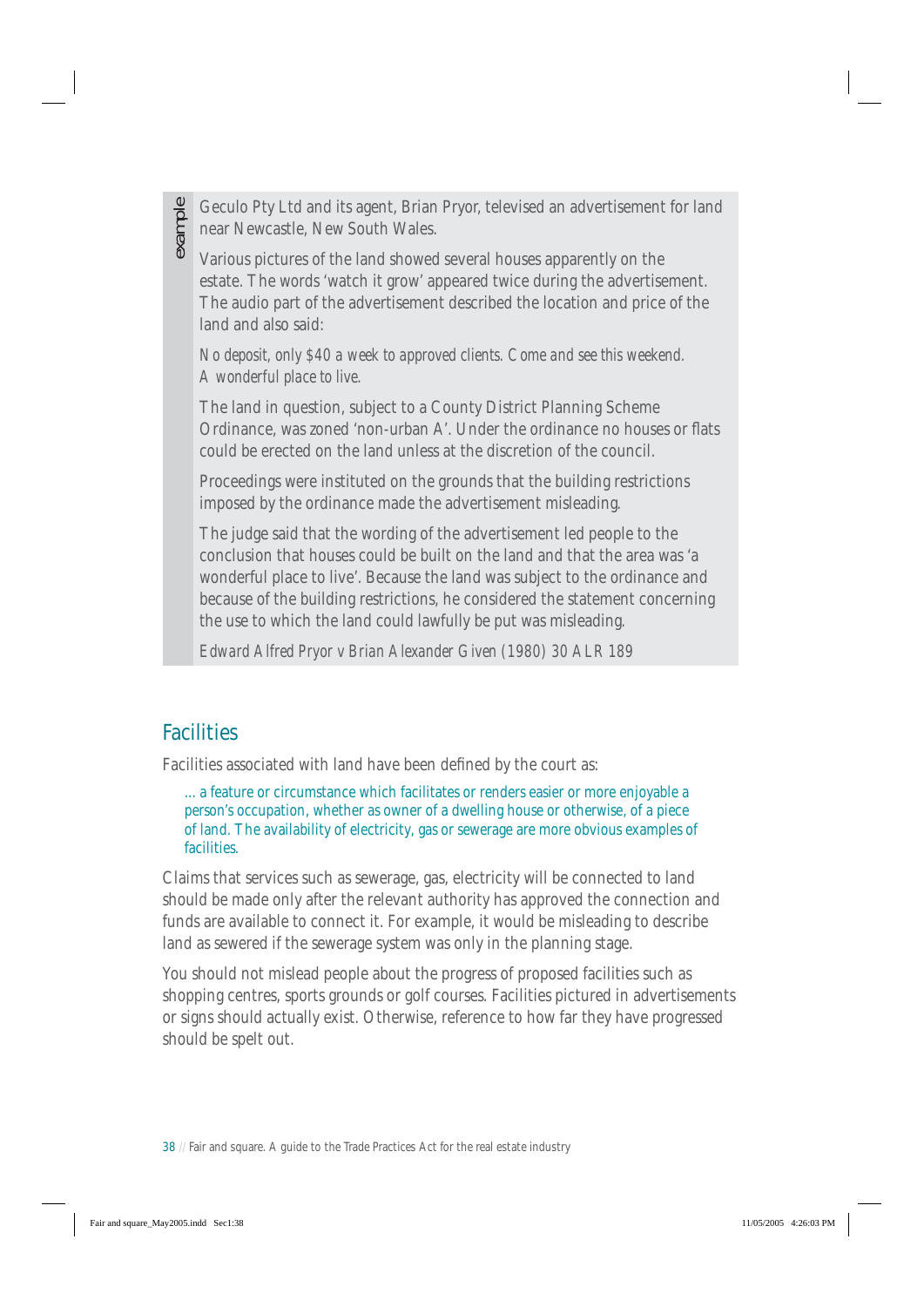## 9 // Money matters

## **Prices**

You must not mislead your clients about your fees and disbursements.

#### Inclusive price

You should give your clients full price information when quoting prices and ensure that all mandatory components of the final price are quoted so that prospective buyers can easily ascertain the final purchase price. Otherwise you risk misleading them about what they are actually getting for their money.

For example, if you advertise a project home featuring a garage, pergola and fireplace in a sales brochure for \$145 000, you must either:

- **>** include all these features for the \$145 000 or
- **>** clearly state in your brochure and any other media used including promotional signs on the display site, which features are not included in the sale price and will involve extra costs. For example, 'Home \$145 000. Extra garage, fireplace and pergola package \$15 000.

### Full cash price

When you advertise deposits or terms for buying land, you must also specify the full cash price.

If you are providing finance on terms, you must also specify the deposit and repayments—along with the total cost.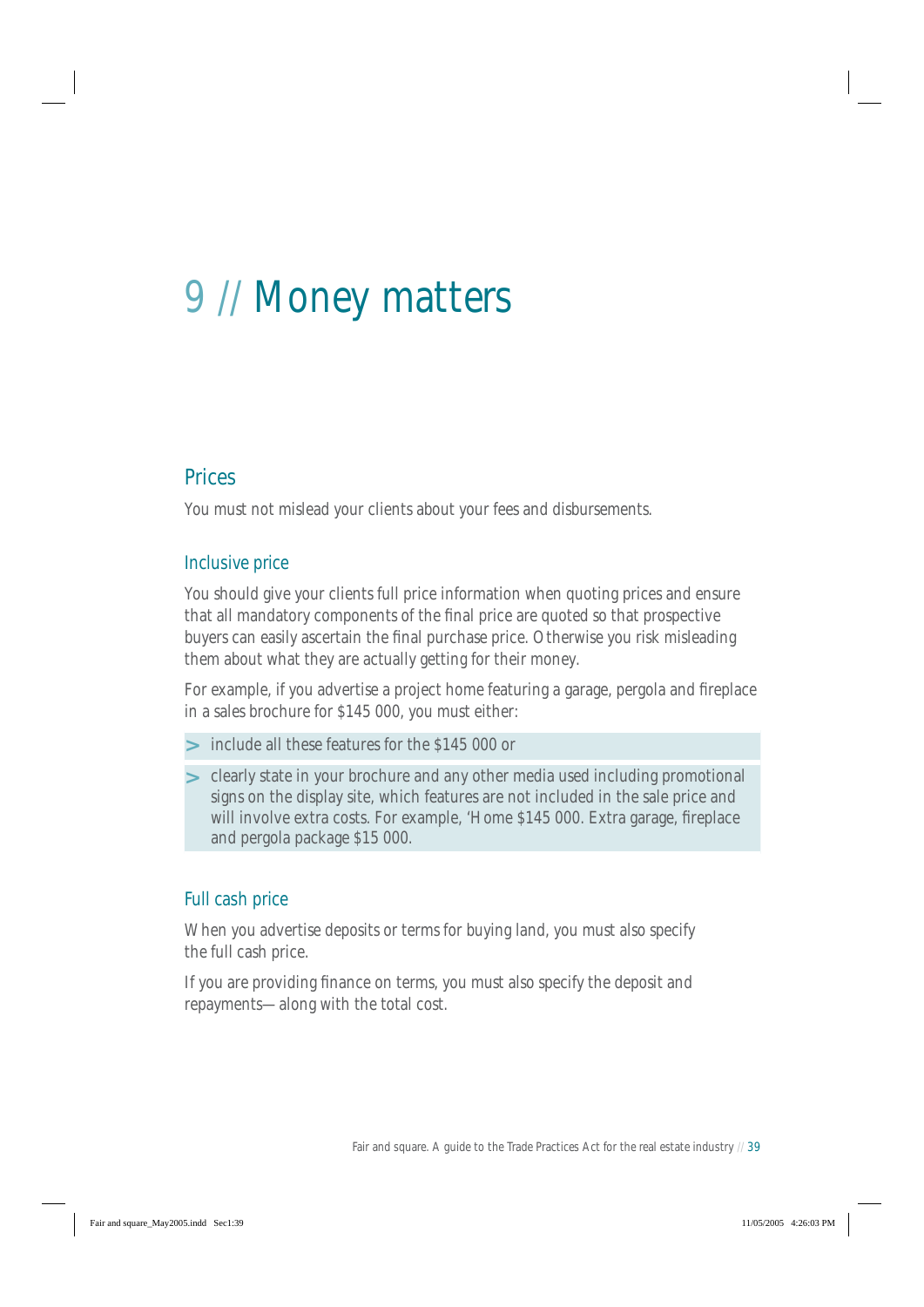Full cash price includes all the individual agent's own charges. Some advertisements risk breaching the Act, for example:

- **>** '\$200 deposit secures your home'
- **>** 'Buy your home for \$40 a month'.

Preferably, say something like '\$15 000 deposit secures this house and land package—total price \$95 000'.

#### Goods and services tax

To avoid engaging in misleading or deceptive conduct, businesses must ensure that the GST is included in advertised/quoted prices for goods and services or that the amount is sufficiently specified. Consumers are entitled to know the final selling price of goods or services before making a purchase.

Businesses also need to make sure they do not engage in any misleading or deceptive conduct when quoting prices to their business customers. This view is based on court judgments relating to s. 52 of the Act that prohibits misleading and deceptive conduct generally, s. 53(e) that prohibits false or misleading representations in relation to price, and s. 53C and s. 53(e) that both prevent misrepresentations and require the specification of the cash price for goods or services where a representation has been made concerning part-price. There are also criminal provisions for specific misrepresentations under ss. 75AZC and 75AZF.

For more information on GST pricing issues, contact the ACCC Infocentre on **1300 302 502** or visit the ACCC website on **www.accc.gov.au**.

### Price range

Your clients might also be misled about the average price of units or blocks if more than one is on offer. For example, most consumers would interpret the statement '45 blocks from \$10 000' to mean that there was a range of prices for the blocks and that some would be priced at or around \$10 000. However, if there were only one at that price and the next was considerably more expensive, such a statement would probably be misleading.

There is nothing wrong in expressing prices in general terms such as 'from \$20 000 to \$28 000'. However, it would be better also to state the approximate price of most blocks and to update your advertising as sales occur. It would obviously be misleading to continue with the original advertisement once the cheaper blocks were sold.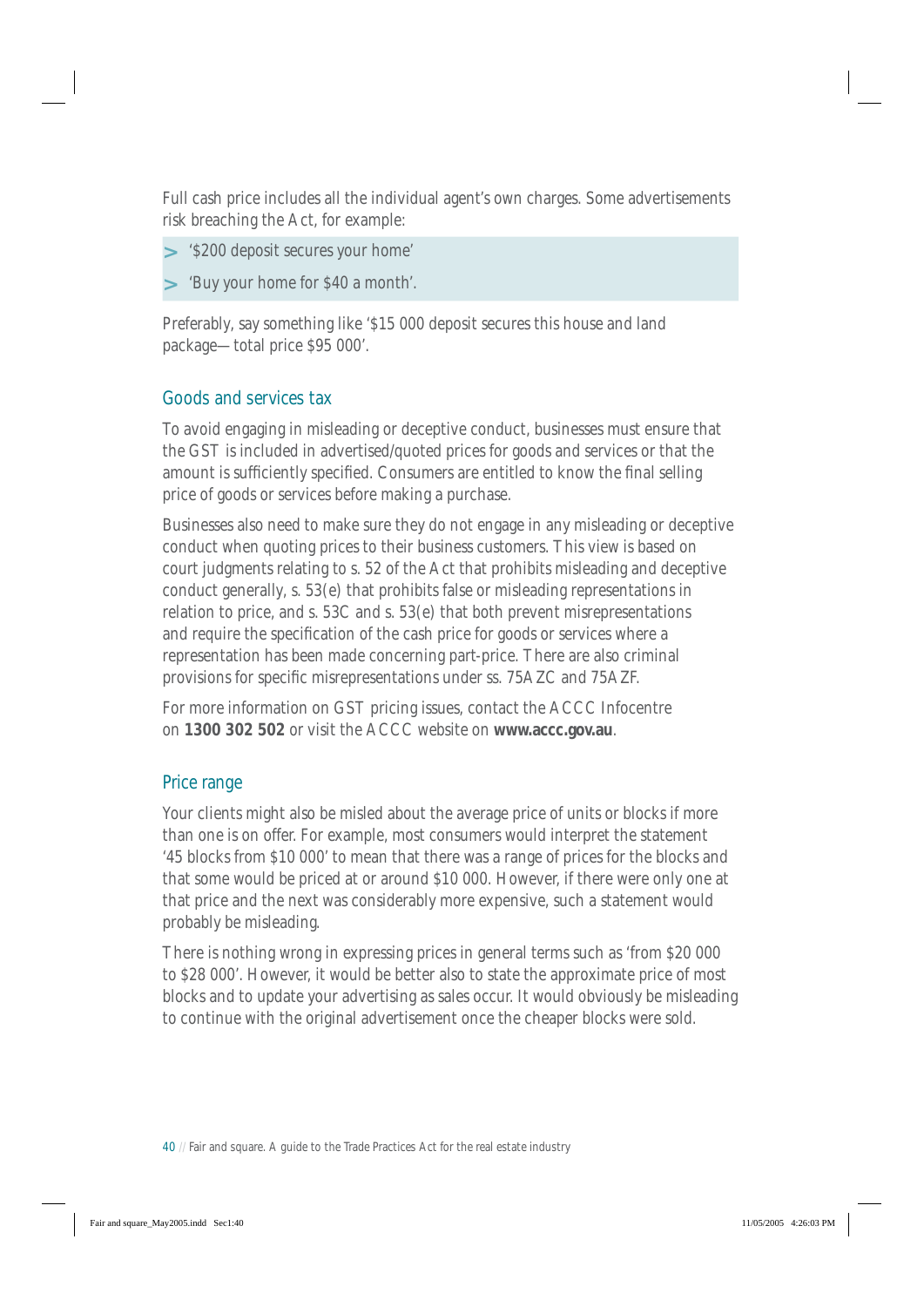## Negotiating fees

Fees are negotiable. It is not unethical to negotiate fees. Remember that agency fees in some states are maximum scale fees only. You can decide whether or not to negotiate with your client the fee to be paid up to the maximum.

Forms with the scale of fees already printed on them should make it clear to the client that fees are negotiable. Omitting such a statement may disadvantage some clients.

To suggest to your client that it is compulsory to charge the maximum scale fee may be misleading conduct in breach of the Trade Practices Act or state and territory fair trading laws.

As with other agreements, competing agents must not come to an understanding among themselves on the fees they will charge or advertise.

In multiple listing arrangements the parties need to agree at the outset on how the two agents involved will divide the available fees. Again, how this is split can be negotiated between the parties concerned.

## **Finance**

Finance should be advertised only if you have taken reasonable precautions to make sure it is actually available.

Statements such as 'low interest finance readily available' might be misleading if lower income earners do not qualify for it and those who do respond to the advertisement are 'sold up' to higher interest finance.

Qualifiers like 'to approved purchaser only' can be added to inform buyers that finance is not available to everyone. To ensure that the qualifier is effective, it should be displayed prominently on your advertising material.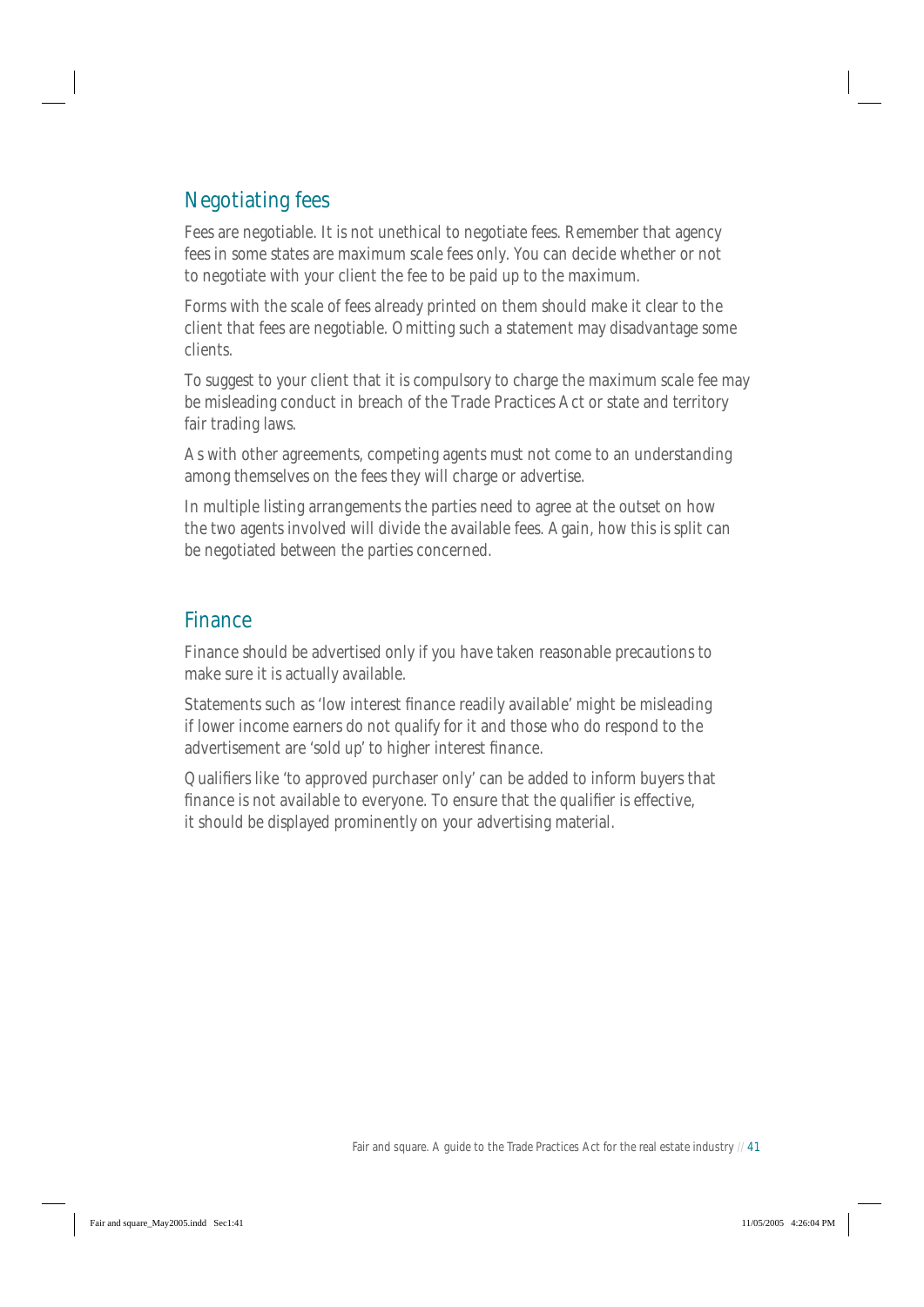package for \$37 600. Its advertisement stated in large and prominent print that the package could be purchased for \$100 deposit, with repayments as low as \$45 per week. In very small print it stated that bridging finance was available for only 12 months.

The ACCC alleged that the advertisements were misleading because they implied that the houses could be bought on very favourable terms, whereas after 12 months the buyer would have to refinance the loan at higher rates.

42 *Calcer Homes Pty Ltd absentised a house, land, carpets, paving and fencing that the package for s37 600. Its advertisement stated in large and prominent print to the TRACCC allege could be pruchased for \$100 deposit,* When the case went to the Full Federal Court on appeal, the main issue considered was what a competent reader, of the type to whom the advertisement was directed, would reasonably understand from the advertisement. The court decided that the reader was unlikely to be familiar with conveyancing practice or with analysing business documents and would believe that the houses could be obtained on favourable terms.

The company was found guilty and fined a total of \$47 000.

*Craig Jackson Henderson v Pioneer Homes Pty Ltd and Pioneer Agencies Pty Ltd (1980) ATPR 40-159*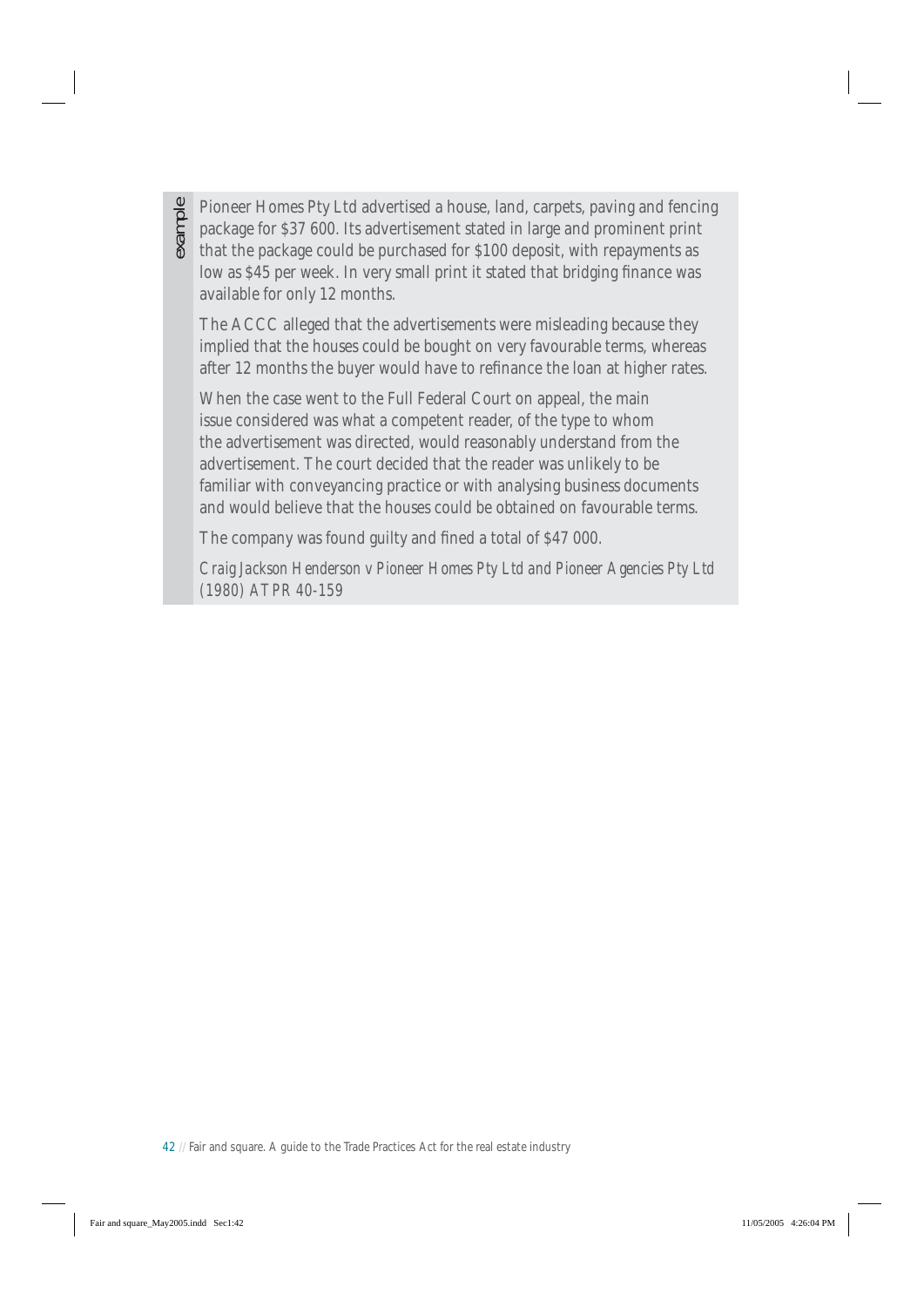## 10 // The bottom line

## Being taken to court

Anyone—an individual, another business, the ACCC or the minister—can bring an action in the Federal Court against you or your agency for breaching Part IV, Part IVA or Part V of the Trade Practices Act. Individuals can also bring actions under state fair trading laws in any state or territory court that has the jurisdiction to hear the matter.

Remember: If you are convicted of a criminal offence, you may be at risk of losing your real estate licence.

#### **Fines**

The ACCC can bring a civil action against you directly or ask the Director of Public Prosecutions to pursue a criminal prosecution against you. It can also ask the court to impose monetary penalties, that is, fines.

For conduct prohibited under Part IV of the Act, such as:

- **>** entering agreements or understandings that substantially lessen competition
- **>** attaching conditions that substantially lessen competition in the supply of goods or services

the maximum penalty for each breach is \$10 million for a company and \$500 000 for an individual.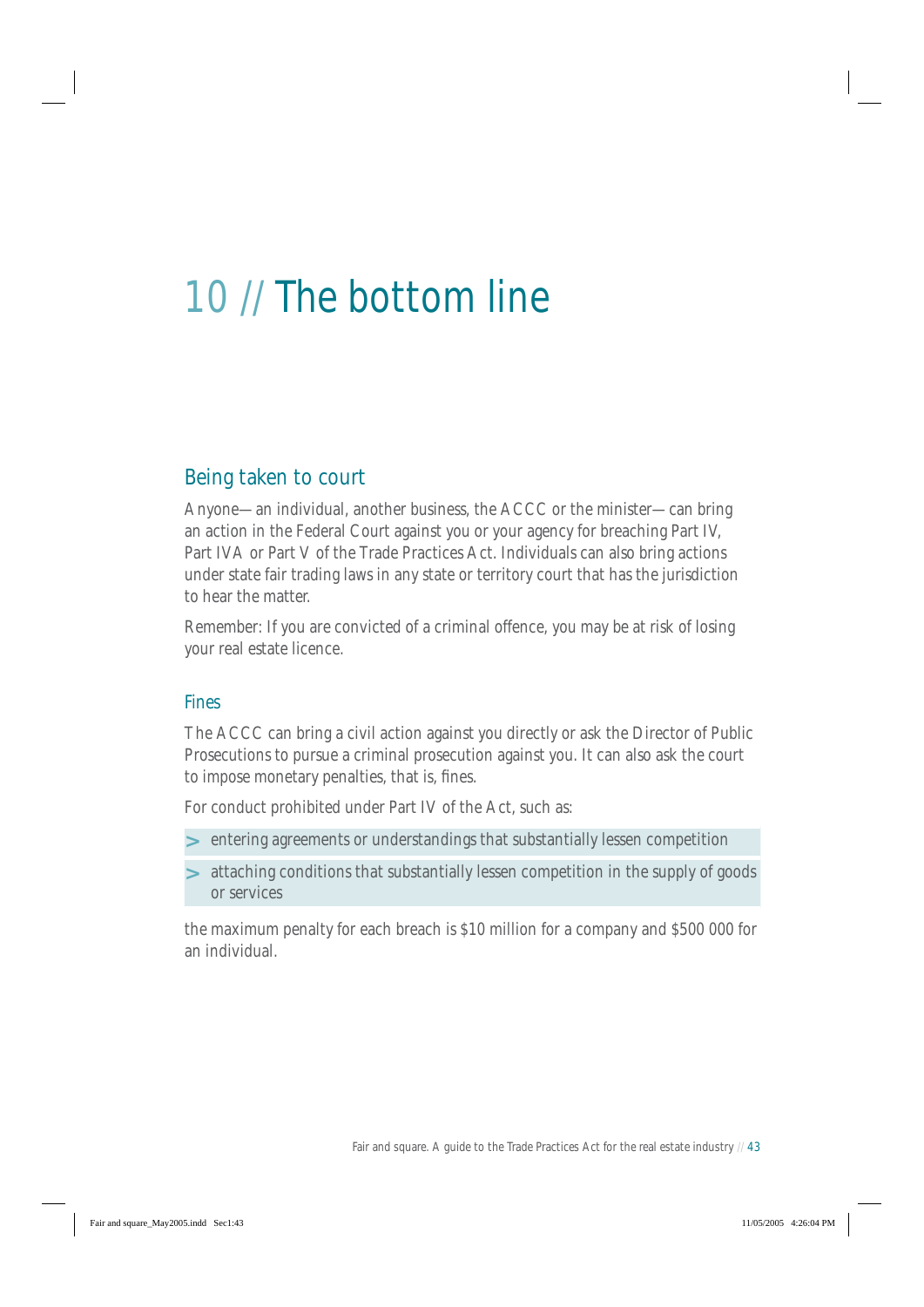For conduct prohibited under Part V of the Act such as:

- **>** making false or misleading representations
- **>** making false or misleading representations about land
- **>** not stating the full cash price
- **>** offering gifts or prizes that you don't intend to supply as offered
- **>** bait advertising
- **>** unduly harassing or coercing clients

the maximum penalty for each breach under the criminal provisions in Part VC is \$1.1 million for a company and \$220 000 for an individual.

Under the Act offenders cannot be fined for:

- **>** unconscionable conduct
- **>** the general prohibition of misleading or deceptive conduct in s. 52.

However, the Act does provide for other remedies for those who have been harmed by unconscionable conduct or misleading or deceptive conduct.

### Damages

A person or business that has suffered any loss or damage because your agency has breached the anti-competitive, unconscionable conduct or consumer protection provisions of the Act may apply to the court for an award of damages.

### Injunctions and orders

Anyone who takes you to court may ask for an injunction to stop you from doing something or to make you do something.

The ACCC can apply to the court to order you to disclose information to the public or to publish corrective advertising.

## Ancillary orders

The court can also make ancillary orders including:

- **>** return of property
- **>** refund of money
- > specific performance
- **>** rescission of contract.

44 // Fair and square. A guide to the Trade Practices Act for the real estate industry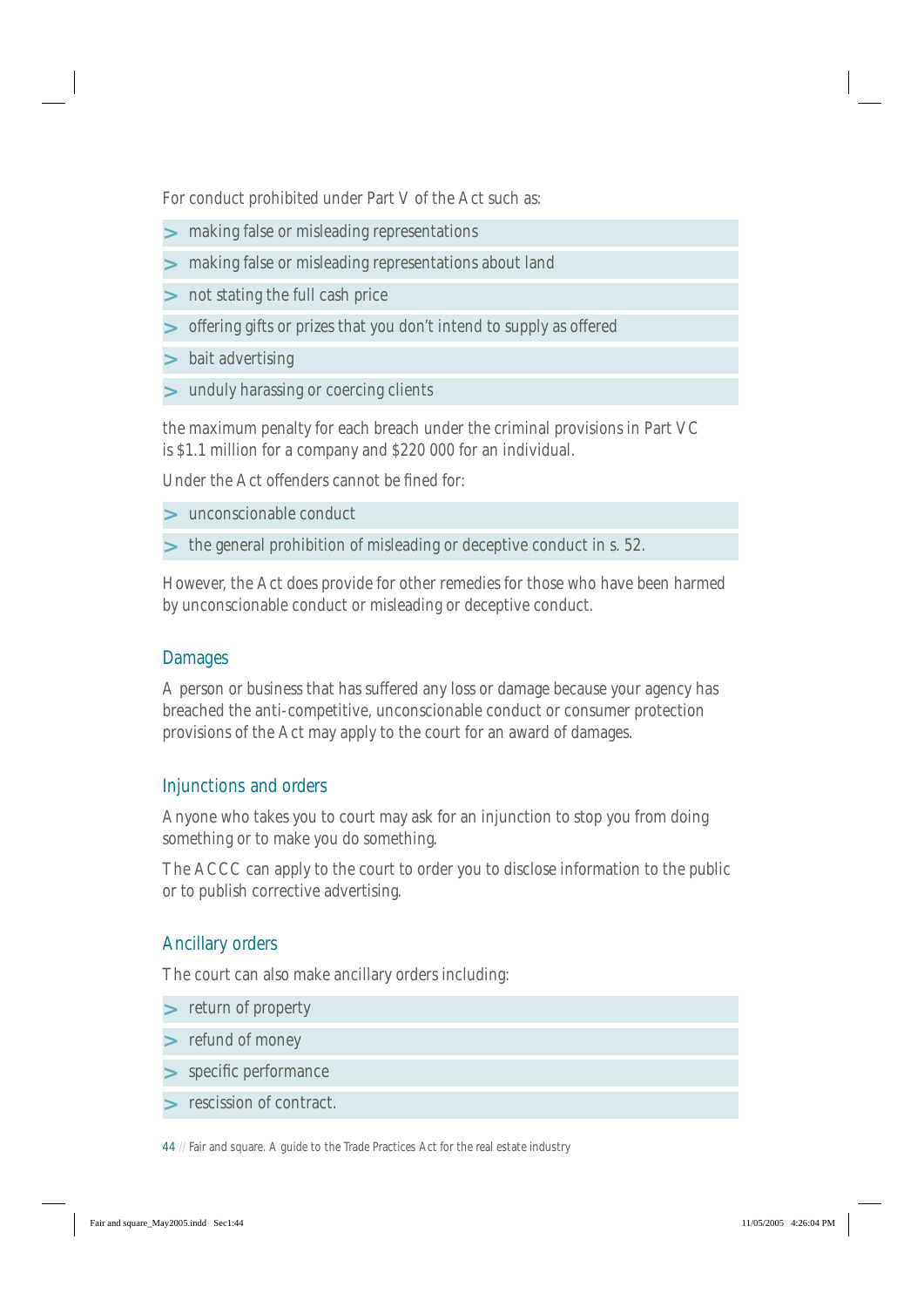Anyone who suffers loss or damage as a result of your conduct, whether or not they were a party to the original court action, can apply for one of these orders.

A major real estate agent advertised for sale a 3-bedroom house which boasted<br>a 'superb 2-bedroom home on rear of block'. While the smaller house was in<br>a fact being used as a residence, council regulations prohibited mor a 'superb 2-bedroom home on rear of block'. While the smaller house was in fact being used as a residence, council regulations prohibited more than one dwelling on the lot.

The property was sold at auction. On discovering the agent'smisrepresentation, the buyer refused to complete the purchase. The property was eventually resold but, in the interim, the vendors had incurred additional cost in a stay of execution against their mortgagee and in meeting interest payments on the mortgage.

The vendors, Vincenzo and Diego Latella, sued the real estate agent for damages to recover the costs they had incurred. They alleged the agent's conduct had contravened s. 53A of the Act by placing the advertisement misrepresenting the lawful uses of the property.

The court found that the agent had made the misrepresentation and ordered the agent to pay a proportion of the damages sought by Vincenzo and Diego plus the cost of the action.

*Vincenzo Latella and Diego Latella v L.J. Hooker Limited (1985) ATPR 40-555*

### Representative applications

When the ACCC successfully brings an action for penalty or injunction under the unfair trading provisions of the Act, it may ask the court to make ancillary orders in favour of people who have suffered loss or damage.

## Enforceable undertakings

In some instances, rather than take legal action over a contravention of the Act, the ACCC may decide to settle the matter administratively by accepting formal undertakings from the company or the person in breach.

If any of the undertakings are breached, the ACCC may apply to the court for an order directing compliance. A person who breaches a court order is in contempt of court and may be imprisoned.

The ACCC may also ask the court for other orders, such as compensating a third party for loss or damage.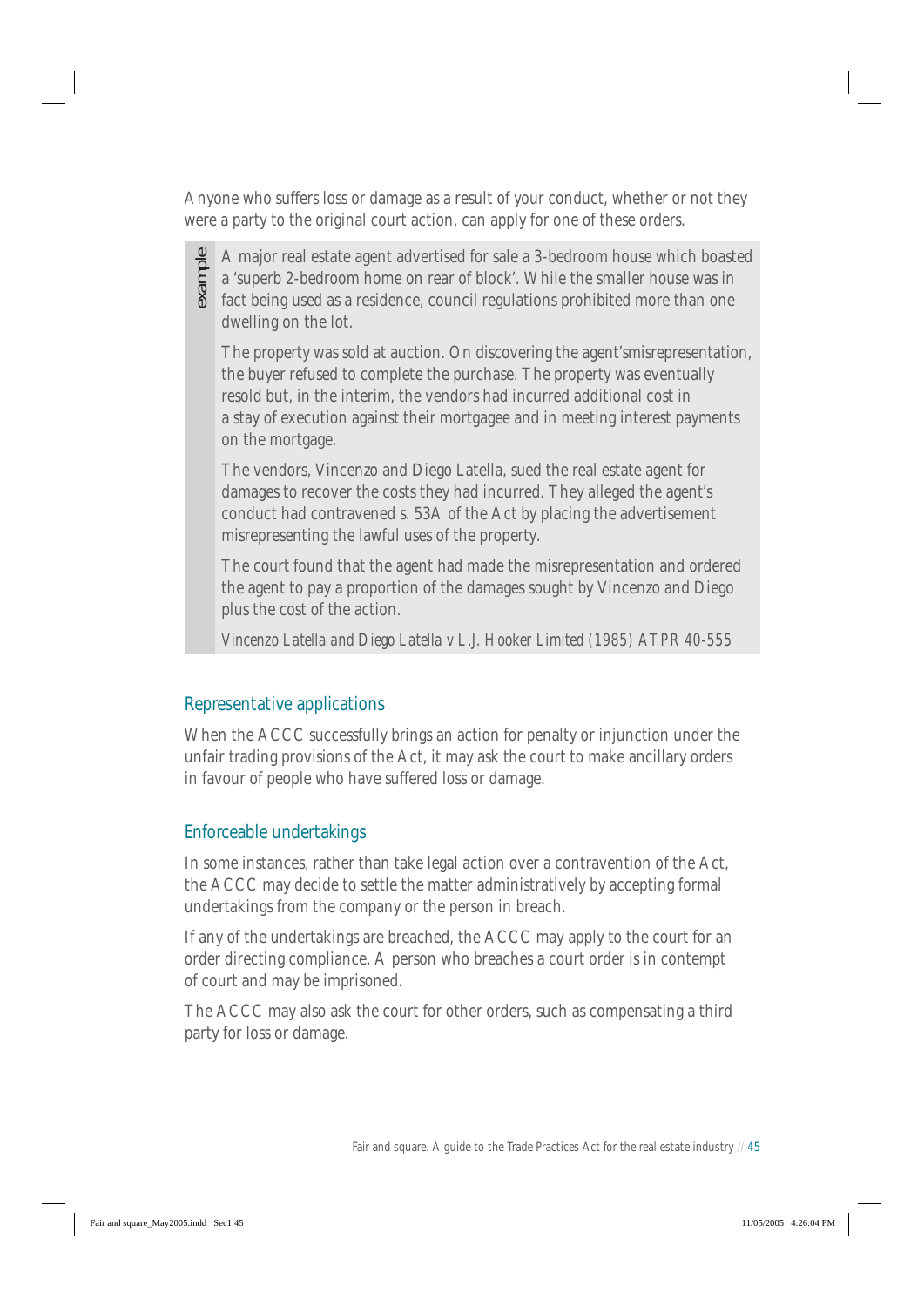### Defences and exceptions

It is a defence in criminal prosecutions under Part VC if you can establish:

- **>** the contravention was due to reasonable mistake
- **>** your agency reasonably relied on information supplied by another person other than one of your employees or agents
- **>** the reason for the alleged contravention was the action or failure of another person (other than an employee or agent), an accident or some other cause beyond your control, and you took reasonable care and precautions to avoid the contravention.

Note: these defences cannot be pleaded in any civil action under the Act.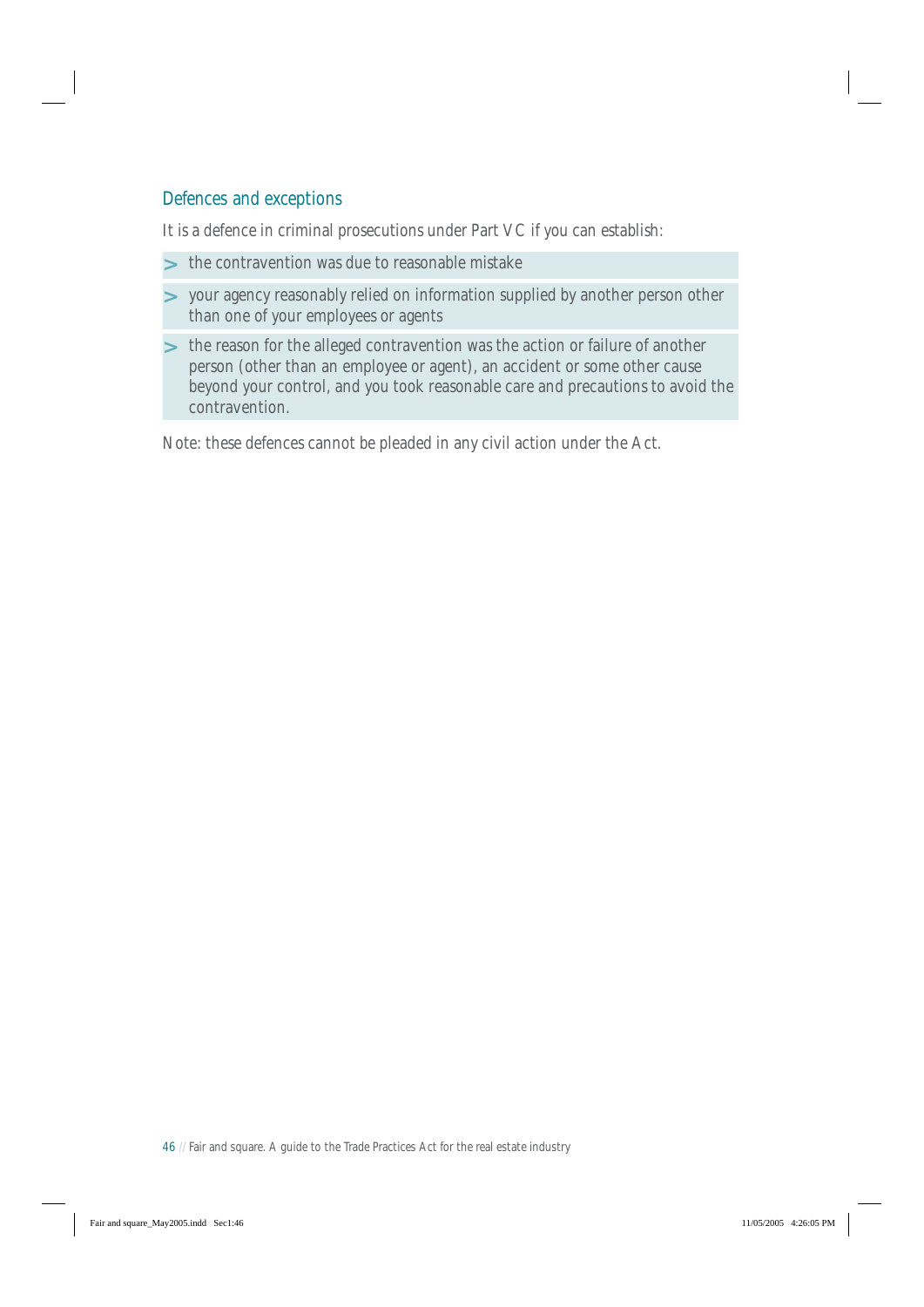## Summary of relevant provisions of the Trade Practices Act

## Part IV—anti-competitive practices

Part IV of the Trade Practices Act prohibits anti-competitive practices including:

- **>** anti-competitive agreements and exclusionary provisions, including primary and secondary boycotts (ss. 45, 45D)
- **>** exclusive dealing, including third line forcing (s. 47).

#### Anti-competitive agreements

Section 45 prohibits agreements between businesses—for example, market sharing which have the purpose or effect of substantially lessening competition in a market in which those businesses operate.

Prohibited outright are:

- **> Agreements that contain an exclusionary provision** (s. 45(2)). Sometimes called a primary boycott, these are agreements between competing companies which exclude or limit dealings with a particular supplier or customer, or a particular class of supplier or customer.
- **> Agreements that fix prices** (s. 45A). This includes agreements which purport to recommend prices but which in reality fix prices by agreement. Genuine recommended price agreements are excluded from this prohibition.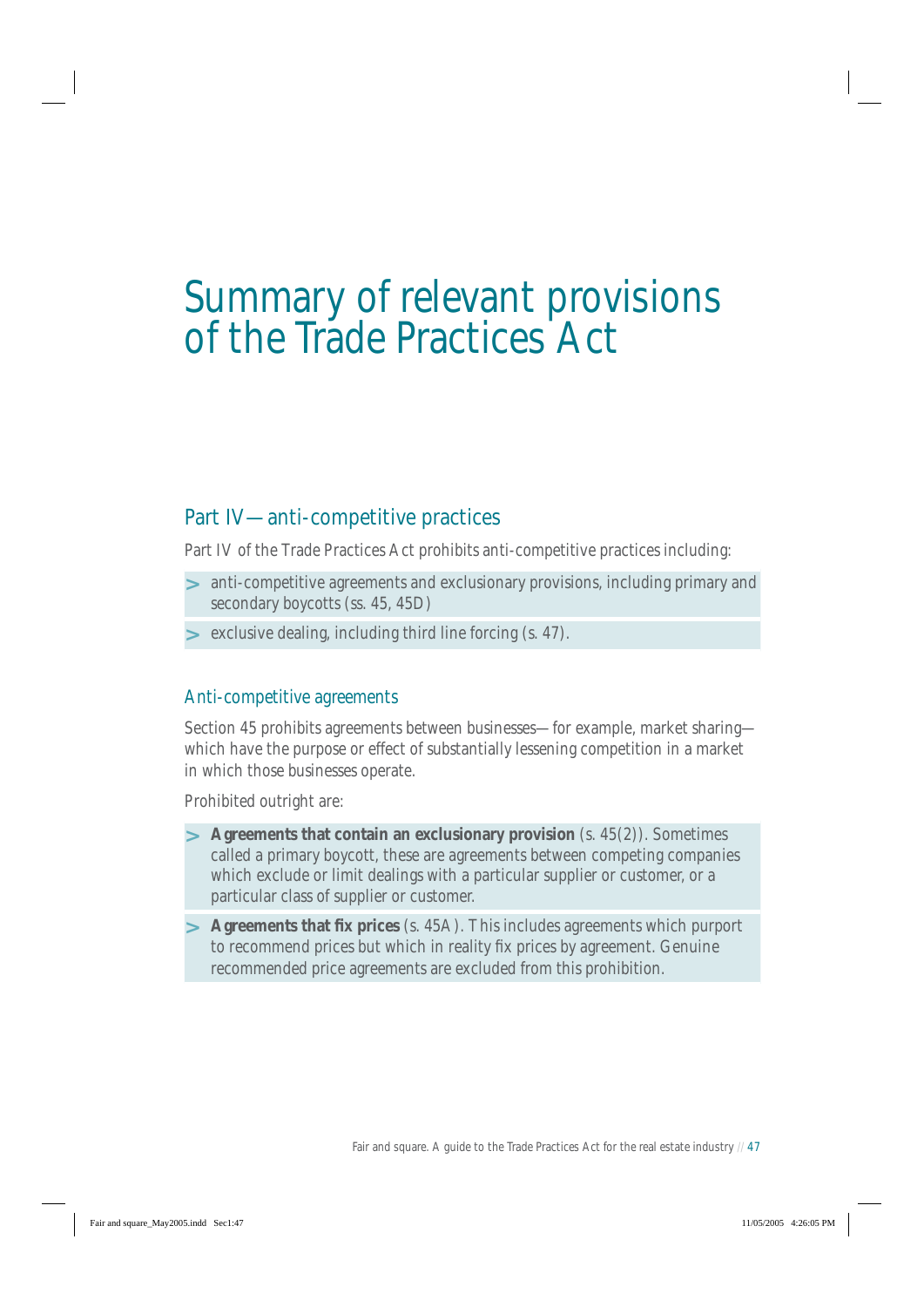**Secondary boycotts** are prohibited by s. 45D if they substantially lessen competition. These involve action by two or more people, which hinders or prevents a third person from:

- **>** supplying goods or services to a business
- **>** acquiring goods or services from a business
- **>** engaging in interstate or overseas trade or commerce.

#### Exclusive dealing

Section 47 prohibits exclusive dealing, which has the purpose or effect of substantially lessening competition in a market. Generally, exclusive dealing involves one corporation, which trades with another, imposing restrictions on the other's freedom to choose with whom, or in what, it deals.

It is prohibited to supply goods or services on condition that the buyer:

- **>** will not acquire, or will limit the acquisition of, goods or services from a competitor of the supplier  $(s. 47(2)(d))$
- **>** will not resupply, or will resupply only to a limited extent, goods to particular persons or a particular class of persons or in a particular place or places (s.  $47(2)(f)$ ).

A supplier may not refuse to supply goods or services because the intending buyer will not comply with these conditions (s. 47(3)).

It is likewise prohibited for a buyer to impose such conditions on a supplier (s. 47(4)).

### Third line forcing

One form of exclusive dealing prohibited outright at present is third line forcing which involves supplying goods or services on condition that the buyer acquire them from a particular third party—or a refusal to supply because the buyer will not agree to that condition. Property lease provisions to similar effect are also prohibited  $(Ss. 47(6), (7), (8)(c), 9(d)).$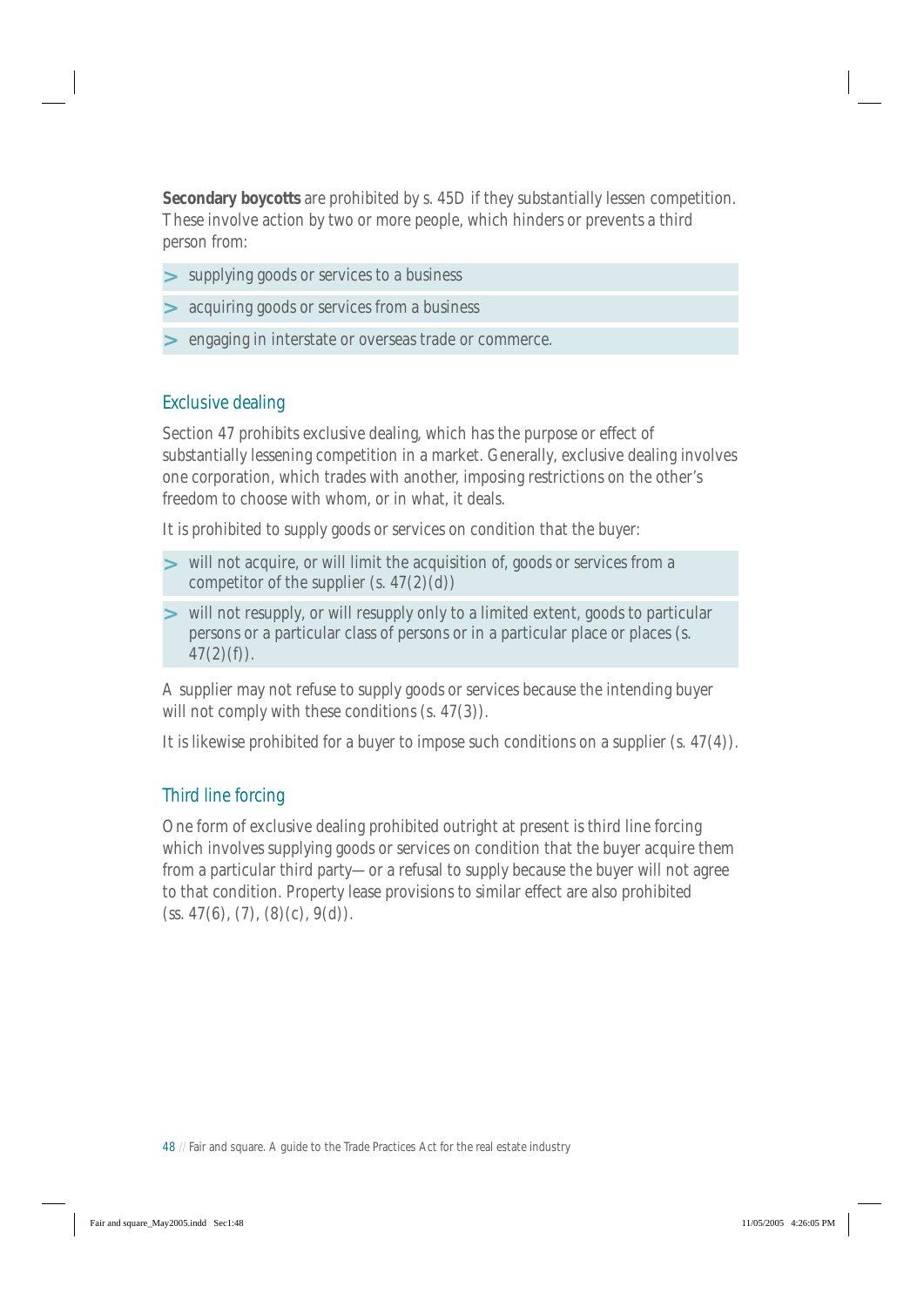## Part IVA—unconscionable conduct

The Act prohibits unconscionable conduct in both commercial dealings (ss. 51AA and 51AC) and in consumer transactions (s. 51AB).

#### Commercial dealings

Under s. 51AA a corporation must not, in trade or commerce, engage in conduct that is unconscionable within the meaning of the unwritten law of the Australian states and territories. This means the general non-statutory or common law as it has evolved through decisions of the courts. 'Unconscionability' is accordingly not defined in the Act.

Section 51AA does not apply to situations covered by ss. 51AB or 51AC.

### Small business

Section 51AC specifically prohibits one business dealing unconscionably with another in the supply or acquisition of goods or services. The provision does not apply to conduct before 1 July 1998, to transactions greater than \$3 million, or to transactions in which the business subject to the conduct (target business) is a listed public company.

Although the Act does not define 'unconscionable conduct', s. 51AC does include a non-exhaustive list of factors which may be taken into account by the court. These are:

- **>** the relative bargaining strengths of the parties
- **>** whether, as a result of the stronger party's conduct, the other was required to meet conditions not reasonably necessary to protect the stronger party's legitimate interests
- **>** whether the target business could understand any documentation used
- $>$  the use of any undue influence, pressure or unfair tactics by the stronger party
- **>** how much the target business would have had to pay/charge, and under what circumstances, to buy/sell identical or equivalent goods or services from/to another supplier
- **>** the terms and circumstances in which the weaker party could have engaged in a similar transaction with another party
- **>** the extent to which the stronger party's conduct was consistent with its conduct in similar transactions with other businesses
- **>** the requirements of any applicable industry code (or of any other code if the target business acted in the reasonable belief that the stronger party would comply with it)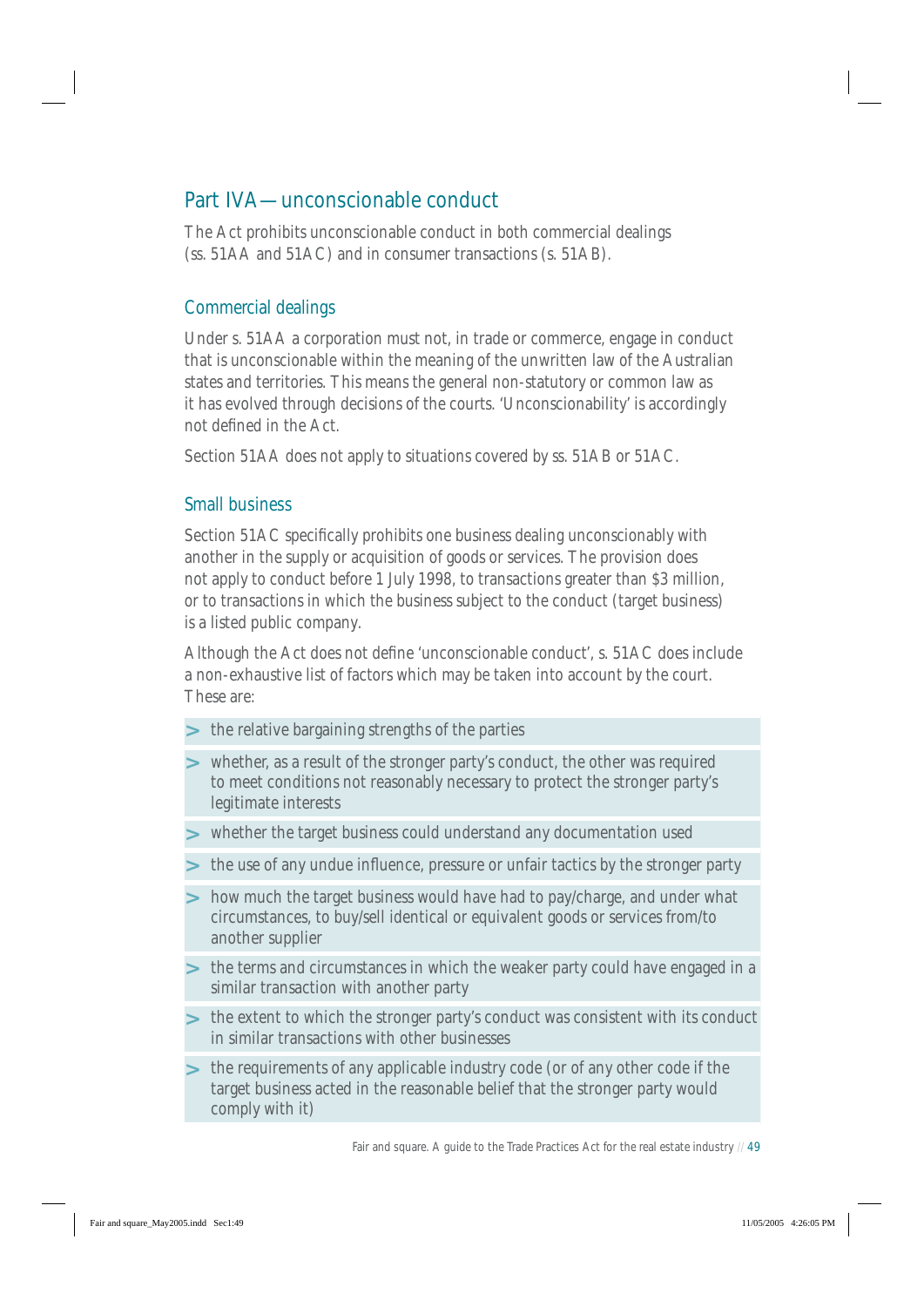- **>** the extent to which the stronger party unreasonably failed to disclose:
	- **>** any intended conduct that might affect the interests of the target business
	- **>** any risks to the target business arising from that conduct which the stronger party should have foreseen would not be apparent to the target business
- **>** the extent to which the stronger business was willing to negotiate with the target business the terms of any supply contract
- **>** the extent to which each party acted in good faith.

#### Consumer transactions

Section 51AB prohibits unconscionable conduct by corporations when they supply goods or services that are ordinarily bought by consumers for their personal, domestic or household use but not for resupply or use in trade or commerce. In such a transaction the stronger party may not take advantage by behaving in an unfair or unreasonable manner.

Section 51AB also contains a non-exhaustive list of factors, which may be taken into account by the court. These are:

- **>** the relative bargaining strengths of the parties
- **>** whether the consumer understood any documentation used
- $>$  the use of undue influence or pressure, or unfair tactics
- **>** the imposition of conditions not reasonably necessary to protect the supplier's legitimate interests
- **>** how much the consumer would have had to pay, and under what circumstances, to buy equivalent goods or services from another supplier.

Remedies for unconscionable conduct include damages, monetary compensation, refund or rescission, variation or specific performance of a contract.

## Part IVB—industry codes

Section 51AD prohibits contraventions by corporations of applicable industry codes of practice. An applicable code is one which is mandatory for an industry or a voluntary industry code that binds the corporation.

Such codes must be declared, either as mandatory or voluntary, by regulations under s. 51AE. For voluntary codes the regulations may specify the method by which a corporation agrees to be bound and by which it ceases to be bound.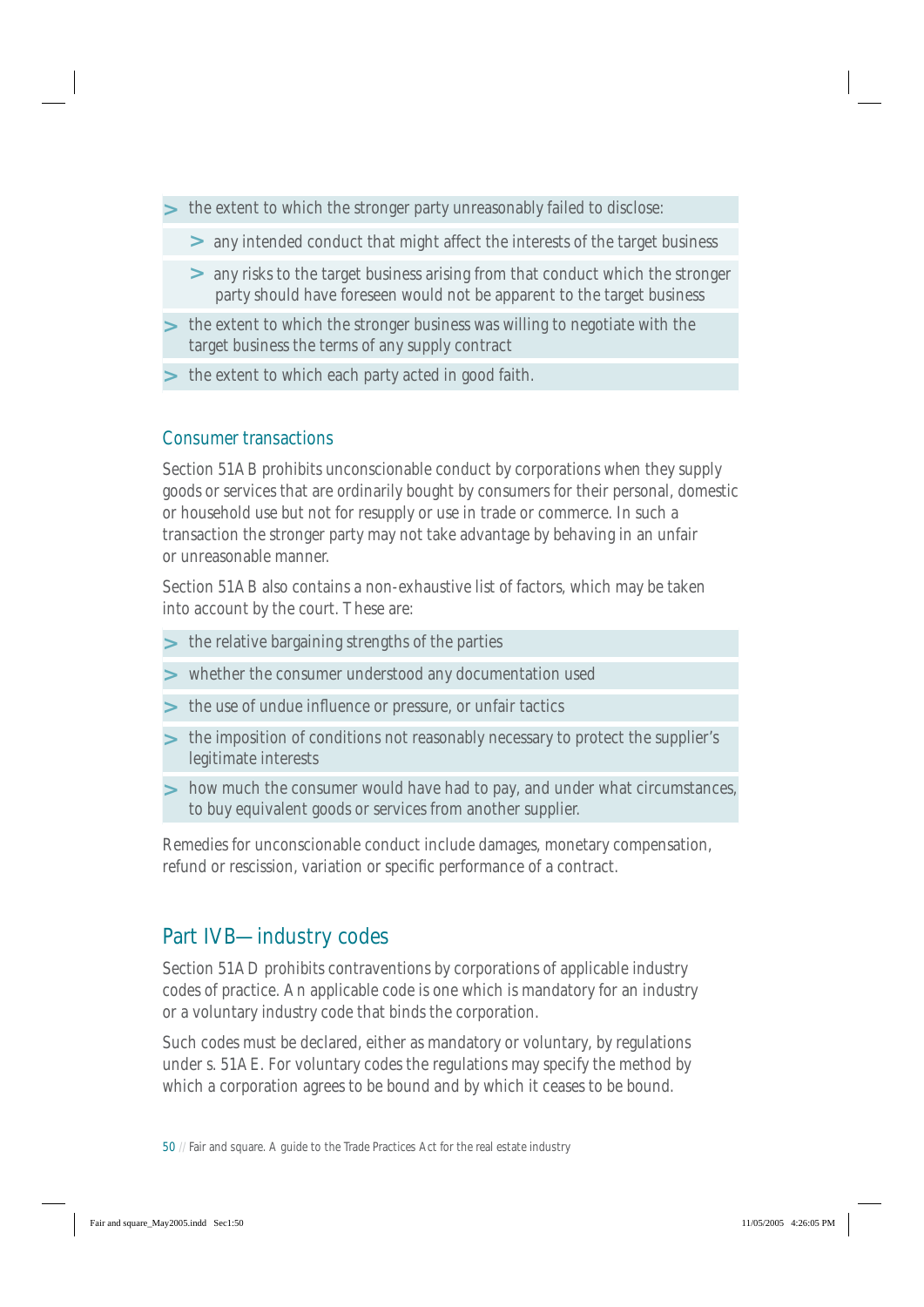### **Franchising**

Franchising is defined as an industry for the purposes of part IVB. Therefore franchisors and franchisees are declared to be participants in the franchising industry, even if they also participate in another industry.

The Act provides penalties and remedies if an applicable industry code is contravened. These include injunctions to prevent the prohibited conduct continuing or being repeated, or to require that some action be taken, such as corrective advertising, damages, specific performance and rescission and variation of contracts.

## Part V—consumer protection

Part V of the Act protects consumers and businesses that qualify as consumers.

### Misleading or deceptive conduct

Section 52 prohibits conduct by business which is misleading or deceptive, or which is likely to mislead or deceive. Whether or not conduct is held to be misleading or deceptive will depend on the circumstances.

Generally, sellers must tell the truth or refrain from giving an untruthful impression. Failure to disclose information may breach the Act. The duty to disclose can arise even when there is no particular relationship between the parties—such as trustee and beneficiary or principal and agent.

Only civil proceedings can be brought for a breach of s. 52.

### False representations about land

Sections 53A and 75AZD prohibit a business from making false or misleading representations or engaging in misleading or deceptive conduct in relation to the sale of land, for example, about sponsorship or price.

### Other false or misleading representations

Sections 53 and 75AZC prohibit false claims about other matters, including:

- **>** the sponsorship, approval, performance characteristics, accessories, uses or benefits of goods or services (ss.  $53(c)$  and  $75AZC(1)(e)$ )
- **>** the sponsorship, approval or affiliation of a corporation (ss. 53(d) and 75AZC(1)(f))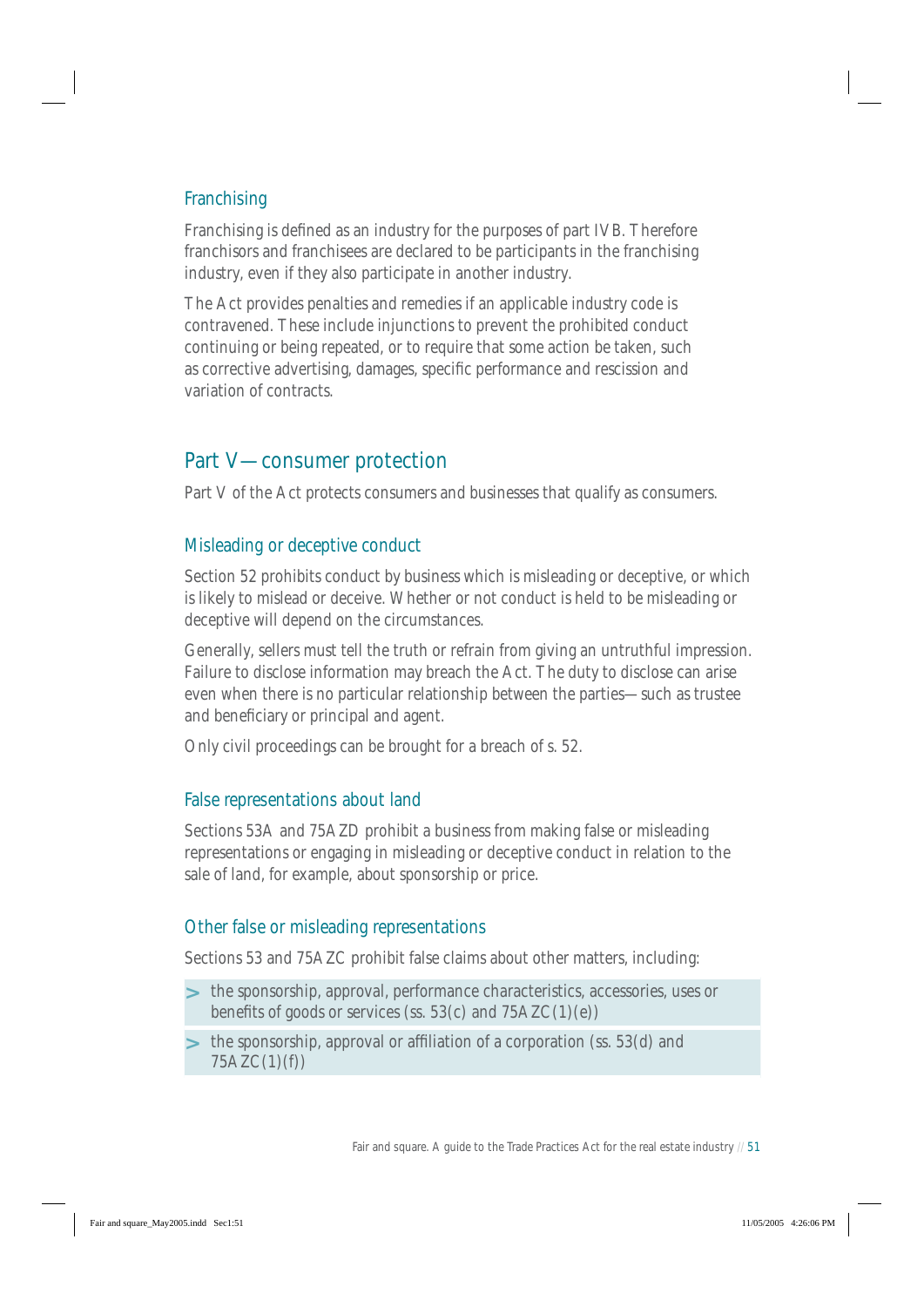- **>** the price of goods or services, for example, that it is less than a competitor's price (ss. 53(e) and 75AZC(1)(g))
- **>** a buyer's need for goods or services (ss. 53(f) and 75AZC(1)(j))
- **>** the existence, exclusion or effect of any condition, warranty, guarantee, right or remedy (ss.  $53(q)$  and  $75AZC(1)(k)$ ).

#### Unreasonable predictions

Sections 51A and 75AZB deem as misleading the making of representations about the happening of any future event without reasonable grounds. A business is considered not to have had reasonable grounds for making a prediction unless it can produce evidence to the contrary.

### Not specifying the full cash price

Sections 53C and 75AZF require a corporation to specify the full cash price when it advertises part of the price of goods or services, for example, the deposit or the terms of repayment.

#### Falsely offering prizes

Sections 54 and 75AZG prohibit a corporation offering gifts, prizes or other free items with the supply of goods or services if it does not intend to provide them as offered.

#### Bait advertising

Sections 56 and 75AZJ provide that goods or services must not be advertised at a specified price (not necessarily a 'special' price) if the seller is or should have been aware that it couldn't supply reasonable quantities at that price for a reasonable period. What is 'reasonable' depends on the circumstances, such as the market in which the goods are sold and the nature of the advertisement.

#### Harassment or coercion

Sections 60 and 75AZN prohibit the use of physical force, undue harassment or coercion by a corporation (or its servants or agents) in supplying goods or services to a consumer, or payment by a consumer for goods or services.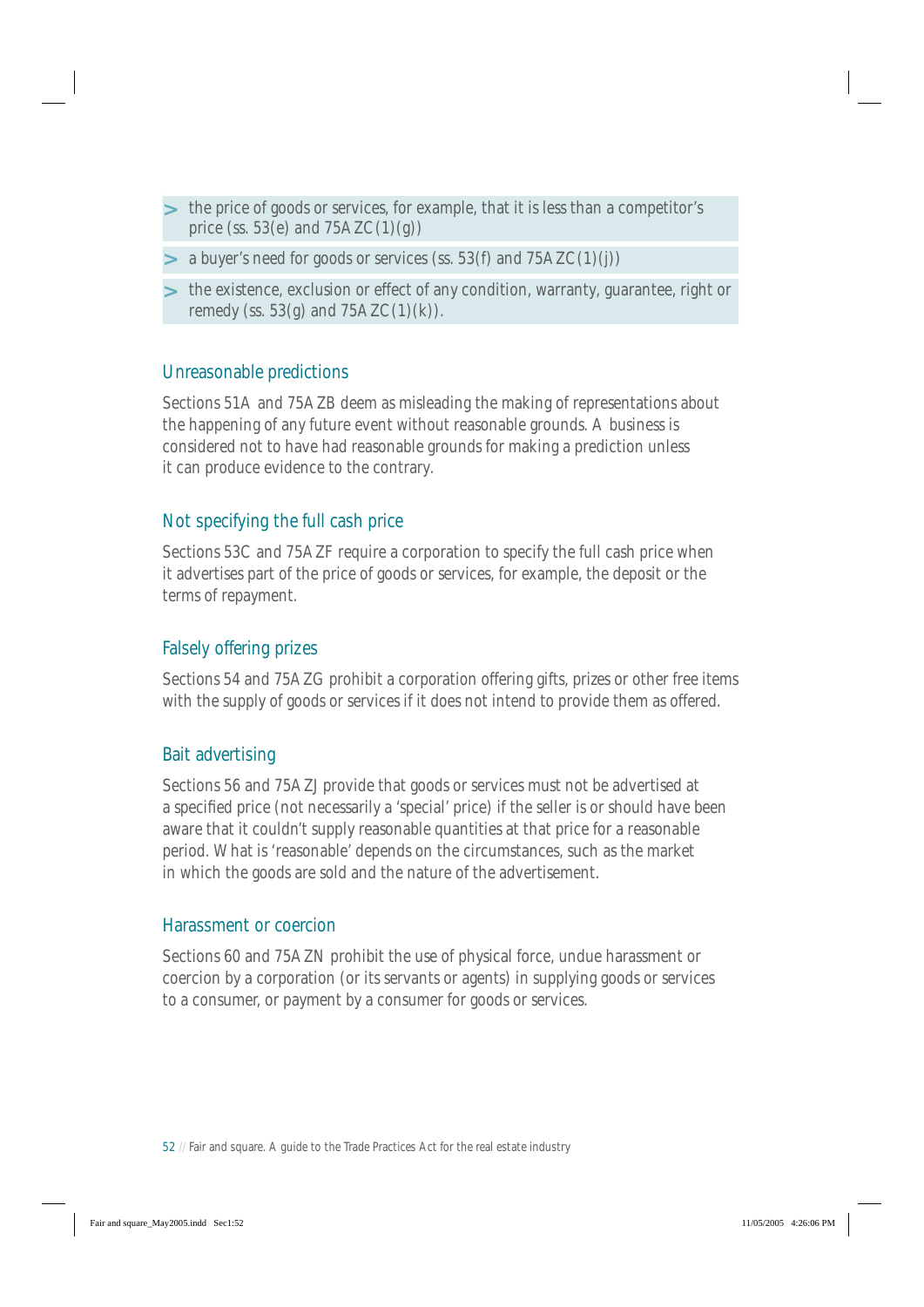## Other ACCC small business publications

The ACCC produces other publications that may help you. All publications are available by contacting the ACCC Infocentre on **1300 302 502**. Some publications are available in electronic format from our website at **www.accc.gov.au**. If you would like further information on a particular issue contact the ACCC Infocentre.

#### A small business guide to unconscionable conduct (book—free)

A guide on what constitutes unfair business practices, it explains ways you can avoid problems when entering into an agreement, what your rights and responsibilities are, and how you can resolve problems when they arise.

## Guide to unconscionable conduct

#### (book—\$10)

This publication contains a broad discussion of the laws on unconscionable conduct, as well as a guide to effective compliance and dispute resolution.

#### Best and Fairest

#### (Book with CD ROM—\$50; CD ROM only—\$20)

This training manual has been developed specifically to help businesses identify and manage their risks under the Trade Practices Act. It includes clear explanations of the law with examples, questions and answers, and a CD ROM.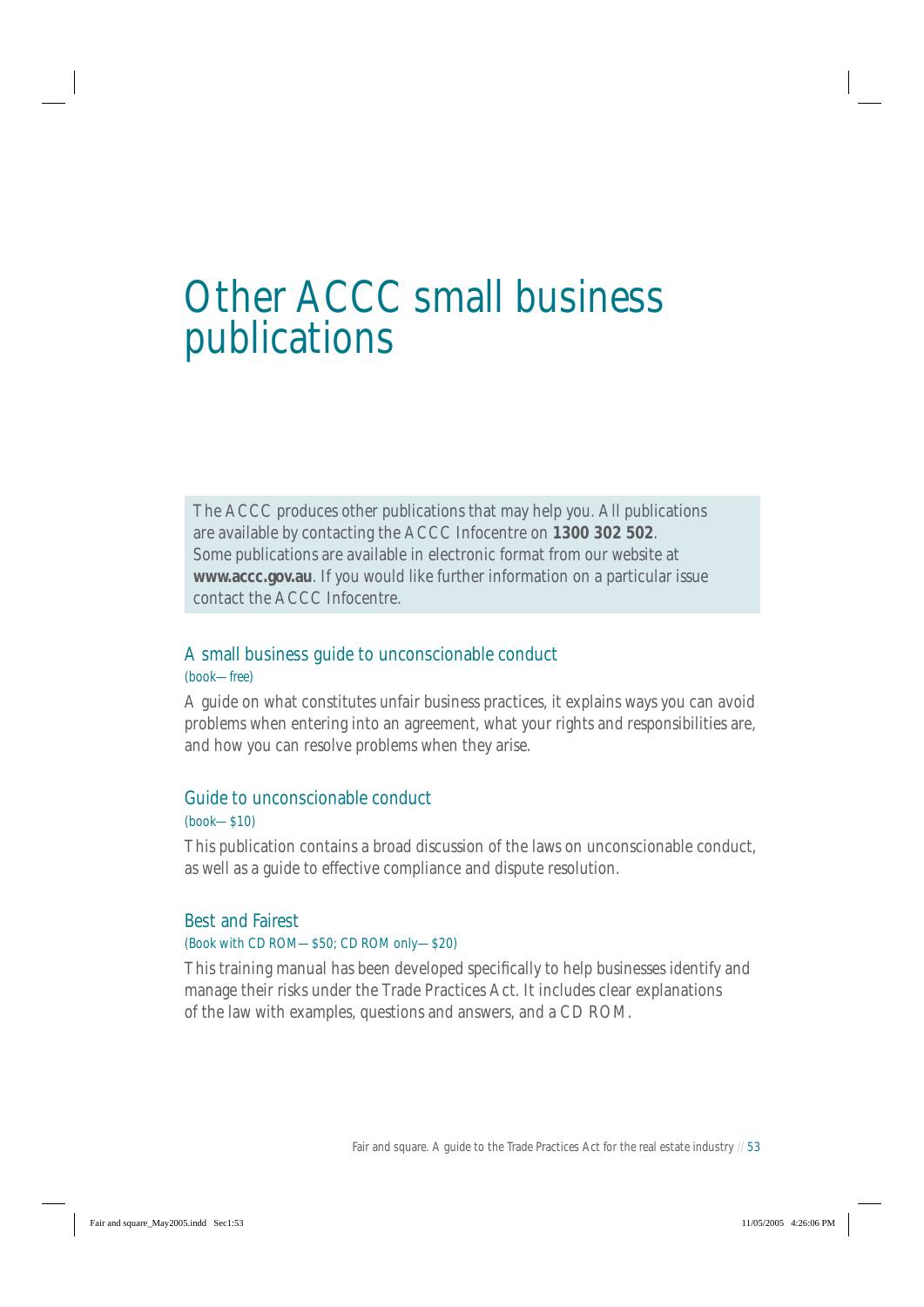#### The franchisees guide

#### (book—free; flyer—free)

Franchising is currently a major growth area in small business, and the Franchising Code of Conduct applies to all industry participants. This guide states what information you are entitled to, how to resolve disputes, and the ACCC's role in franchising. *The franchisee's guide to the Franchising Code of Conduct—a small*  business overview flyer is also available.

#### Advertising and selling

#### (book—free; flyer—free)

Businesses must make sure they give customers all the information they need to make an informed purchase. This publication explains what you can and cannot say when marketing goods and services to consumers. The *Advertising and selling and the Trade practices Act—a small business overview flyer is also available.* 

### Warranties and refunds

#### (booklet—free)

This leaflet gives a basic outline of what your obligations are to consumers regarding warranties and refunds, as well as what your rights are as a retailer.

#### Refusal to deal

#### (booklet—free)

Generally, businesses are free to decide for themselves who they will deal with; no one has an absolute right to supply. In certain circumstances, however, refusal to deal will be illegal under the Trade Practices Act. This publication provides guidance on when a refusal to deal will be a breach.

### Videos

#### (\$10 each)

Fair game or fair go—unconscionable conduct in business

Straight talking—advertising, selling and the Trade Practices Act

The Competing Fairly Forum series:

 Unconscionable conduct in business—May 2001 Advertising and selling—October 2001 Prevention is better than cure—May 2002 Future directions—October 2002 Delivering the goods—May 2003 Franchising—is it right for you?—September 2004